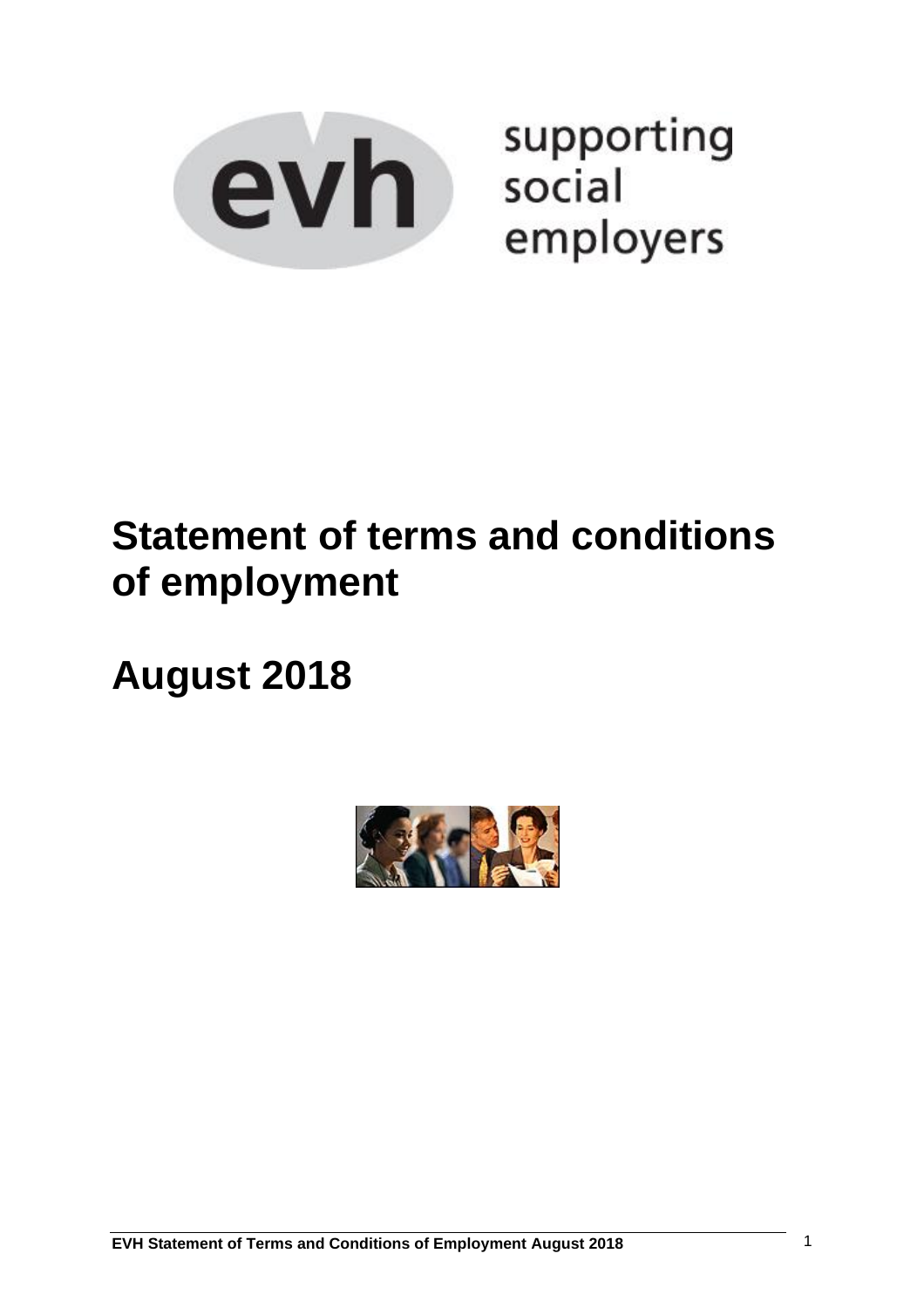# **Index**

| <b>Reference Subject</b> | Page number |
|--------------------------|-------------|
|                          |             |

|                 | Index                    | $\overline{2}$ |
|-----------------|--------------------------|----------------|
|                 | Introduction             | 3              |
| A <sub>1</sub>  | Hours of work            | $\overline{4}$ |
| A2              | Pay arrangements         | 5              |
| A3              | Annual leave             | 6              |
| A4              | Absence                  | 8              |
| A <sub>5</sub>  | Sickness benefit scheme  | 10             |
| A <sub>6</sub>  | Maternity                | 13             |
| A7              | Paternity                | 18             |
| A <sub>8</sub>  | Adoption                 | 19             |
| A <sub>9</sub>  | Shared parental leave    | 23             |
| A10             | <b>Special leave</b>     | 24             |
| A11             | <b>Parental leave</b>    | 26             |
| A12             | Flexible working         | 27             |
| A <sub>13</sub> | Disciplinary procedure   | 28             |
| A14             | Grievance procedure      | 32             |
| A15             | Pensions                 | 35             |
| A16             | Periods of notice        | 36             |
| A17             | Redundancy               | 37             |
| B <sub>1</sub>  | Health and safety        | 41             |
| B <sub>2</sub>  | Equal opportunities      | 43             |
| B <sub>3</sub>  | Dignity at work          | 44             |
| B <sub>4</sub>  | Training & development   | 45             |
| B <sub>5</sub>  | Travel & subsistence     | 47             |
| B <sub>6</sub>  | Trade union membership   | 49             |
| C <sub>1</sub>  | Code of conduct          | 50             |
| C <sub>2</sub>  | Personal Information     | 52             |
| C <sub>3</sub>  | <b>Personal Property</b> | 53             |
|                 |                          |                |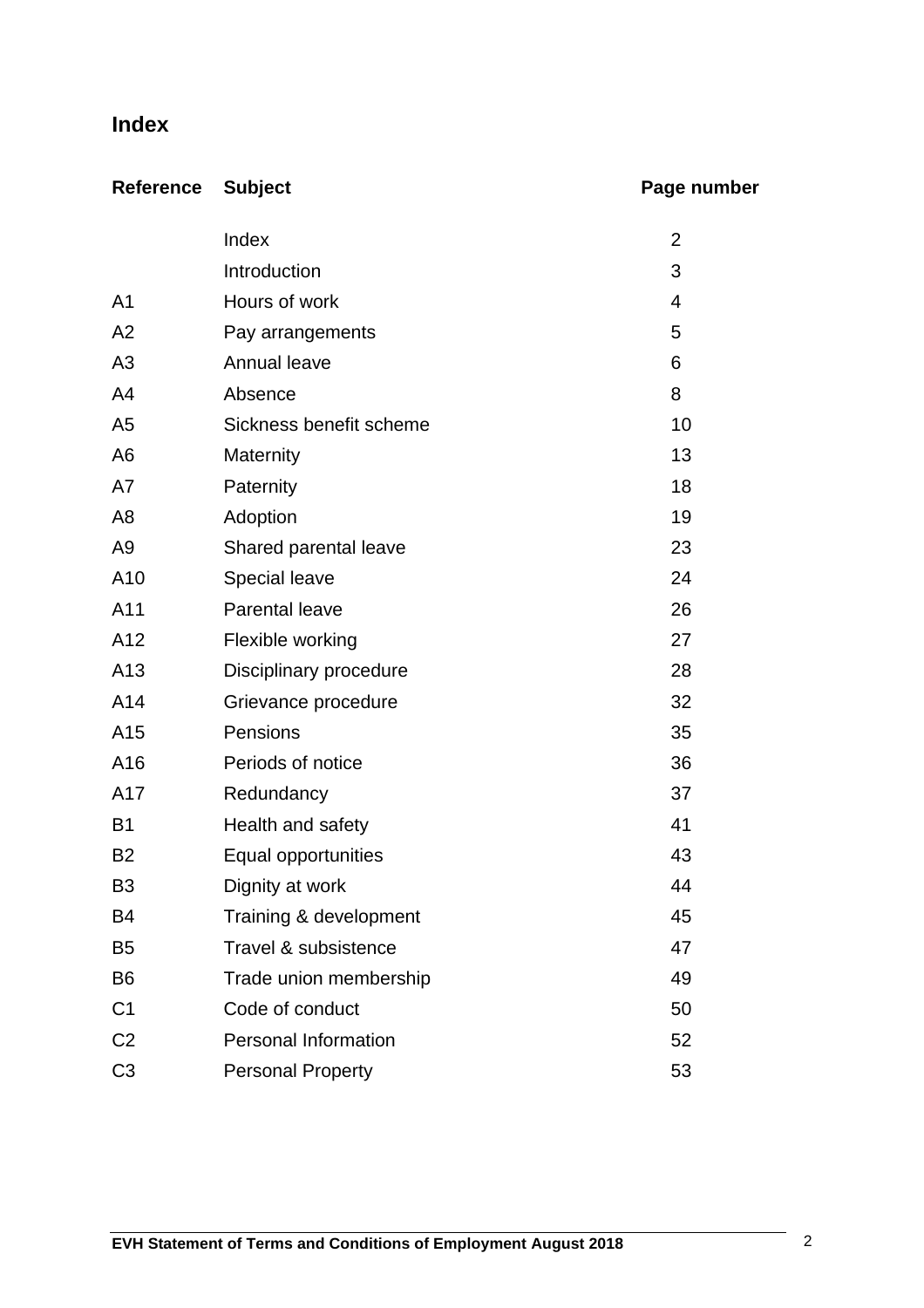# **Introduction**

# **EVH – supporting social employers**

We offer a warm welcome to you as a new employee of ( .................), which is a member of the federation of employers known as **EVH – supporting social employers (EVH).** Your terms and conditions have been agreed in negotiations with the Unite Union (the union) who we recognise for collective bargaining purposes.

#### **Continuity of service**

If you transfer your employment from one full member of EVH to another fully affiliated member, this will represent continuity of employment. This applies if:

- ➢ your contract is permanent;
- $\triangleright$  you are working on a fixed-term contract with a member who offers you a permanent post; or
- $\triangleright$  your fixed-term contract lasts for at least two years.

So, in terms of all contractual (but not statutory) terms and conditions of employment, we will carry forward your reckonable service to the new workplace. Your salary and incremental entitlement is also protected unless the transfer is to a job of a lower grade. This benefit applies even if you have a break of service between moves, as long as the break is no more than one year.This is an important benefit of working for a full member of EVH.

If we negotiate any changes to your terms and conditions with the union, we will tell you about them in writing within a month of them taking effect.

Please study this document carefully and make sure you ask your line manager if there is anything you do not understand. As well as your contract of employment letter (which formally offered you employment), these terms and conditions will form the basis of your contract with ( ………… ).

We sincerely hope that you will enjoy your employment with us and that the experience will be both a rewarding and successful one.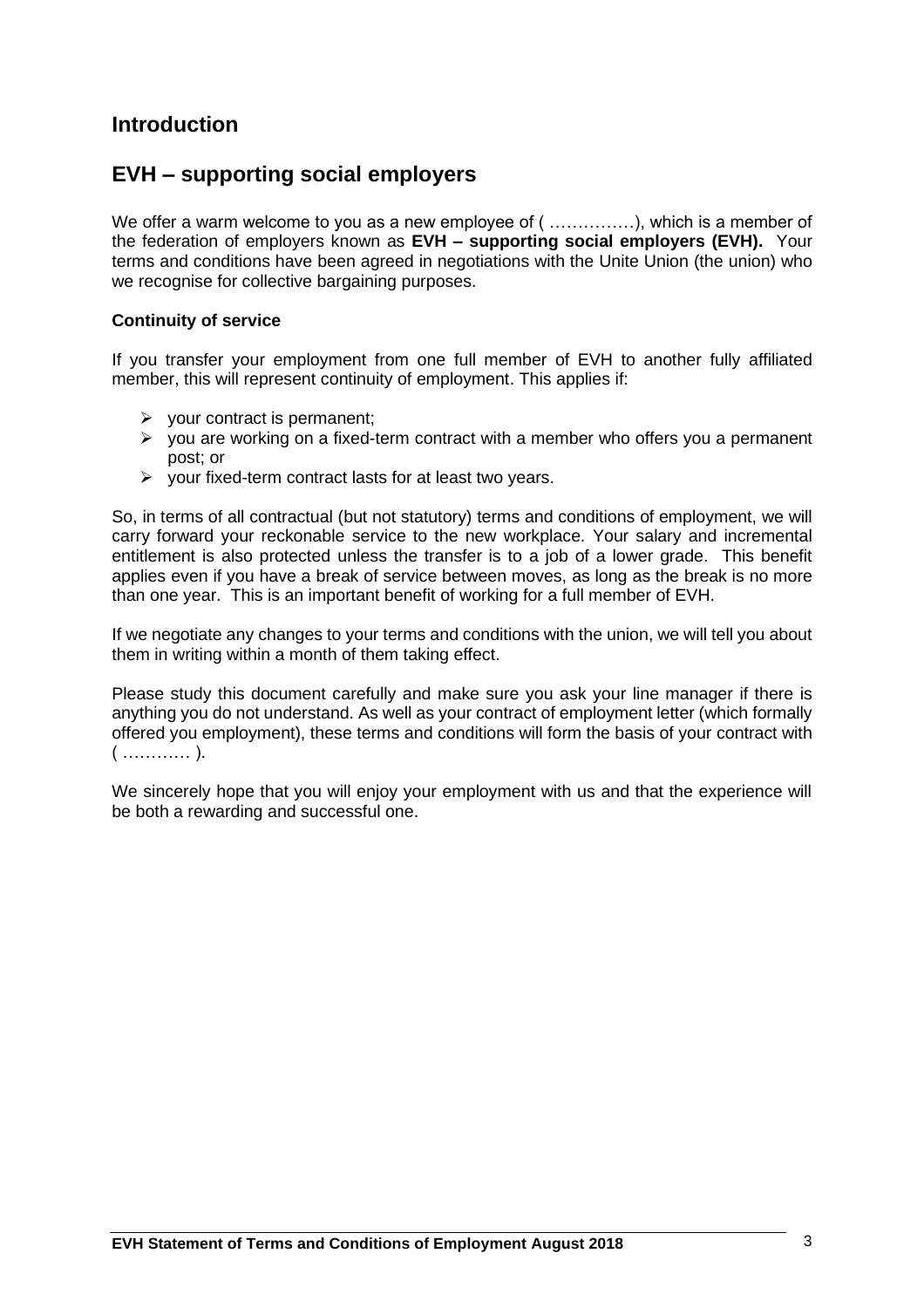# **Hours of work**

Your normal full-time hours of work will be 35 a week but your exact working pattern including breaks is as specified in your contract of employment.

You may have to work different shift patterns to meet business needs. You may also be allowed to work flexible hours within set parameters. If this applies to you, this will be clearly shown in your contract of employment letter or another formal document.

If you work part–time, your normal working hours will be shown in your contract of employment letter.

We expect all employees to be on time and come to work. Persistent lateness or unacceptable levels of absence will lead to disciplinary action, which could lead to dismissal.

At times, we may need you to work a different shift or some extra hours, we will give you reasonable notice of this whenever possible. If you do work more than your normal hours, we will give you time off in lieu (paid time off for the extra hours worked) or pay you overtime at your normal hourly rate, as shown in the guidelines below. We may offer one of those options or both.

In an emergency, or for particular jobs agreed with you beforehand, we may pay you overtime. In these cases, we will pay you your normal hourly rate for up to 35 contractual hours each week (equivalent of the full-time contract) and then time and a half, for up to 20 hours in any one-month period.

# **A1**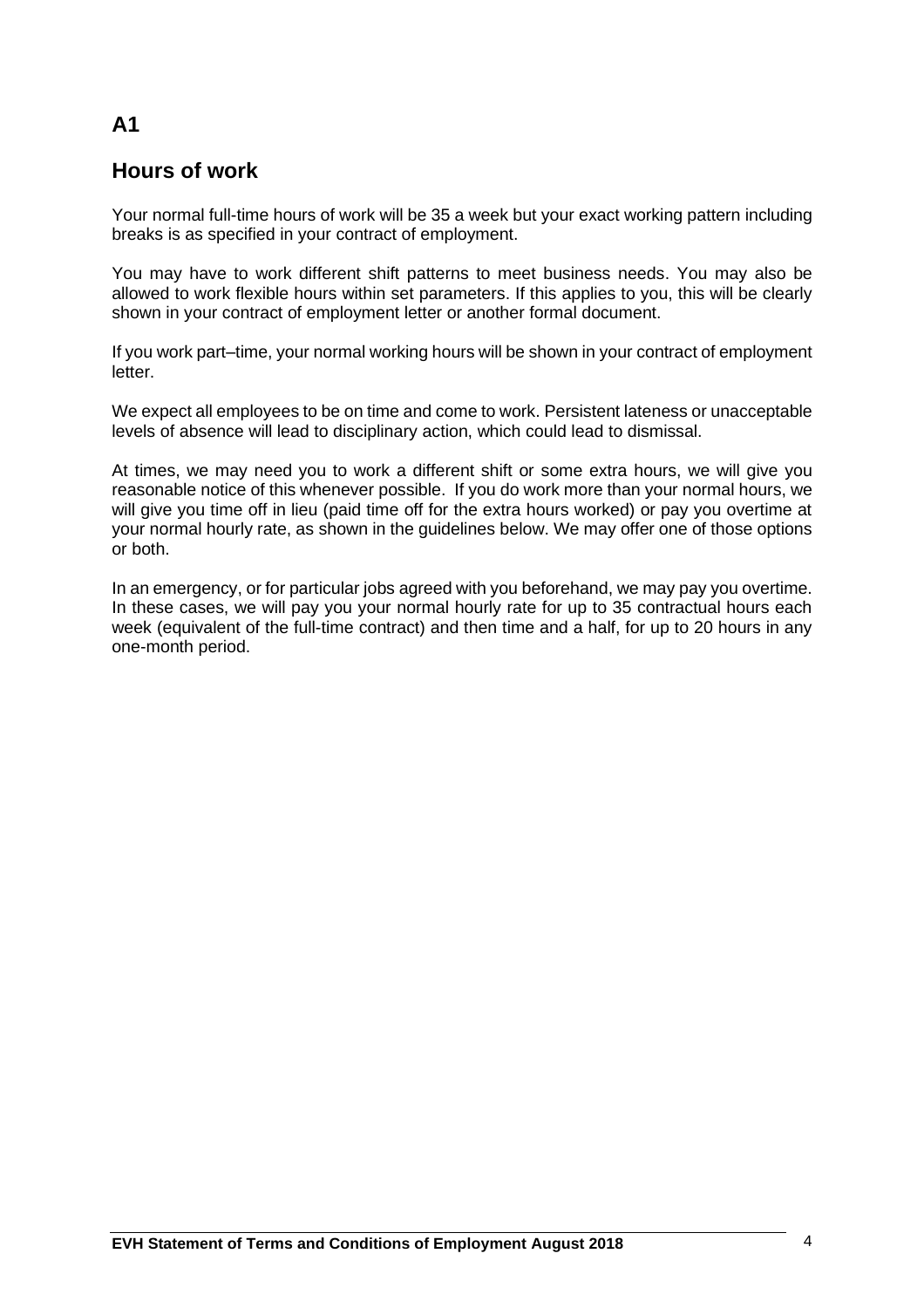# **Pay arrangements**

### **1. Method**

We will pay you by direct credit transfer to your bank account. This will normally be on a *monthly/four–weekly* basis and we will let you know about any change to this. We give an itemised pay statement to every employee showing all payments and deductions leading to your final net pay.

### **2. Salary scales**

EVH operate a common job-grading system and salary structure. For each job grade, there are a series of spinal points giving specific salary amounts. Your contract of employment letter will state the specific job grade which applies to you, with the appropriate spinal point and salary.

On 1 April each year, any employee who has served at least six months in their current grade will automatically receive a salary increment, by moving up one spinal point until reaching the top within that job grade.

We publish salary scales each year and they are available on the staff notice board.

### **3. Responsibility allowances**

If you temporarily have to cover a post of a higher grade for a continuous period of at least four weeks, the following rules will apply.

- $\triangleright$  We will pay a responsibility allowance to you, which will increase your salary, usually to the lowest spinal point of the grade that would apply to you if you were promoted.
- $\triangleright$  We will not use this kind of temporary cover as a way of leaving a necessary post unfilled.

### **4. Death in service**

If you die while still employed with us, we will pay your executor (or the person entitled to be appointed as an executor), all outstanding salary due to you up to the time of your death. (This will include sick pay, pay in lieu of holidays, overtime, allowances and so on.)

Your employer will immediately inform the pension scheme administrators (as appropriate). The pension scheme administrator will then contact your executor.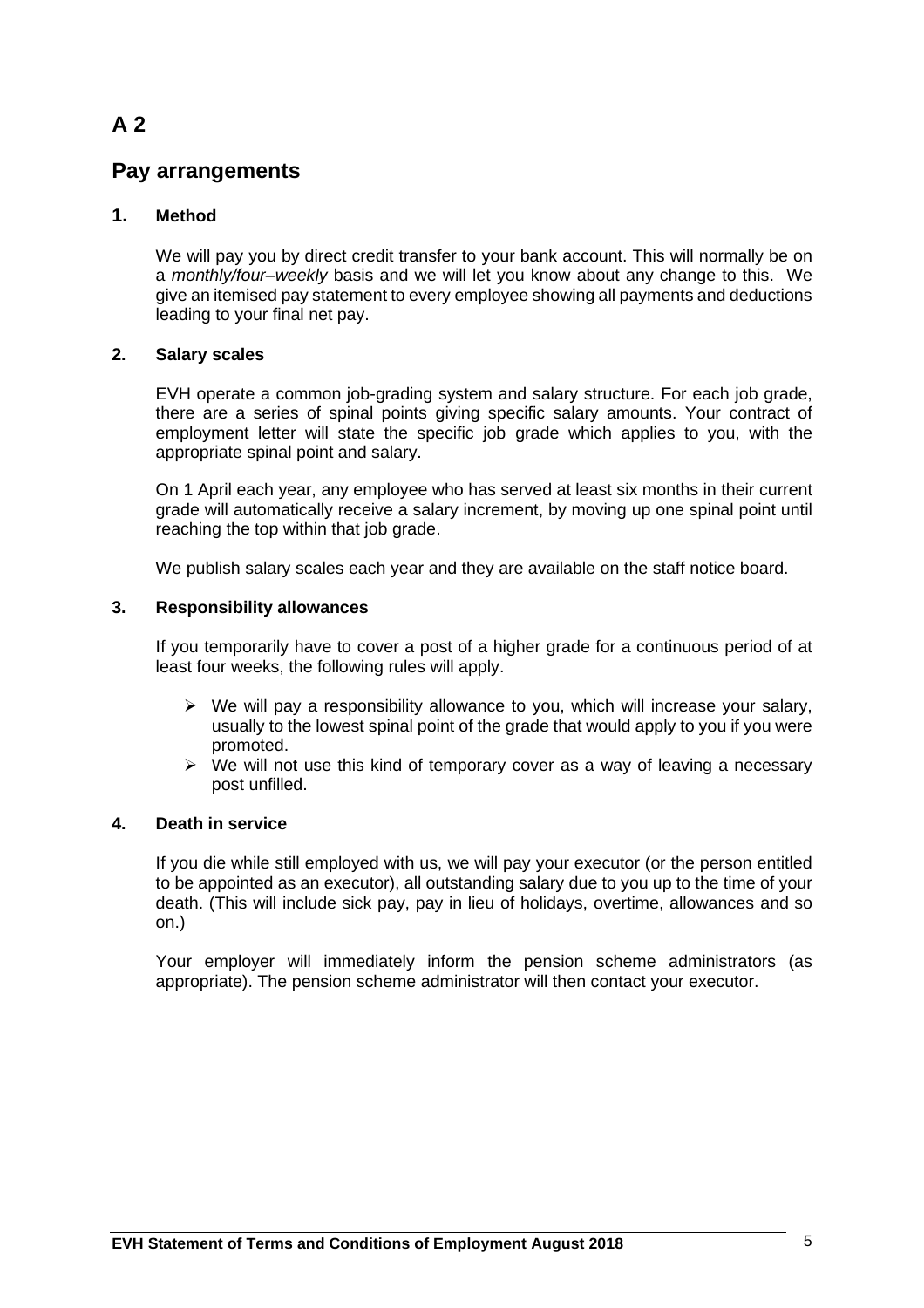# **Annual leave and public holidays**

All employees should enjoy a break from work each year. The standard paid annual leave entitlement is 8 weeks of annual leave for full-time employees, including public holidays.

The annual leave year runs from **day/month to day/month.**

To book leave, you must get approval from your manager as they will need to make sure that the business demands are met. **(The procedure for booking leave is/can be found)** You will be allowed at least three weeks' leave between the months of May and September if you want time off in this period.

Part time staff are entitled to a proportion of annual leave corresponding with the ratio of their contracted hours compared with the full time hours.

You accrue annual leave days during the current annual leave year. Because of this the following applies.

- a) We give you your whole entitlement on the **day/month** on the assumption that your employment will continue for the whole annual leave year.
- b) If you join after **day/month**, we will calculate your entitlement on the assumption that your employment will continue for the rest of the annual leave year.
- c) If you stop working for us during the year, we will calculate your annual leave entitlement based on the period of the annual leave year which you have actually worked.

You can use the same formula as above to work out the amount of annual leave entitlement earned during a period of employment for both new employees and leavers.

- a) If you have taken more leave than you are entitled to, we will deduct the balance from your final pay.
- b) If you have accrued more leave than you have taken, we will pay you the balance in your final pay, if you are not able to take it before you stop working for us.

You and your manager will try and schedule in dates for the full year's entitlement by the start of the annual leave year. This way, we can make sure we have enough staff cover and you will get the maximum benefit of the planned breaks from work. If long-term sickness prevents you from taking the minimum statutory 5.6 weeks (196 hours per full time contract) of combined annual leave and public holidays, we will carry the balance forward to the next annual leave year. In certain circumstances, you may be able to carry forward up to 1 week annual leave you were not able to take by **day/month** due to pressure of work, if the senior officer agrees. However, you must take at least 5.6 weeks of combined annual leave/public holiday in any annual leave year.

If you are off on long-term sick leave of more than 6 months, we may reduce your annual leave pay to the statutory minimum entitlement of 5.6 weeks in line with the (….) policy. We would only do this after taking account of all the facts.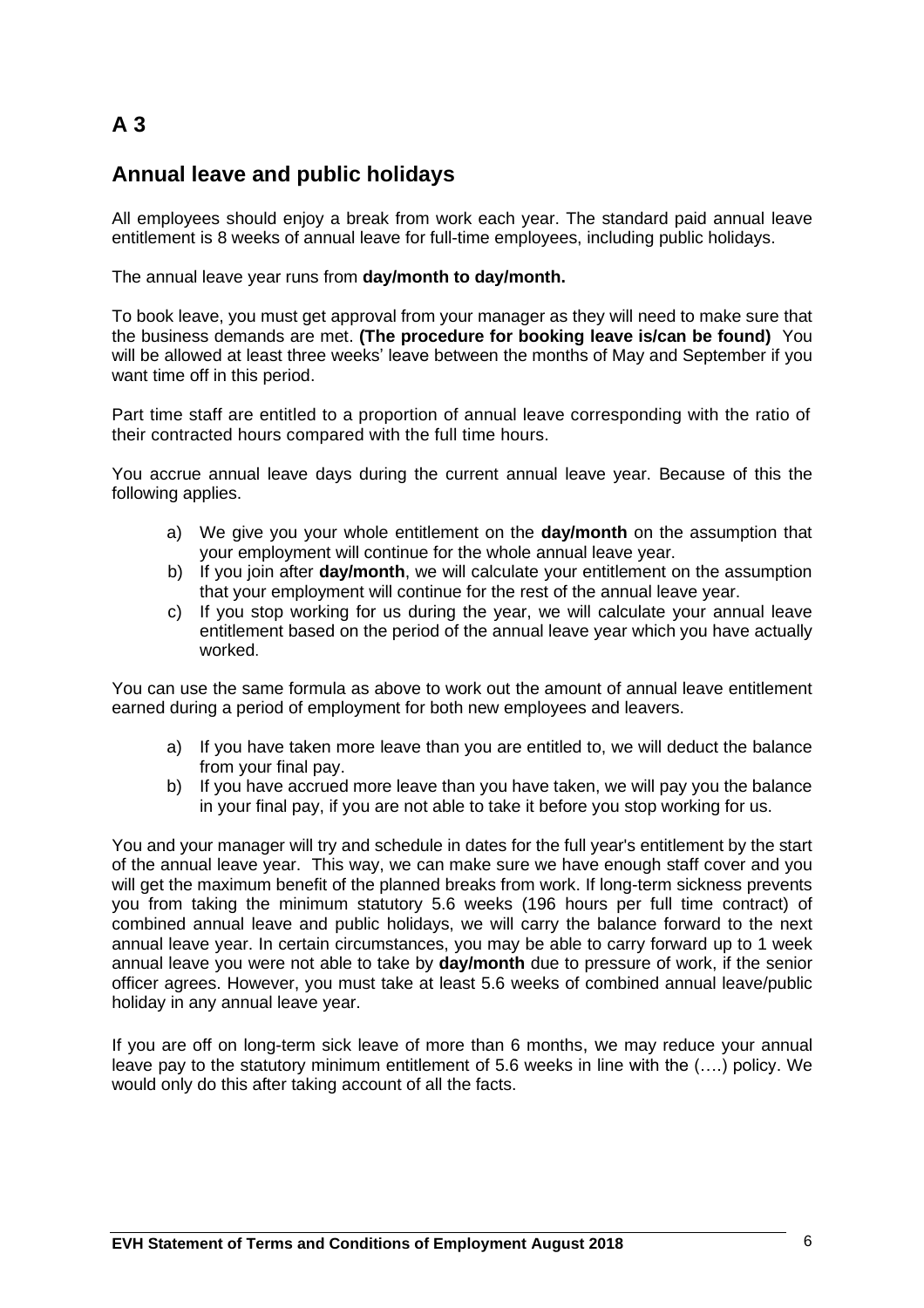Included in the total entitlement of 8 weeks, there are set 15 general and public holidays that apply to all staff.

- $\geq$  25, 26 and 27 December  $\}$
- $\geq 1$ , 2 and 3 January  $\geq 1$
- ➢ Good Friday and Easter Monday
- $\triangleright$  First Monday in May
- $\triangleright$  Monday on or after 24 May and the Friday before
- ➢ Local Summer 'Fair' Friday and Monday
- $\triangleright$  Last Monday in September and the Friday before this (or local alternative)

The relevant dates will be decided each year by your management committee and displayed on staff notice boards.

Any taken public holidays will be deducted from the overall leave entitlement for all staff, whether full or part time, permanent or temporary.

We realise that the list of public and general holidays above includes some Christian festivals, but not those of other religions. If you ask for paid time off to honour other religious festivals, we will normally allow this and take the days from your normal annual leave entitlement.

If a general or public holiday falls within a period of annual leave entitlement, we will not take this from your annual leave entitlement for that day.

If you have to work for any length of time on a general or public holiday, you will receive time-off-in-lieu which equals:

one full contractual day + the number of hours you actually worked on the general or public holiday

or on alternative days (either where days fall on a weekend or where agreed differently)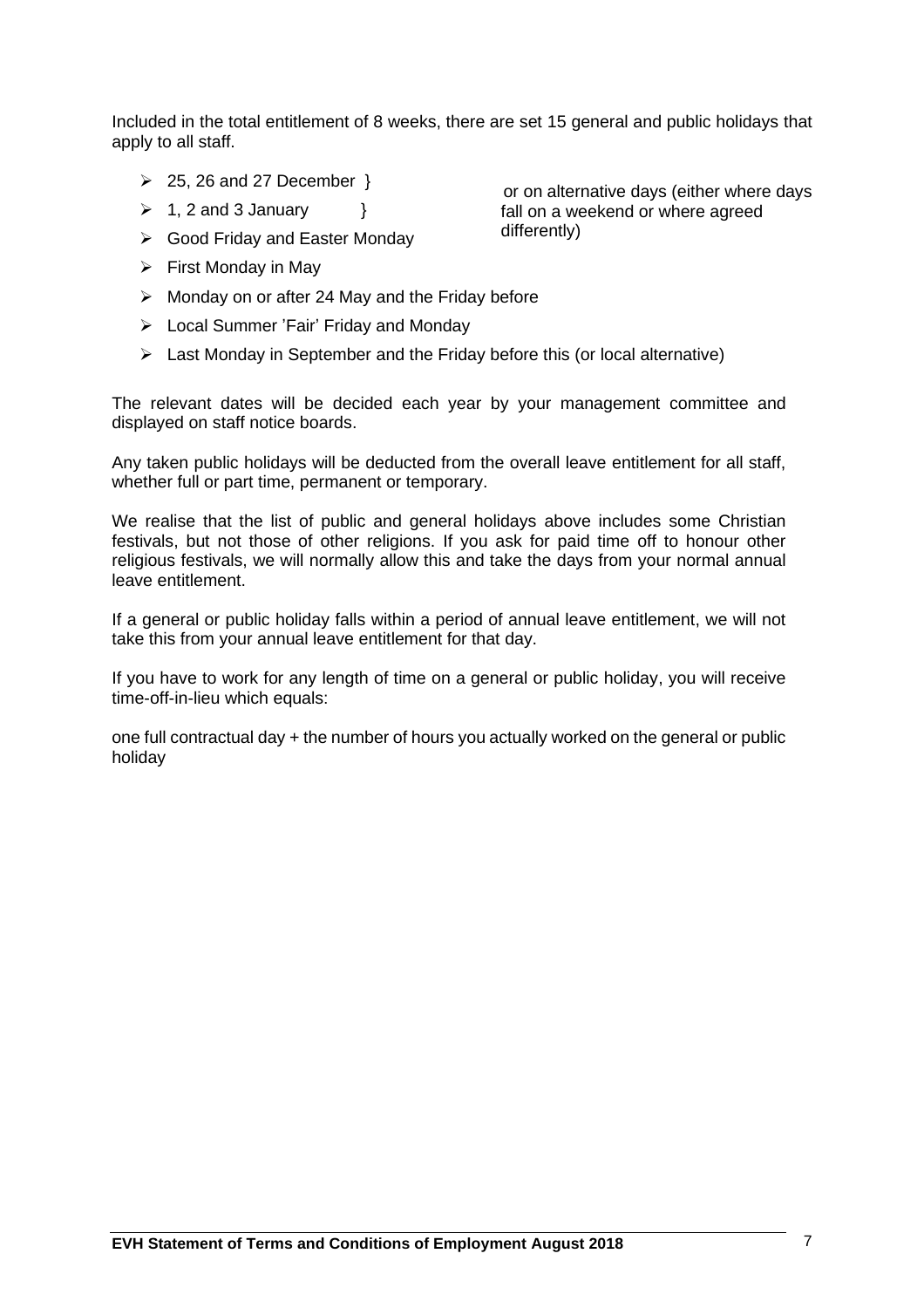# **Absence**

If you cannot come to work, either due to illness or for any other reason, you must tell your line manager (or if not available, another manager) at your place of work as soon as is reasonably possible. You should do this before you were due to start your shift and if not possible, preferably within one hour of your starting time. You must fill in a self-certification form, whether or not you are entitled to sickness allowances and whatever the length or reason for the absence. Pre–arranged authorised absences including annual leave are not covered by this procedure.

# **1. Keeping in touch**

You are responsible for letting your manager know the reasons for any absence and how long it will last. If it is impossible for you to get to a phone on day one of your absence, you should make sure that someone else calls on your behalf. After this, you should contact your line manager as soon as you can and maintain regular contact by calling at least once a week.

If you fail to keep in touch, we reserve the right to withdraw company sick pay and also try to contact you if we feel this is appropriate or necessary. If we feel a meeting is necessary to discuss your health and return to work, we will give you notice in writing.

# **2. Fit notes**

If you are off due to illness or injury for more than seven calendar days in a row, you must provide a fit note as soon as possible.

If the doctor ticks the 'may be fit for work' box, you will meet with your line manager to discuss any adjustments suggested. Although the employer does not have to follow the doctor's advice, we will do our best to help you return to work. However, if we cannot agree about the adjustments, you will have to stay off sick.

If we agree a phased return to work, the days you are still off sick within the agreed period will count as one period of absence.

# **3. Long term absence**

If you are off sick for more than four weeks, and you are not sure when you can return, we will ask your permission to contact your GP for a written report. If you are off for less than four weeks or you are not currently off sick but we feel there is a pattern to your absence, or there is a concern of an underlying medical condition, we may ask for this report (or refer you to an occupational health provider for an independent medical assessment). We will make you fully aware of your rights relating to giving us permission. In these cases, we will tell your doctor what our fitness requirements are for the job and ask for their medical opinion in relation to your job with us.

In certain circumstances, we may ask that you are examined by a registered medical practitioner we have chosen. We will pay any costs involved in this. This examination will be concerned with whether you are fit to resume your duties. You will receive a copy of any resulting medical report**.** We will treat all medical records in the strictest confidence.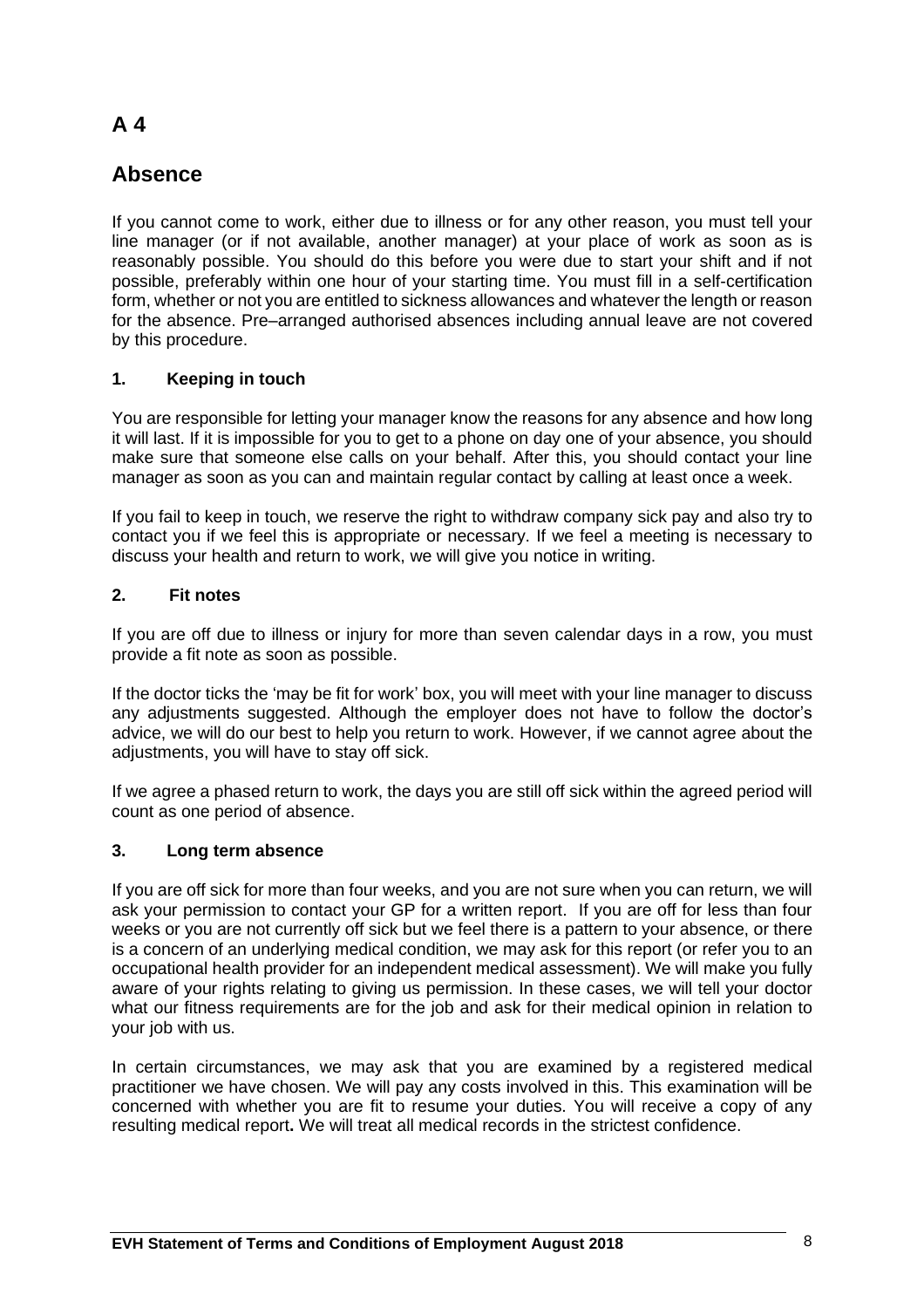### **4. Managing absence and attendance**

We treat these two processes differently.

- ➢ Managing absence relates to managing a person back to work by making reasonable adjustments and dealing with the ability to carry out your work duties, taking into consideration any medical advice, an employee's comments and our business needs.
- ➢ Managing attendance refers to dealing with unacceptable levels of attendance, with no reference to any particular absence or medical condition. We will follow this route in line with our disciplinary procedure.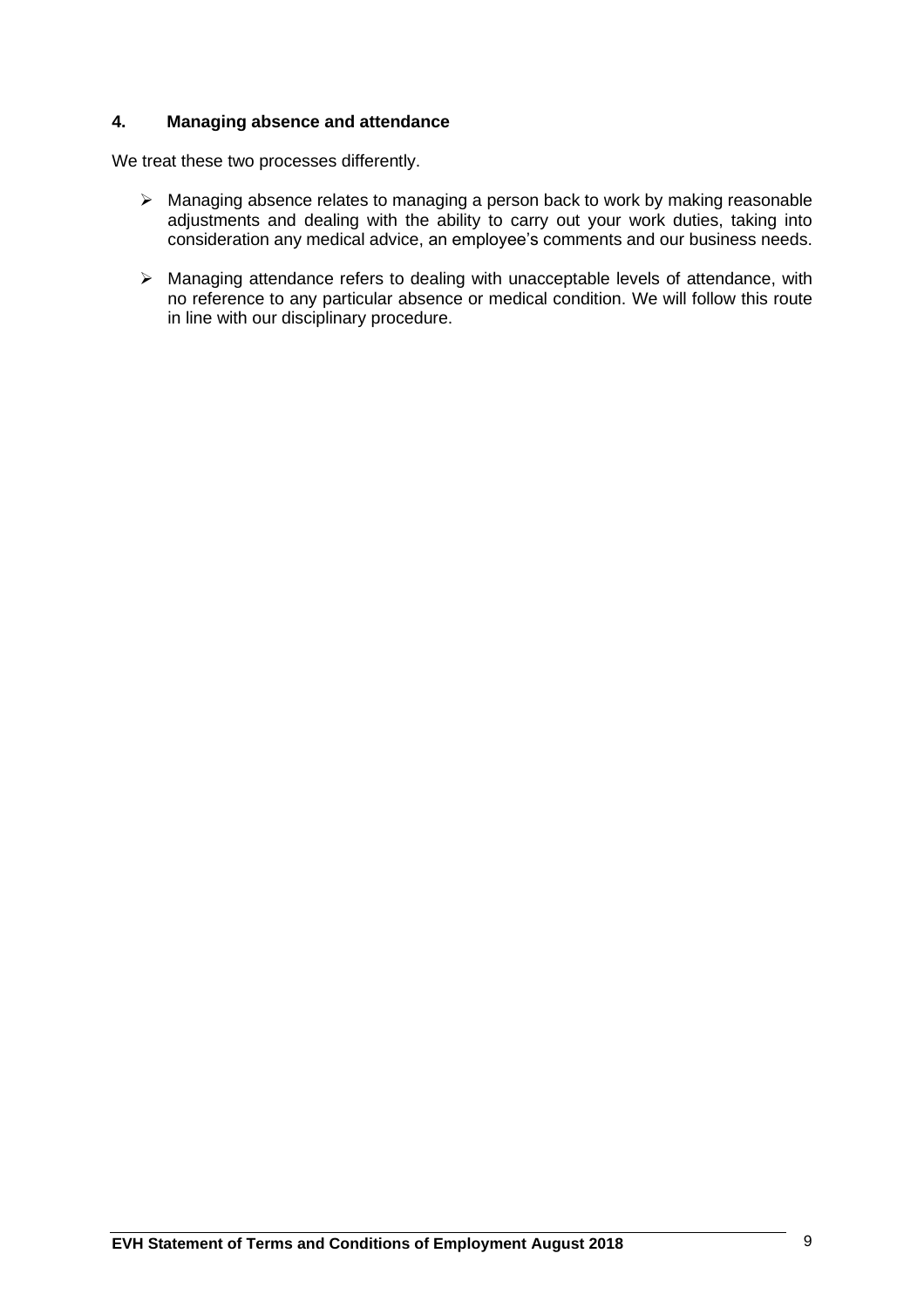# **Sickness benefit scheme**

All employees can benefit from this scheme as long as their absence from work is due to their own sickness or injury and they keep to the requirements of section A4. However, the scheme will not apply if:

- $\triangleright$  they go off sick while taking part in a stoppage of work due to a trade dispute at their place of work;
- $\triangleright$  they go sick while on maternity leave;
- $\triangleright$  on the first day of sickness they have already used up their sickness allowance entitlement in the previous 12 months; or

You must also not take any other paid work while receiving sickness allowance. You may ask for unpaid leave and we will consider if we are able to accommodate this. However, if you do not tell us about these instances, we may take disciplinary action, which may lead to your dismissal.

### **1. Scale of allowances**

In any one rolling period of 52 weeks, we will pay a sickness allowance in line with the following scale.

| <b>Continuous service at the</b><br>date sickness starts | Full allowance paid for: | Half allowance paid for: |
|----------------------------------------------------------|--------------------------|--------------------------|
| Up to 1 year                                             | 5 weeks                  | 5 weeks                  |
| Over 1 and under 2 years                                 | 9 weeks                  | 9 weeks                  |
| Over 2 and under 3 years                                 | 18 weeks                 | 18 weeks                 |
| Over 3 and under 5 years                                 | 22 weeks                 | 22 weeks                 |
| Over 5 years                                             | 26 weeks                 | 26 weeks                 |

Statutory Sick Pay (SSP) is not a benefit of employment. It is quite different to the sickness allowances mentioned here, and we pay it on behalf of the Government.

The scale of entitlement to SSP is published by the Government and normally changes at the beginning of each tax year.

If you are not entitled to SSP, we will tell you by sending you the appropriate government form. It is then your responsibility to claim any other State Benefit which you may be entitled to.

# **2. Working out sickness allowances**

Your allowance is worked out based on your current rate of basic pay. (See below.) We refer to this as your 'normal pay'.

- ➢ The full allowance**,** referred to above, equals your normal pay, and includes any Statutory Sick Pay (SSP) which you may be entitled to.
- $\triangleright$  The half allowance referred to above, equals half your normal pay plus SSP (if you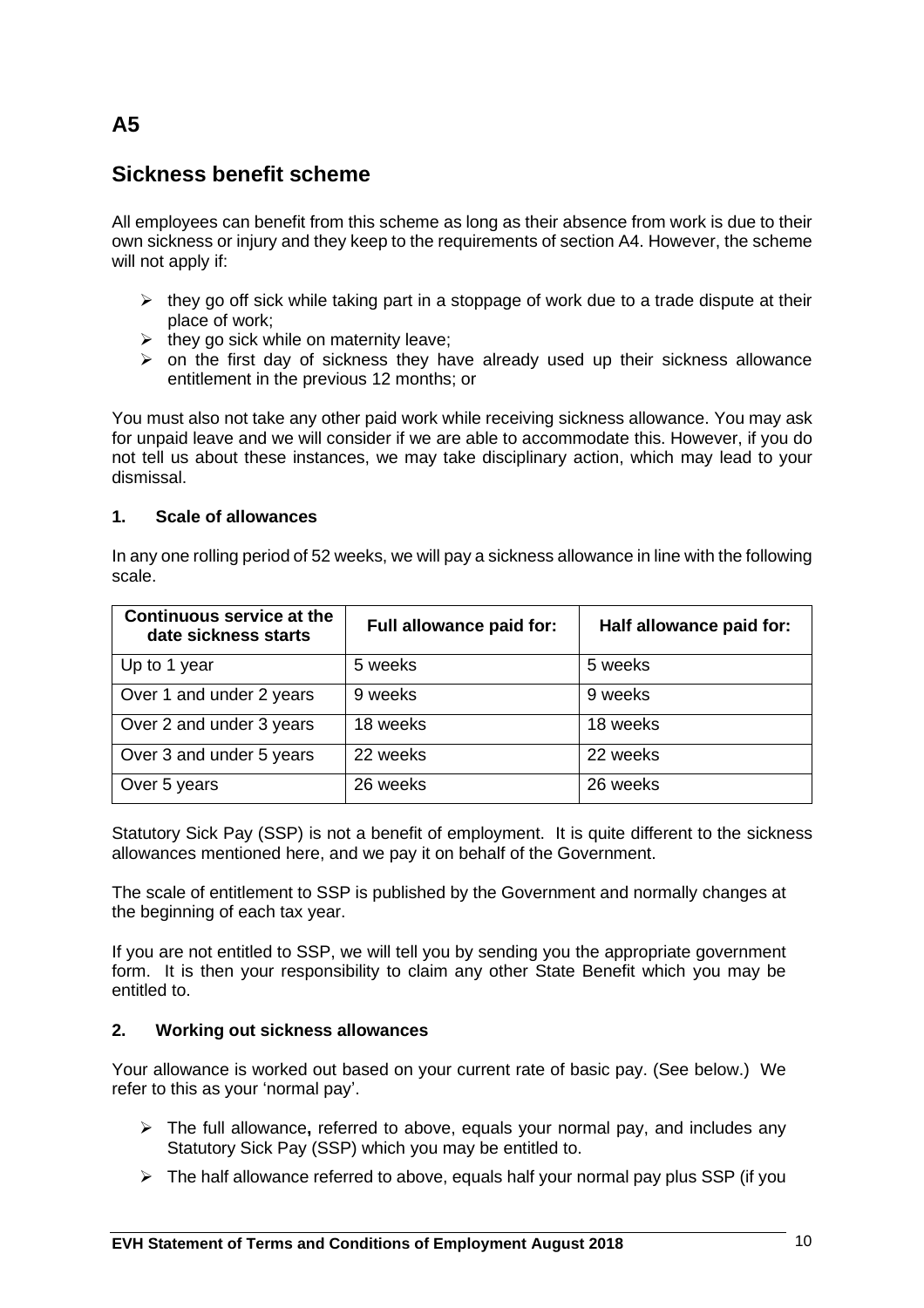have any left). However, you cannot receive more than your normal full pay.

- $\triangleright$  In working out the level and period of allowance still due, we will review the previous 12 months before the start of your current sick leave. We will add up all periods of sick leave. We will then take this from the full allowance entitlement first and then any balance from the half allowance entitlement. Anything left will be what you are still entitled to.
- ➢ We will pay you the sickness allowance according to your basic contractual hours (not including overtime).
- ➢ For the purposes of working out SSP, qualifying days are treated as Sunday to Saturday. Before paying SSP you must be unable to work for at least the first four days in a row of a spell of sickness.
- $\triangleright$  If you cannot come into work as a result of coming into contact with a notifiable infectious disease (that is reportable to RIDDOR in line with the Health and Safety at Work Act), you should tell us. You will then receive your full pay sickness allowance. We will not take the period of absence from your normal entitlement.
- $\triangleright$  If you return to work on a phased basis, we will only pay your salary for the hours and days actually worked. The days and hours that you are still off sick will entitle you to SSP and the occupational sick pay you are eligible to and this will be taken off your entitlement. Or, you can ask to take it from your annual leave, time off in lieu or unpaid leave instead.

We work out your occupational sick pay using your basic pay. We will only consider overtime if this is stated in your employment contract.

### **3. Criminal or civil compensation**

If you are injured as the result of being the innocent victim of a criminal act, we will not take any sick leave from your normal entitlement.

If the Criminal Injuries Compensation Board grant you compensation, you will not need to refund any sickness allowance we have paid out.

If you are paid damages from a third party for loss of earnings due to a sickness or injury, we will ask you to repay any sickness allowance paid out but not more than the actual allowance paid or the amount of damages received for loss of earnings.

### **4. Professional / Non Professional Sport**

If the sickness or injury arises out of or in the course of following another occupation or sport on a professional or non professional basis and you are paid damages from a third party for loss of earnings resulting from this, we will ask you to repay any sickness allowance paid by the organisation subject to offset of any loss of earnings incurred as a direct result of the injury and / or absence.

### **5. Work-related sickness or injury**

We will not take a period of absence due to sickness or injury caused by an accident in the course of your employment from your entitlement to sickness allowance.

If you are still unfit for work at the end of the appropriate full allowance period, the Management Committee will review the case to decide on any appropriate levels of allowance which should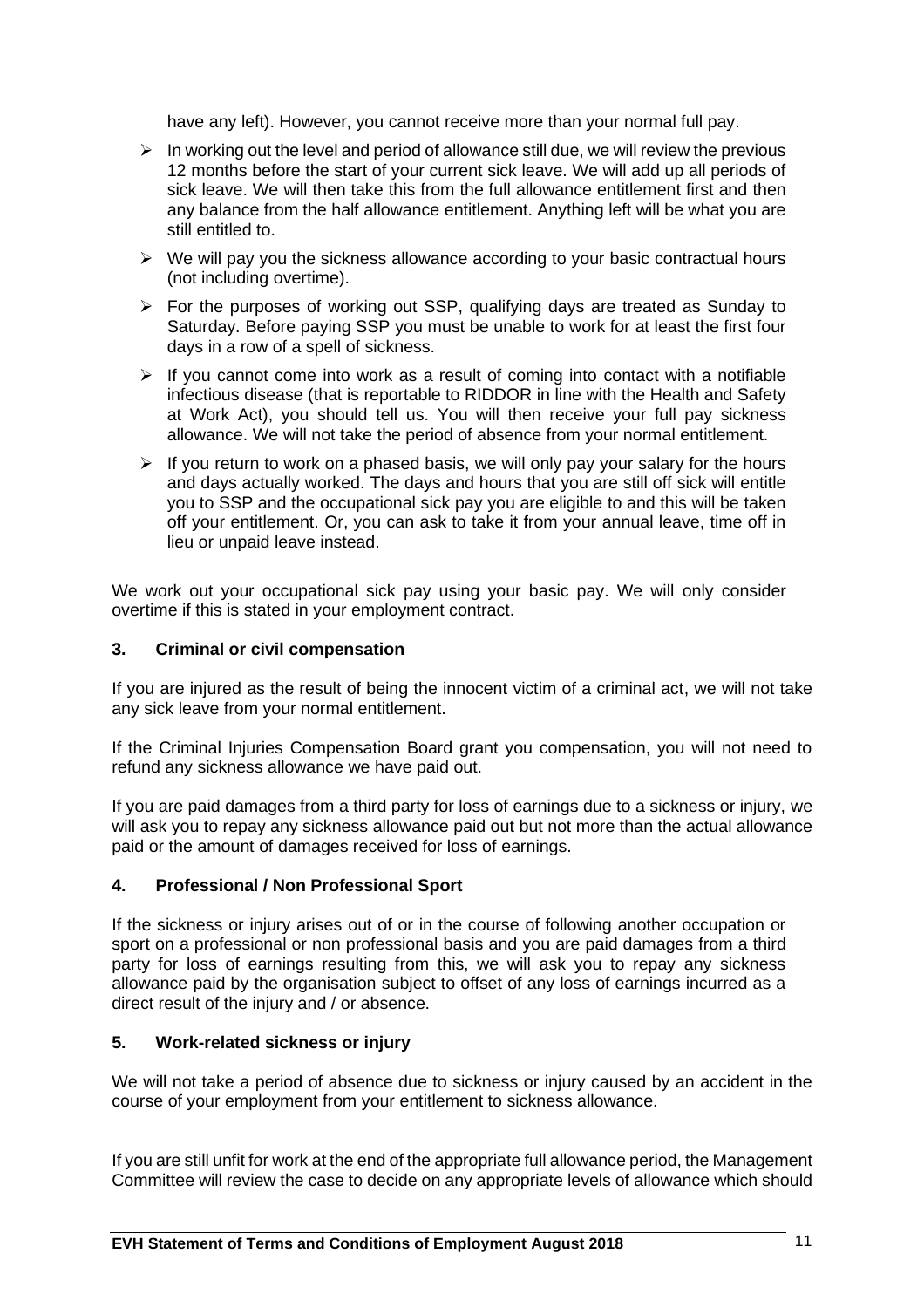be made.

If your absence is the result of an accident at work directly resulting from your deliberate misconduct, we will withhold sickness allowance and we will also investigate it under the disciplinary procedure (see A13). If you disagree, the grievance procedure is available for use (see A14).

# **6. Unpaid sickness**

We will tell you in writing when your period of sickness allowance is going to end. After this, you will not receive any pay from us for any period of sickness. (SSP may still be due to certain employees)

# **7. Absence due to an underlying medical condition**

We will manage all periods of sickness sympathetically and make sure that at all times we are aware of your current condition and likelihood of your return to work. We may also ask for a medical opinion. However, we would tell you about this and you will be given a copy of the report.

If a doctor confirms that you are permanently unable to return to your current job, we will try to find you other suitable employment. If this is not possible, you can apply to retire for reasons of ill health retirement (if available under a pension scheme) or to end your contract on the grounds of medical incapability.

If you may be able to return to work, but not in the short term, we will do our best to keep your post open for as long as is reasonably possible. When we need to review the situation, we will:

- $\triangleright$  make all necessary enquiries from you and your doctor (as explained in A4) or the independent medical examiner (or both);
- $\triangleright$  consult you before we make a decision; and
- $\triangleright$  consider the nature of your job, the nature, effect and length of illness, the size of the company, and our ability to offer other suitable work, where necessary.

However, if we can no longer continue with temporary arrangements and cannot offer you other suitable employment, we may dismiss you on capability grounds.

### **8. Sickness during annual leave or a public holiday**

If during an authorised period of annual leave you fall ill, and you produce appropriate certification, we may count the period as sick leave and not as annual leave. You must speak to your manager on the first day of your return to work or earlier if possible and provide them with the necessary certification

If there is a public or general holiday during your period of sickness, and you provide appropriate certification this will be counted as sick leave and you will receive the holiday at another time.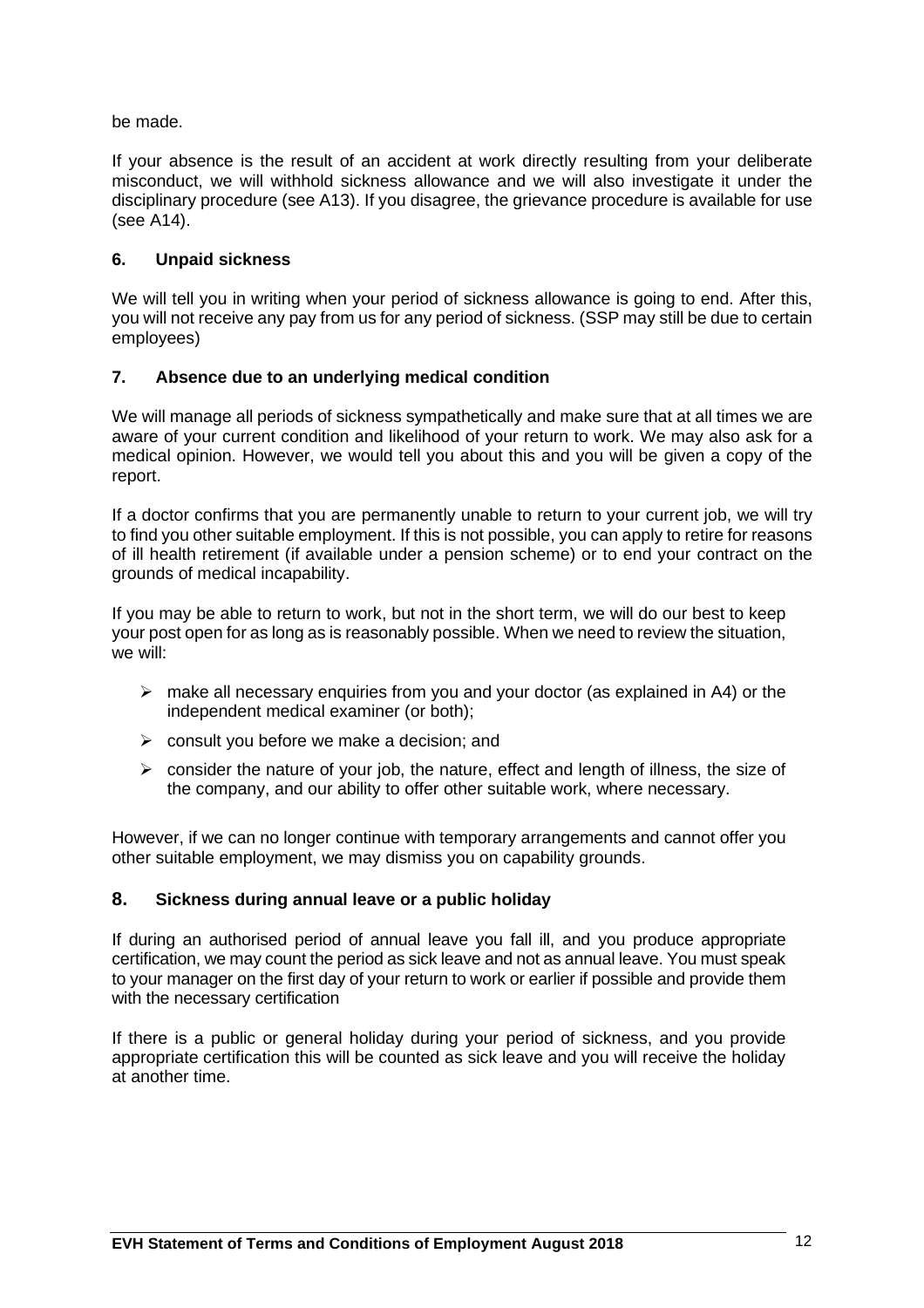# **Maternity**

# **1. General**

If you are pregnant, you are entitled to 52 weeks of continuous maternity leave (26 weeks' continuous Ordinary Maternity Leave and 26 weeks' continuous Additional Maternity Leave).

If you have completed one year of service by the beginning of the  $28<sup>th</sup>$  week of pregnancy, you will be given the extra benefits associated with the occupational maternity pay (depending on the conditions explained below).

You are also entitled to paid time off during working hours to receive antenatal care as long as you can produce an appointment card for all antenatal visits (after the first one).

The benefits of leave and pay as outlined in this section will not apply if a pregnancy ends before the 24th week of pregnancy unless you give birth and the baby survives. However, if there is a stillbirth after the  $24<sup>th</sup>$  week of pregnancy, we will provide the benefits of pay and leave the same as for a live birth.

# **2. Notice**

You should tell your line manager as soon as possible if you plan to take maternity leave. You must do so in writing no later than by the end of the  $15<sup>th</sup>$  week before the expected week of confinement (EWC) (or as soon as is reasonably possible). This should state:

- a) the fact you are pregnant;
- b) your EWC (or actual date of birth if it has already happened); and
- c) the date you want your leave to begin.

You should also enclose a copy of your maternity certificate (MAT B1) as soon as your midwife/doctor gives you it.

You can change your mind about the start of your maternity leave (as long as this is no sooner than 28<sup>th</sup> week of pregnancy and not later than the expected date of confinement (EWC). If you do, let your line manager know in writing, at least 28 days before the new date.

# **Our notice**

Your line manager will give you notice in writing about the date your maternity leave will end. This will be the first day after the 52 weeks from the start of your maternity leave. We will do this within 28 days from receiving your notice about the date you plan to start your leave (or, if you change that date, 28 days before the new date or as soon as reasonably possible).

# **3. Maternity leave**

a) Maternity leave can begin at any time you want from the  $28<sup>th</sup>$  week of pregnancy. It will however automatically begin when you give birth and you need to let us know as soon as you can about this. If you are off work for any reason totally or partly related to your pregnancy or childbirth within four weeks of the EWC, this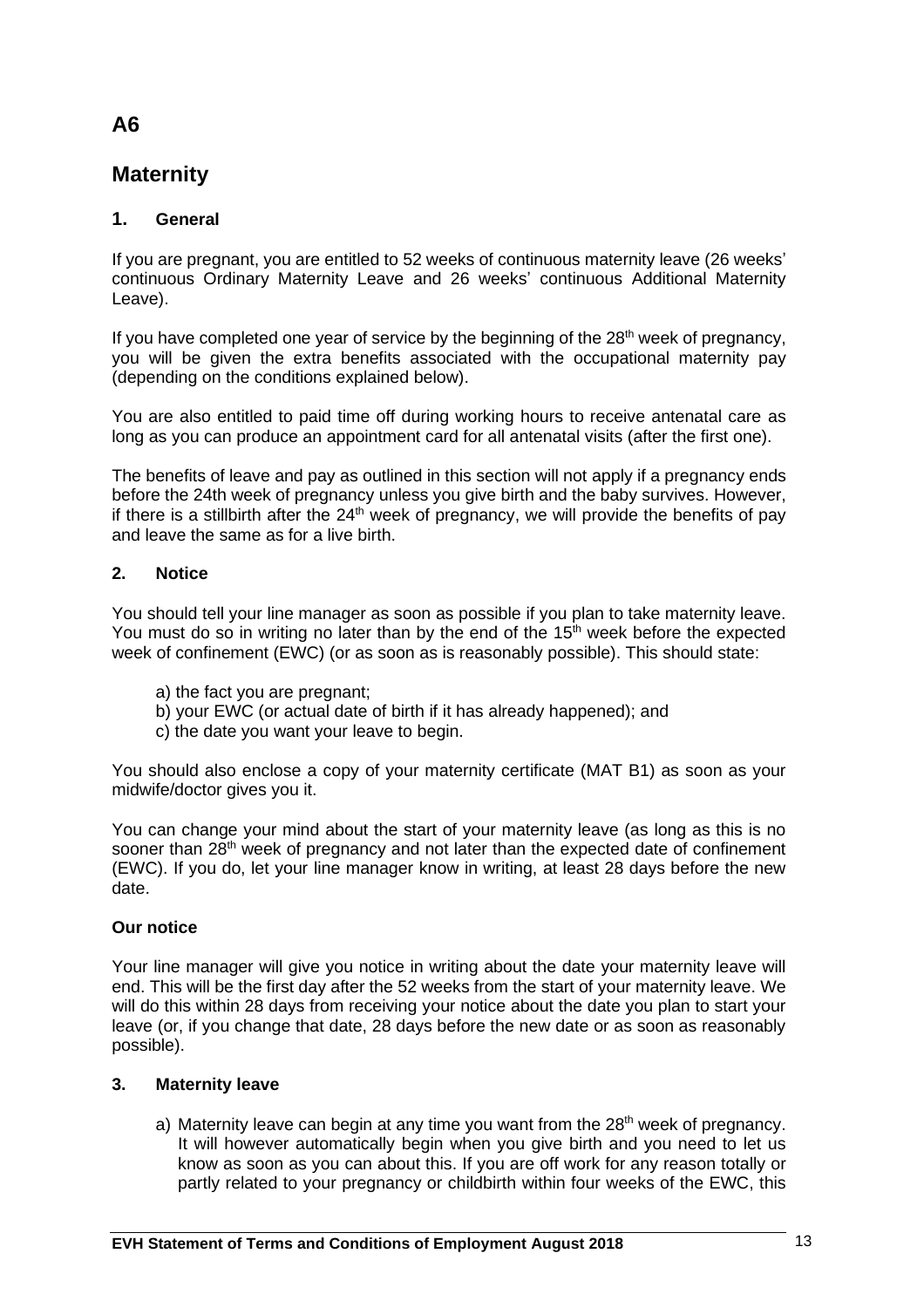will automatically trigger the start of your Ordinary Maternity Leave.

- b) The Ordinary Maternity Leave continues for 26 weeks. You are not allowed to work during the first two weeks starting from the date you give birth.
- c) Your statutory right to Additional Maternity Leave will begin immediately after the Ordinary Maternity Leave and can continue for a further 26 weeks.

#### **4. Returning to work**

You will return to work at the end of your maternity leave. We will have given you this date in writing as mentioned above. If you want to return sooner, you must give at least eight weeks' written notice. If you don't, it will delay your return date and you will not be paid during the period you do not work. You cannot return to work later than the end of the 52 week leave period. If you do not automatically return at the end of the 52-week leave period, we will treat this as an unauthorised absence.

If you return at the end of your ordinary leave, you will return to the same job. If you decide to take additional leave, you will return to the same kind of job you had before your maternity leave, at the same place and in the same capacity. If this is no longer available, we will offer you a suitable alternative job. Your terms and conditions will be no less favourable than would have applied had you not been away, including the quality of working environment, and the job must also be suitable and appropriate for you.

If you are on Additional Maternity Leave, you can apply to make a phased return to work on reduced hours and pro-rata pay. You should apply to your line manager at least eight weeks before the proposed date of return. The phased return can last for up to four weeks and you must work at least 50% of your contracted working hours each week.

If you were full time and you ask to work on a permanent part-time basis, or in a job-share arrangement, we will consider this sympathetically and in good faith. You should make your request by following the flexible working request procedure.

### **5. Contact during maternity leave**

During your maternity leave we may contact you (as long as this is reasonable) and you can contact us. Before your maternity leave begins, we will agree with you the frequency and form of contact and also what subjects should be discussed. In all cases, we will keep in touch with you about any promotion opportunities and important changes to the workplace that may affect you when you return.

#### **6. Keeping-in-touch days (KIT)**

If we agree, you may work up to 10 days under your contract of employment during your maternity leave, without losing your right to the maternity leave or pay. The 10-days limit stands no matter how long your maternity leave is. The 10 days can be worked at any time during your maternity leave apart from the first two weeks after you give birth.

You do not have to work these days and we do not have to agree to you working them. Before you start your maternity leave, we will discuss with you the type of work that may be done during the KIT days.

We will pay you your normal daily rate for working the KITs.

### **7. Maternity pay**

### **7.1 Statutory Maternity Pay (SMP)**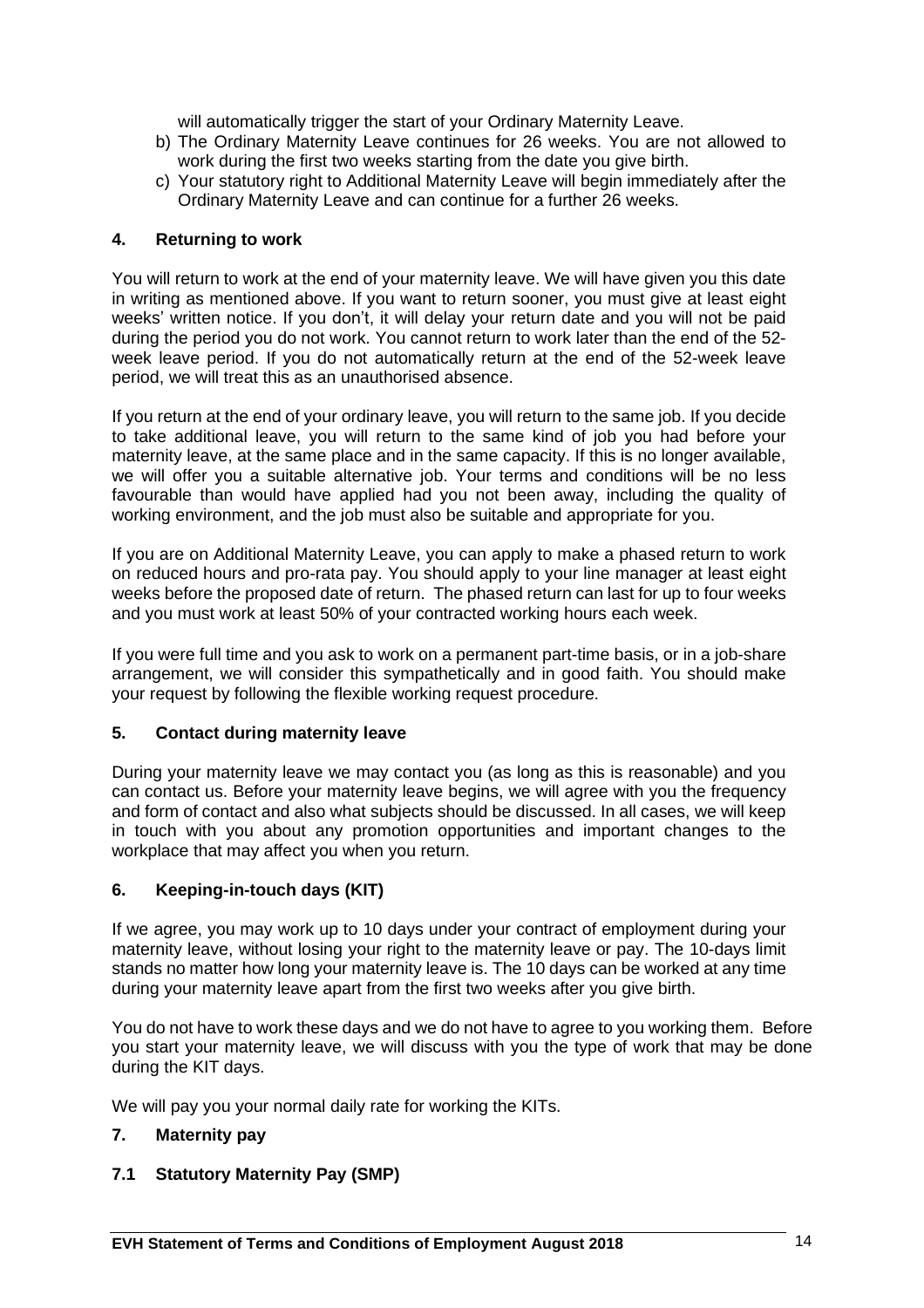# **7.1.1 General**

Statutory Maternity Pay (SMP) is paid for up to 39 weeks. The first six weeks equals 90% of your average earnings over a set period, and the rest is paid at the lower rate, or 90% of your average earnings, whichever is lower. The government sets this lower rate each year.

SMP is paid via payroll in the normal way – even if you have resigned and will not be returning after the baby's birth. However, you will not be entitled to SMP if you resign before the  $24<sup>th</sup>$ week of pregnancy.

The maternity pay period cannot start earlier than the 28<sup>th</sup> week of pregnancy. It can only start when you are on maternity leave. Your entitlement will end when you return to work even if this is before the end of the 39-week period.

We will start to pay you the SMP on the first day of your maternity leave.

### **7.1.2 Eligibility**

To qualify for SMP, you must:

- a) have been continuously employed for at least 26 weeks continuing into the qualifying week (QW) (the 24<sup>th</sup> week of pregnancy);
- b) have average weekly earnings which are above the minimum for paying National Insurance contributions;
- c) still be pregnant at the  $24<sup>th</sup>$  week of pregnancy or have given birth by then; and
- d) have given us notice as explained in section 2 above.

If you do not meet the eligibility criteria, we will tell you in writing (form SMP1) and refer you to the local benefits agency office where you can claim any State Maternity Allowance you may be entitled to.

### **7.2 Occupational maternity pay**

If you have worked for us for one year at the  $28<sup>th</sup>$  week of your pregnancy, you will also be eligible to receive our occupational maternity pay. This is equal to:

- a) seven weeks at full pay (including any SMP paid at the higher rate for six weeks and lower rate for one week);
- b) 16 weeks at half pay (not including SMP at the lower rate, or 90% of your normal pay - whichever is lower); and
- c) 16 weeks at SMP lower rate (or 90% of your normal pay, whichever is lower).

A week's pay refers to the basic pay given in your current contract of employment.

You can choose to receive occupational maternity pay, either with your SMP on normal pay dates, or as a lump sum when you return to work. We will claim this amount back from you if:

- $\triangleright$  you fail to return to work; or
- $\triangleright$  you return but leave within three months.

If you fail to return, you will also have to repay us for any annual leave we prepaid at the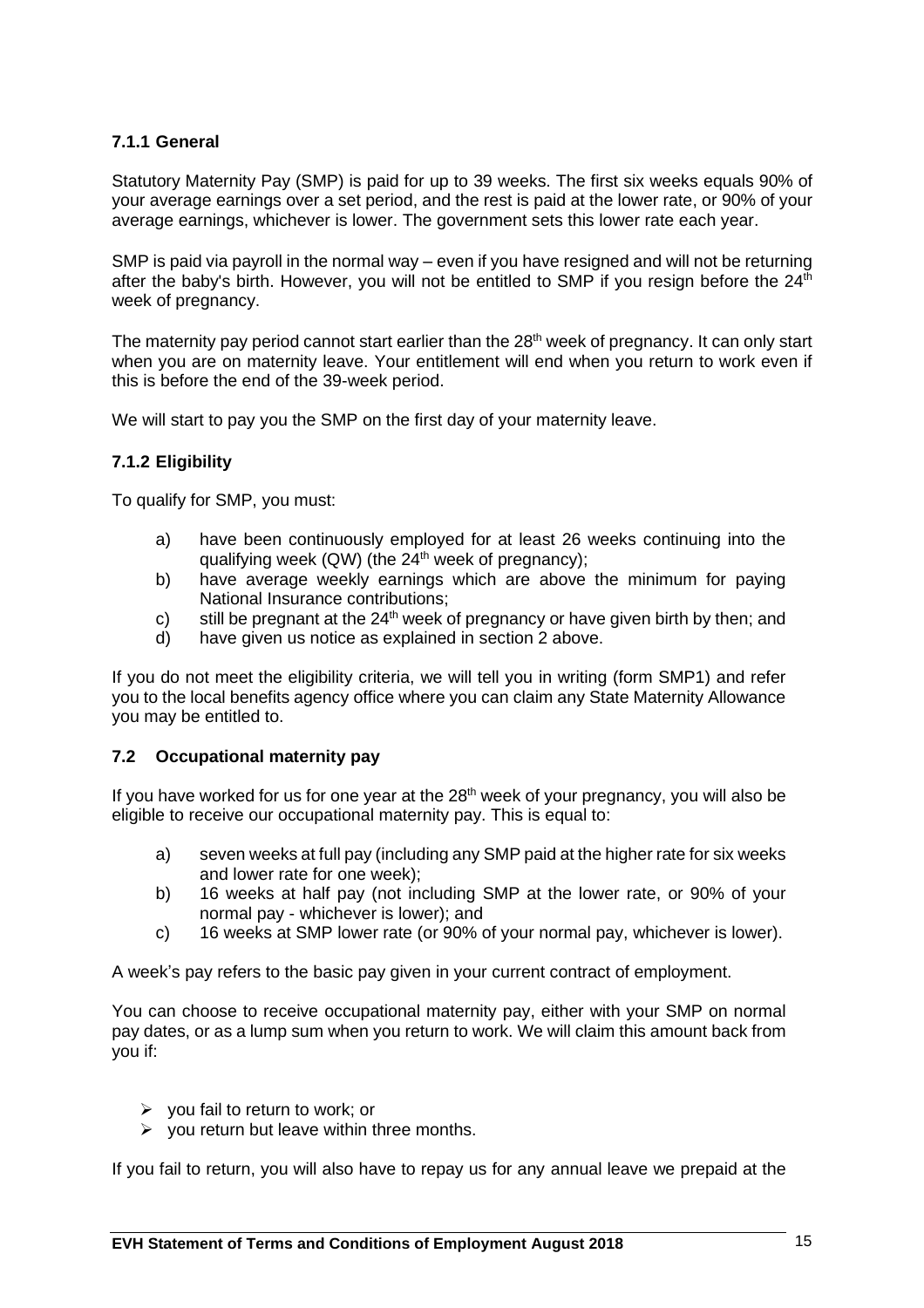start of your maternity leave.

### **8. General conditions**

### **8.1 Contractual benefits**

All terms and conditions shown in your contract (apart from pay) continue to apply during your maternity leave, whether ordinary or additional. We will continue to pay all contractual allowances as long as you receive any maternity pay. We may withdraw non–contractual benefits but only in line with the procedures which apply to all periods of prolonged absence.

### **8.2 Holidays**

You are entitled to 40 days (pro rata) of combined annual and public holiday leave during both your Ordinary and Additional Maternity Leave. Before you start your maternity leave, you should agree with us the dates of your annual leave. If it is not possible to take the leave within the annual leave year, we will transfer the rest to the next year's entitlement. You cannot be paid instead of taking the leave accrued during maternity leave.

If you plan to take annual leave before you return from maternity leave, you must notify us in writing:

- $\triangleright$  the date you want your maternity leave to end;
- $\triangleright$  the period you then want to take as annual leave; and
- $\triangleright$  the date you will come back to work.

You must do this eight weeks before the end of your maternity leave.

### **8.3 Pension membership and contributions**

The following rights apply to an employee on maternity leave.

- ➢ The period of Ordinary Maternity Leave and paid maternity leave (when you are receiving either occupational maternity pay or SMP), will count towards pensionable service. The benefits you build up during this time are based on your pay when you were working normally, before taking maternity leave.
	- ➢Your contributions during this time are based on the amount of maternity pay you actually receive. Our contributions will continue on the basis agreed by the administrators of the pension scheme.
	- $\triangleright$  We will tell you in writing (after consulting the administrators of the relevant pension scheme) of the options available to you during any unpaid period of maternity leave.

Note**:** These rights apply whether or not you plan to return to work.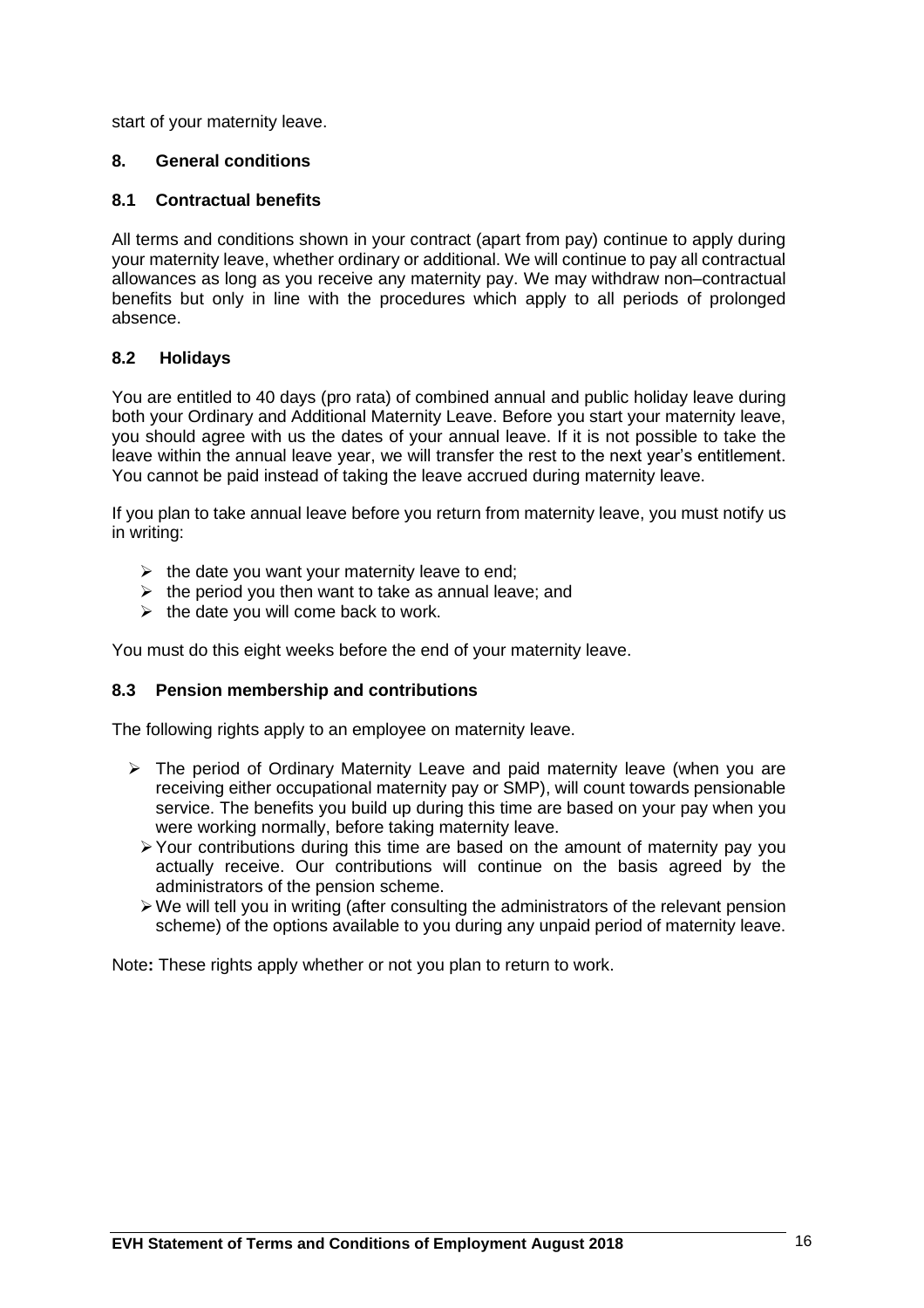### **8.4 Information and training**

If you are on maternity leave, you will still receive relevant items of information sent to all staff. We will also invite you to staff training days, as part of the keeping-in-touch (KIT) days.

### **8.5 Union payments**

We will take your union payments, as appropriate, throughout the period of maternity leave at the reduced rate. We will send the Union Finance Officer written confirmation of your EWC and the date your leave actually begins.

### **8.6 Dismissal and resignation during the maternity leave**

If we end your contract during the maternity period, you will be entitled to whatever period of notice is shown in your contract.

If you resign, you must also give us notice as shown in your contract. The termination date may be the end of your 52-week maternity leave or any date before then.

If you resign or are dismissed before the date you have given us for starting your maternity leave, you will lose your right to maternity leave but will still be eligible for SMP as long as you are employed after the 24<sup>th</sup> week of pregnancy.

### **8.7 Health and safety**

We must protect the health and safety at work of all employees, including new and expectant mothers and mothers who are breastfeeding.

Once you tell us about your pregnancy, recent childbirth or breastfeeding, we will carry out a specific risk assessment to identify any risks to your health and safety. If we identify any risks, we will do our best to avoid them. If this is not possible, we will take a series of steps to make sure you are not exposed to those risks.

If you ask for time off for breastfeeding or expressing milk, we will discuss with you how we can accommodate your request.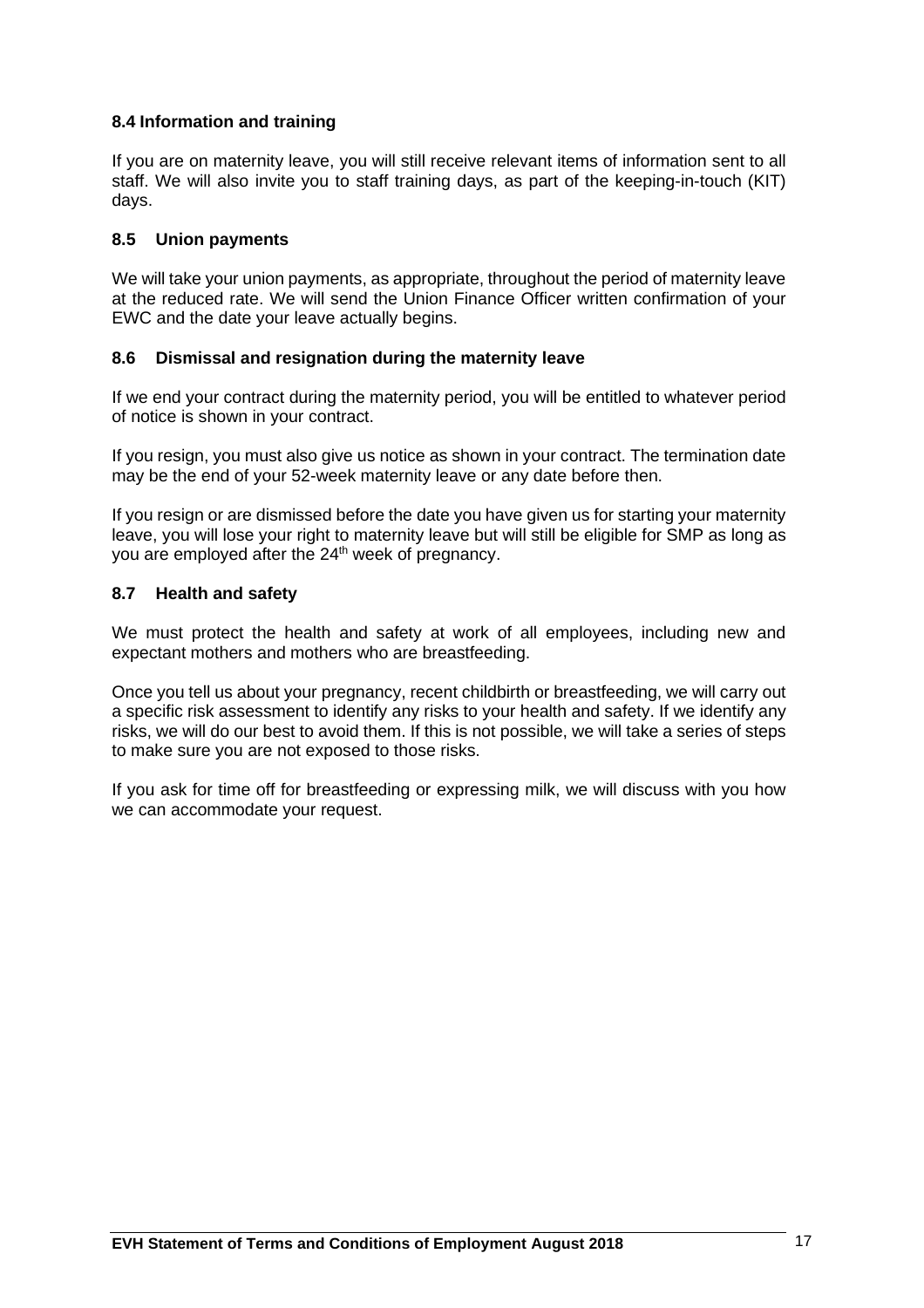# **Paternity**

# **Eligibility for paternity leave**

If your partner or surrogate mother is due to give birth, or you receive notice that you and your partner have been matched with a child to adopt or you are a surrogate parent, and you have at least 26 weeks' continuous service when your partner is 28 weeks pregnant, or if you are at the point of being matched with a child by an adoption agency, you are entitled to paternity leave.

To apply, you should write to your line manager at least four weeks before you want the leave to start, enclosing the maternity certificate (MAT B1) or notice from the adoption agency.

We will grant paternity leave for any live birth or a stillbirth which happens from the 24th week of pregnancy onwards. You can take it within eight weeks of the actual birth of the baby or the date the child was adopted.

You also have a right to attend up to two unpaid antenatal appointments with your partner/surrogate mother or meetings with a child to be adopted.

### **Entitlement to paternity pay**

You are entitled to two week's leave with full pay including Statutory Paternity Pay (SPP).

# **A7**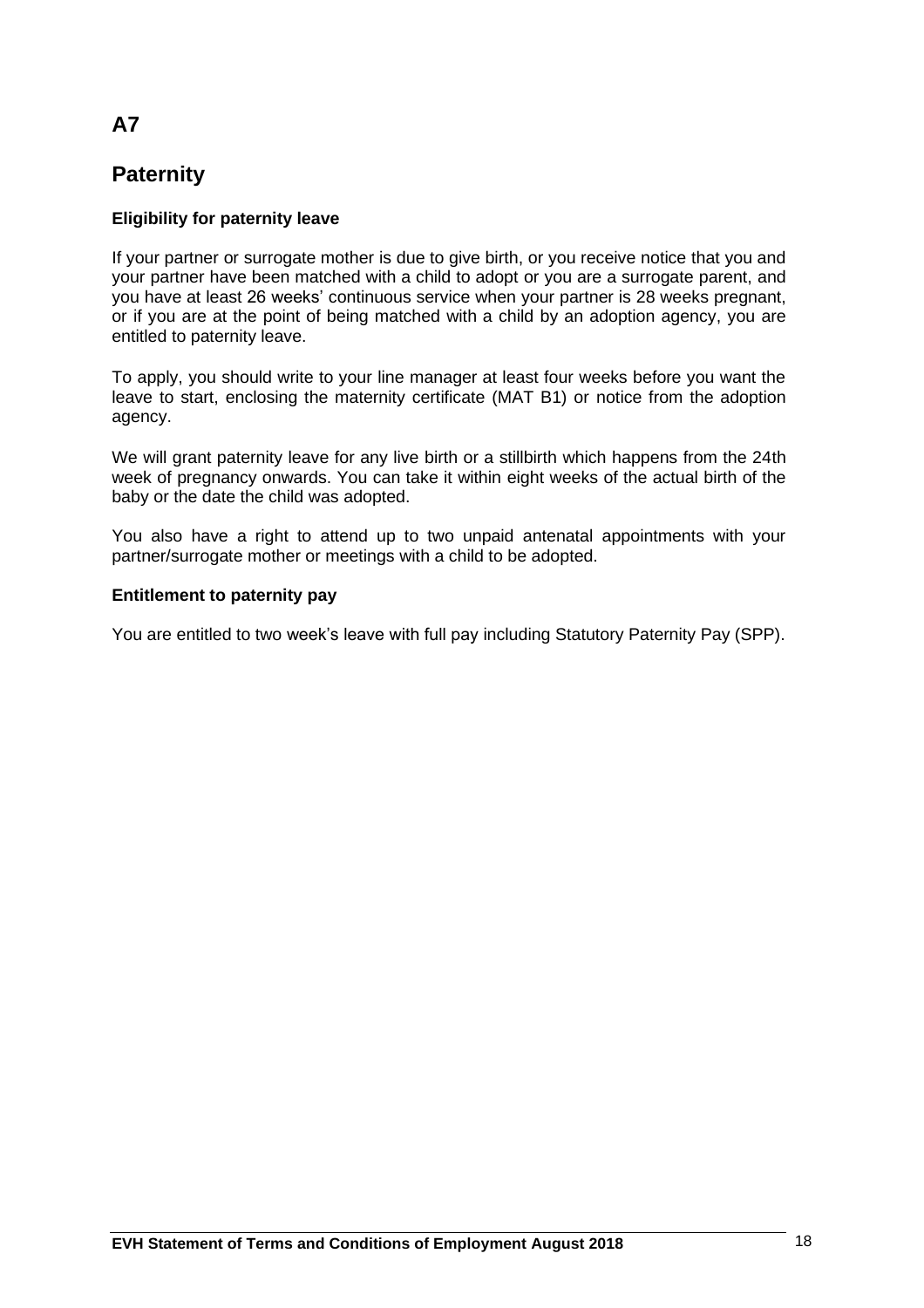# **Adoption**

# **1. General**

If you adopt a child, you have a right to Statutory Adoption Leave in line with the conditions set out below. This right applies to one of surrogate parents too.

If you have completed one year's service at the date of adopting a child, you will be given extra benefits under our occupational adoption pay as long as you meet the conditions set out below.

The benefits of leave and pay are outlined in this section.

If a couple are jointly adopting a child, one person may be eligible to adoption leave and pay and the other to paternity leave and pay (as outlined in the paternity leave section). The same rule applies to surrogate parents.

You will also get up to five periods of paid time off before the adoption to deal with the necessary formalities. You will need to agree this with your line manager on the basis of the requirements in your case. If you are a surrogate parent, you are entitled to take unpaid time off to attend two antenatal appointments with the woman carrying the child.

# **2. Notice**

Your leave can start no sooner than 2 weeks before the child is placed with you and no later than the actual placement date. You will need to give notice in writing to your line manager as soon as possible but at least 28 days before the date you want your leave to begin (if at all possible). The notice must say:

- $\triangleright$  when the child is expected to be placed with you;
- $\triangleright$  when you want to begin your adoption leave; and  $\triangleright$  the period of leave you want to take (see 3 helow
- the period of leave you want to take (see 3 below).

You will also need to provide a statement from the appropriate adoption body confirming that you have been accepted for the proposed adoption.

You can change your mind about the start of your adoption leave (as long as this is no later than the actual date of the child's placement and no sooner than 14 days before that date). In that case, you should give notice to your line manager in writing, at least 28 days before the new date.

# **Our notice**

We will notify you in writing about the date your adoption leave should end. This will be the first day after the 52 weeks from the start of it. We will do this within 28 days from receiving your letter and, if you change that date, 28 days before the new date (or as soon as reasonably possible).

# **A8**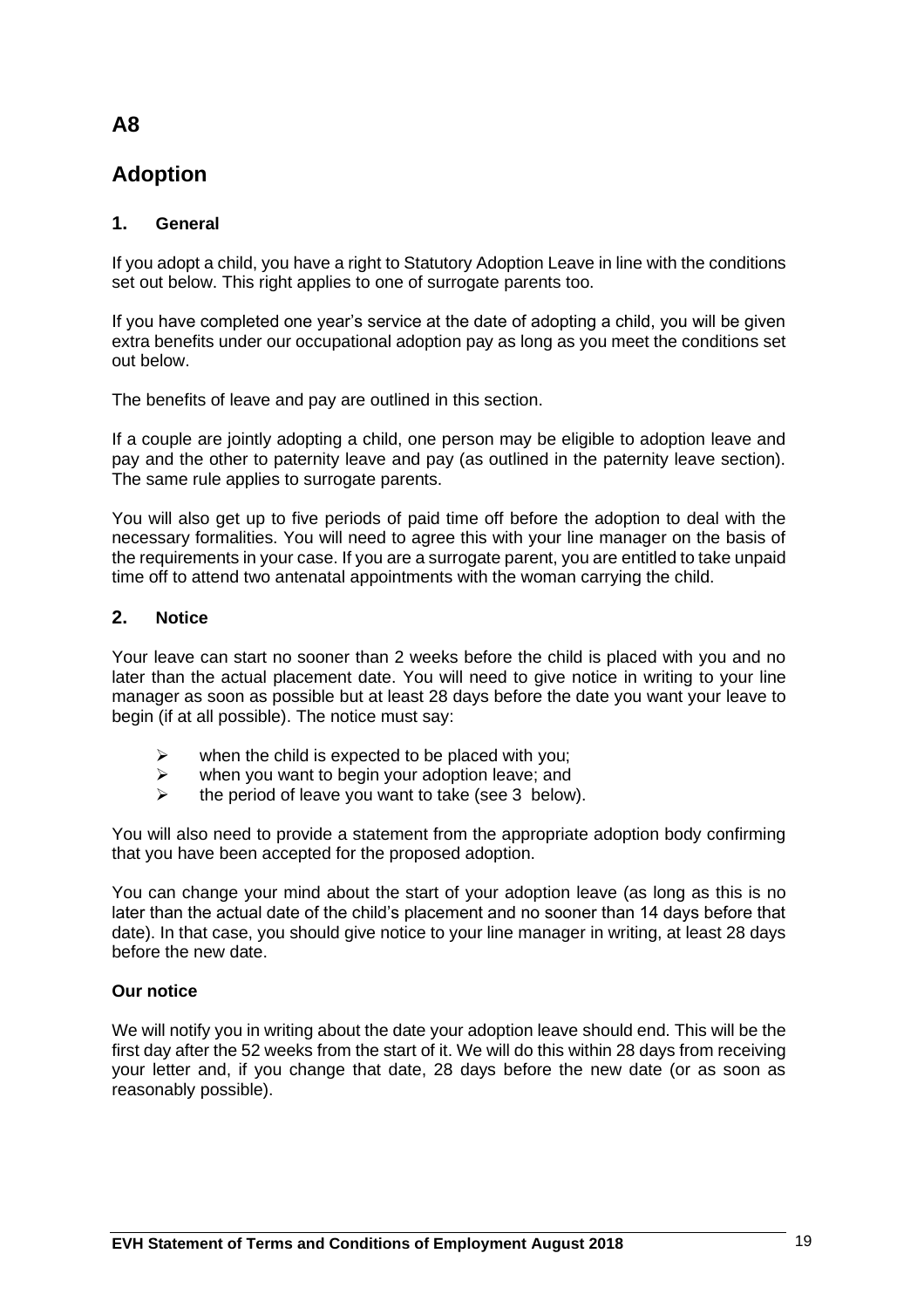# **3 Adoption leave and pay**

### **3.1 The adoption leave**

Your leave can start no sooner than 2 weeks before the child is placed with you and no later than the actual placement date

The Ordinary Adoption Leave (OAL) continues for 26 weeks and is paid at the Statutory Adoption Pay (SAP) rate.

The Additional Adoption Leave continues for a further 26 weeks immediately at the end of the OAL. 13 weeks out of 26 are paid at the Statutory Adoption Pay (SAP) rate and the other 13 weeks are unpaid.

If the adoption is unsuccessful and the child no longer lives with you, your leave and pay will continue for a further eight weeks and then both will end.

### **3.2 Eligibility**

To qualify for SAP, you must:

- a) have been continuously employed for at least 26 weeks leading into the week in which you are told that you have been matched with a child;
- b) be newly matched with a child for adoption by an approved adoption agency;
- c) have told the agency that you agree that the child should be placed with you and agree the date of the placement; and
- d) have told us when you want your adoption leave to start no more than seven days after you are told that you have been matched with a child.

### **3.3 Occupational adoption pay**

If you have one year's service by the week you are told that you have been matched with a child, you are eligible to receive our enhanced adoption pay (OAP). The occupational pay is as follows:

- a) seven weeks at full pay (including SAP)
- b) 16 weeks at half pay (not including SAP or 90% of the normal pay, whichever is lower)
- c) 16 weeks at SAP rate or 90% of the normal pay, whichever is lower.

You will need to sign a declaration confirming that you plan to return to work and stay for at least three months. If you fail to meet these conditions, you will have to repay the OAP we have paid you**.**

### **4. Returning to work**

You will return to work at the end of your adoption leave. Your line manager will have given you notice of this date as explained above. If you want to return sooner, you must give at least eight weeks' written notice. If you don't, your return date will be delayed and you will not be paid during the period you do not work. You cannot postpone your return beyond the end of the 52 week leave period.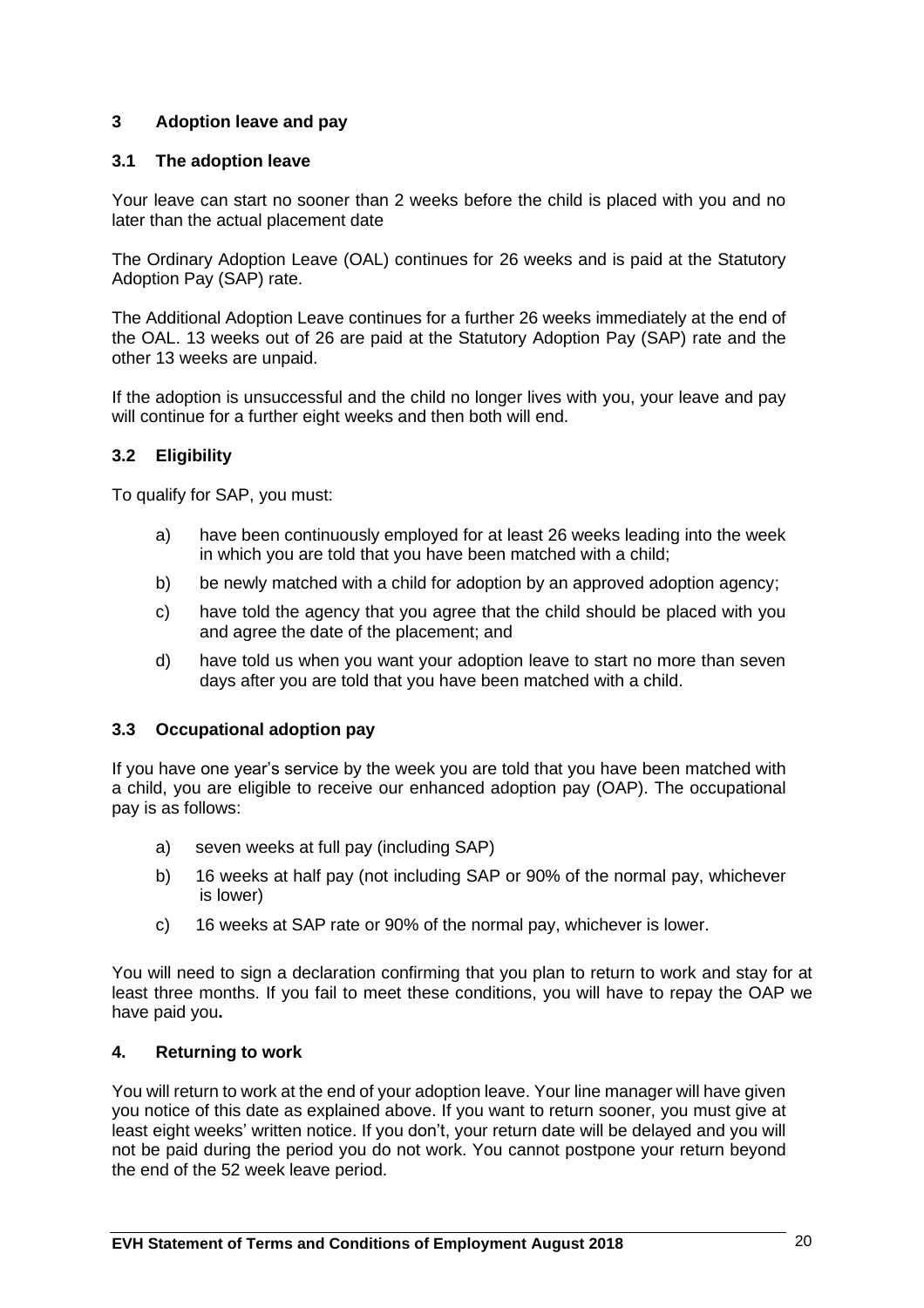With Ordinary Adoption Leave, you will return to the same job.

If you take additional leave, you are guaranteed the same kind of job as you had before your adoption leave, at the same place and in the same capacity. If this is no longer available, we will offer you a suitable alternative job. Your terms and conditions will be no less favourable than would have applied had you not been absent, including the quality of working environment, and the job must also be suitable and appropriate for you.

### **4.1 Discretionary leave**

We realise that some adopted children of any age may suffer emotional or medical problems. We may grant you further leave at the discretion of your senior officer or nominated deputy.

### **5. Contact during adoption leave**

During the adoption leave period, we may make reasonable contact with you and you may do the same. Before the adoption leave begins, we will agree with you how often this contact will be, how it will take place and what subjects should be discussed. In all cases, we will keep in touch with you about any promotion opportunities and important changes to the workplace that may affect you when you return.

### **6**. **Keeping-in-touch days (KIT)**

If we agree, you may work up to 10 days under your contract of employment during your adoption leave, without losing your right to the adoption leave or pay. The 10-day limit applies no matter how long the adoption leave is. You can work the 10 days at any time during the adoption leave.

You do not have to work these days and we do not have to agree to you working them if you ask.

Before you start your adoption leave, we will discuss with you the type of work that may be done during the KIT days.

We will pay you your normal daily rate for working the KITs.

### **7. General conditions**

### **7.1 Contractual benefits**

All terms and conditions in your contract, apart from salary, continue to apply during the entire ordinary adoption leave, whether ordinary or additional. All your contractual allowances will continue to be paid as long as you receive either form of adoption pay. We may withdraw non–contractual benefits but only in line with the procedures which apply to all periods of prolonged absence.

### **7.2 Holidays**

You are entitled to 40 days (pro rata) of combined annual and public holiday leave during both your Ordinary and Additional Adoption Leave. Before you start your adoption leave, you should agree with us the dates of your annual leave. If it is not possible to take the leave within the annual leave year, we will transfer the remaining balance to the next year's entitlement. You cannot be paid instead of taking any of the leave you have built up during adoption leave.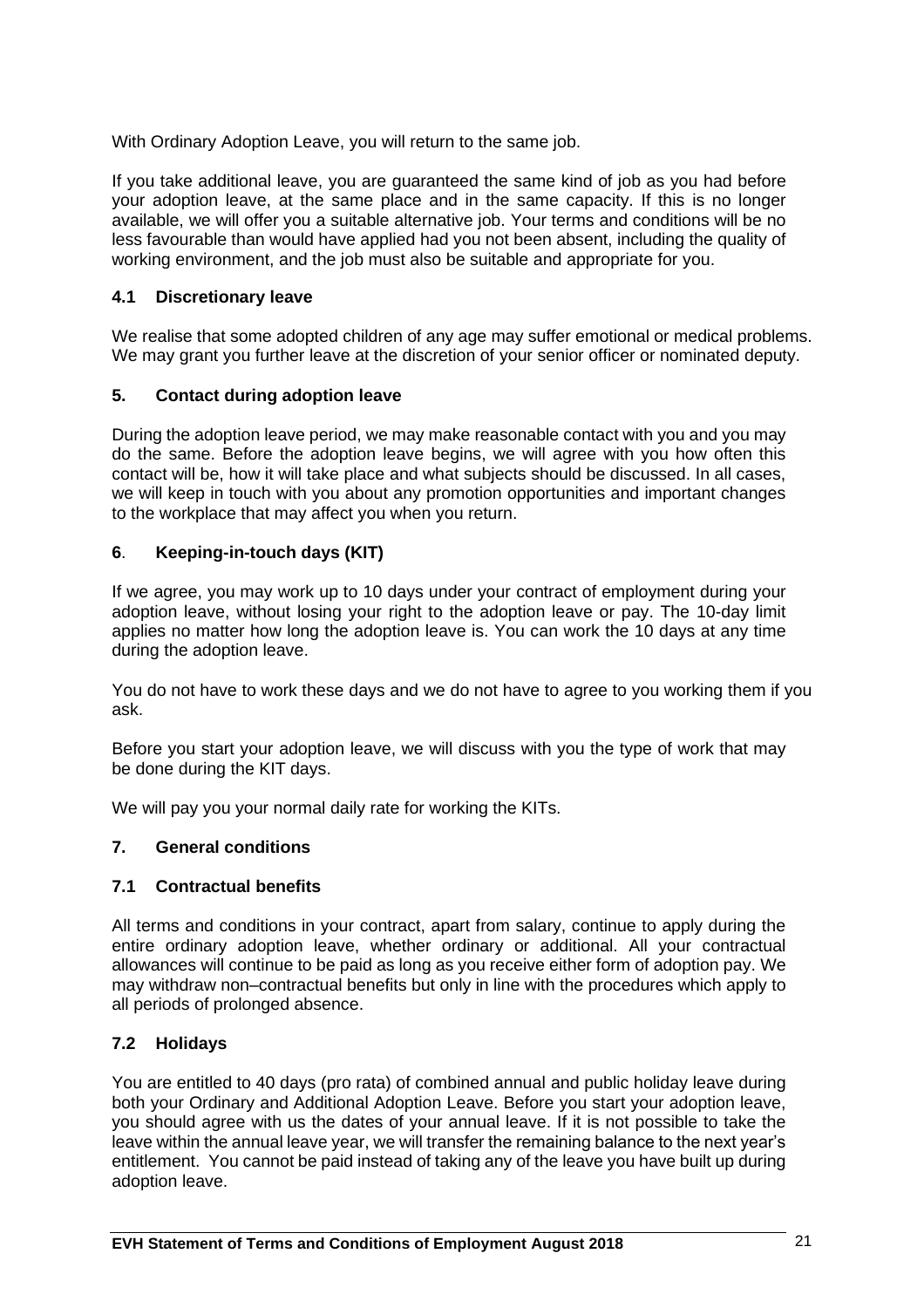If you plan to take annual leave before you return from adoption leave, you must confirm in writing:

- $\triangleright$  the date you want your adoption leave to end;
- $\triangleright$  the period to be taken as annual leave; and
- $\triangleright$  the date you will actually return to work.

You must do this eight weeks before the end of the adoption leave period.

### **7.3 Pension membership and contributions**

The following rights apply when you are on adoption leave.

- $\triangleright$  The period of paid adoption leave will count towards pensionable service. The benefits built up during this time are based on the remuneration paid when you were working normally, before taking adoption leave.
- ➢ Your contributions during this time are based on the amount of adoption pay you have actually received. Our contributions will continue on the basis as agreed by the administrators of the pension scheme.
- $\triangleright$  We will tell you in writing (after consulting the administrators of the relevant pension scheme) the options available during any unpaid period of adoption leave.

Note: These rights apply whether or not you plan to return to work.

### **7.4 Information and training**

If you are on Adoption Leave, you will still receive items of information sent to all staff. We will also invite you to attend staff training days as part of the keeping-in-touch days.

### **7.5 Union payments**

We will take your union payments, as appropriate, throughout the period of adoption leave at the reduced rate. We will send the Union Finance Officer written confirmation of when your adoption leave begins.

### **8. Dismissal and resignation during adoption leave**

If we end your contract during the adoption period, you are entitled to whatever period of notice your contract provides for in the circumstances.

If you resign, you must also give us notice as provided for in your contract. The termination date may be the end of her 52-week adoption leave or any date before then.

If you resign or are dismissed before the date you have given us for your intended adoption leave to start, you lose your right to adoption leave but will still be eligible for SAP as long as you have been continuously employed for 26 weeks at the time you are matched with a child.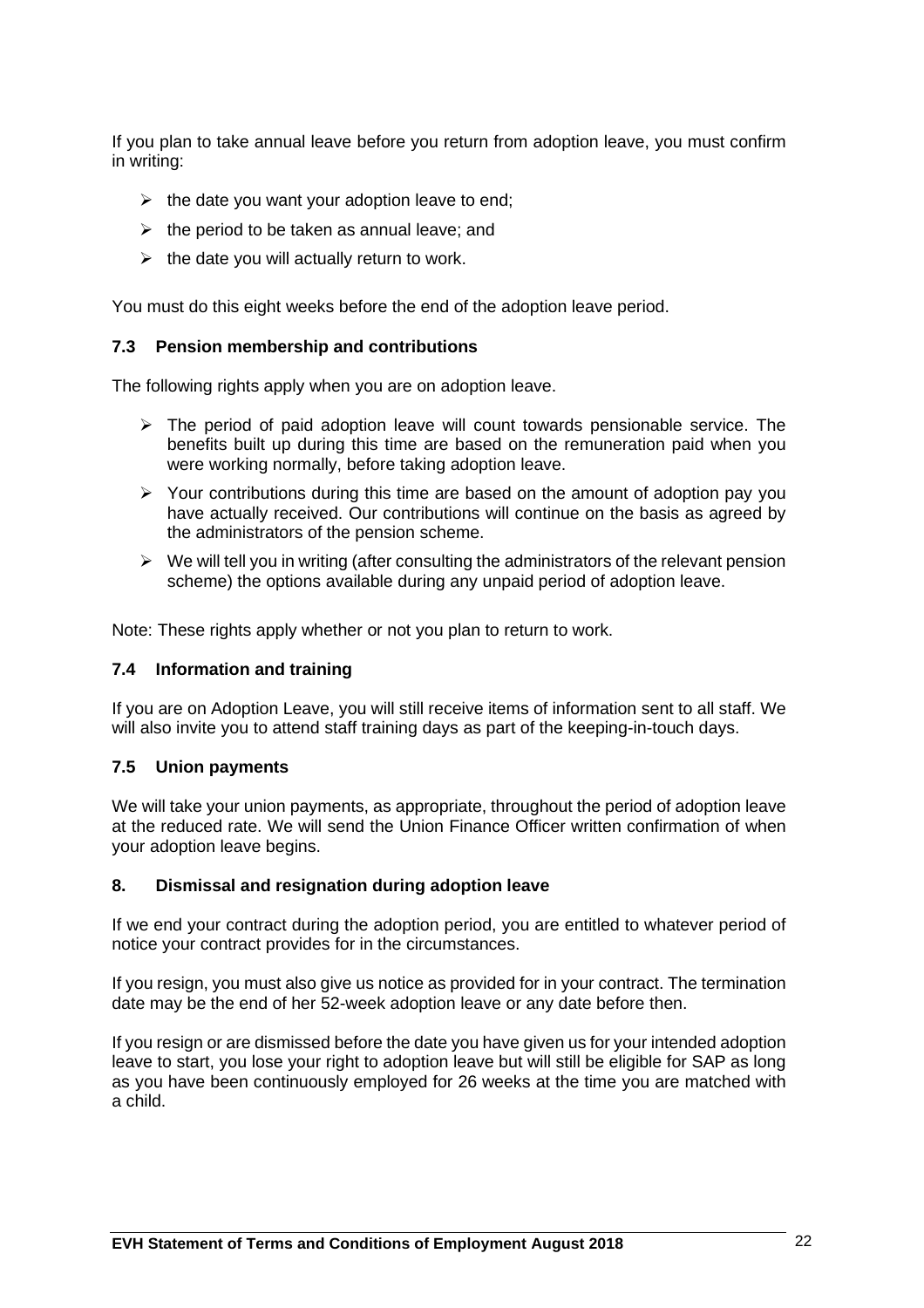# **Shared parental leave**

Shared parental leave (SPL) allows eligible employees to take up to 50 weeks leave during the first year after their child's birth/adoption. This includes surrogate parents. It can be taken by both parents separately or at the same time. You may be able to apply if you are one of the following: a mother, adopter, surrogate parent, or father/spouse/civil partner/partner of the mother/adopter/surrogate mother.

The **mother/adopter** has to meet the following criteria:

- $\triangleright$  have a partner,
- $\triangleright$  be entitled to statutory maternity/adoption leave and/or statutory maternity/adoption pay/allowance
- $\triangleright$  still be working for us at the start of the SPL
- $\triangleright$  have worked for us for at least 26 weeks at the 24<sup>th</sup> week of pregnancy or when the adoption is confirmed

The **father or spouse/civil partner/partner** of the mother/adopter has to meet the following criteria:

- $\triangleright$  share the primary care of the child at the time of birth/adoption
- $\triangleright$  have notified us of his/her entitlement providing any necessary evidence
- $\triangleright$  have worked for us for at least 26 weeks in the 66 weeks leading up to the date the baby is born/expected to be born/matched and have earned at last £30 per week in any 13 weeks during that period.

### **Entitlement to shared parental pay**

You may be entitled to receive up to 37 weeks of shared parental pay (ShPP) and the amount depends on how many weeks of maternity/adoption pay has been taken.

### **How to apply**

Details on how to apply for the leave and pay can be found in our Shared Parental Leave Policy, which also details criteria for eligibility, options for leave, how to apply and everything else you need to know.

# **A9**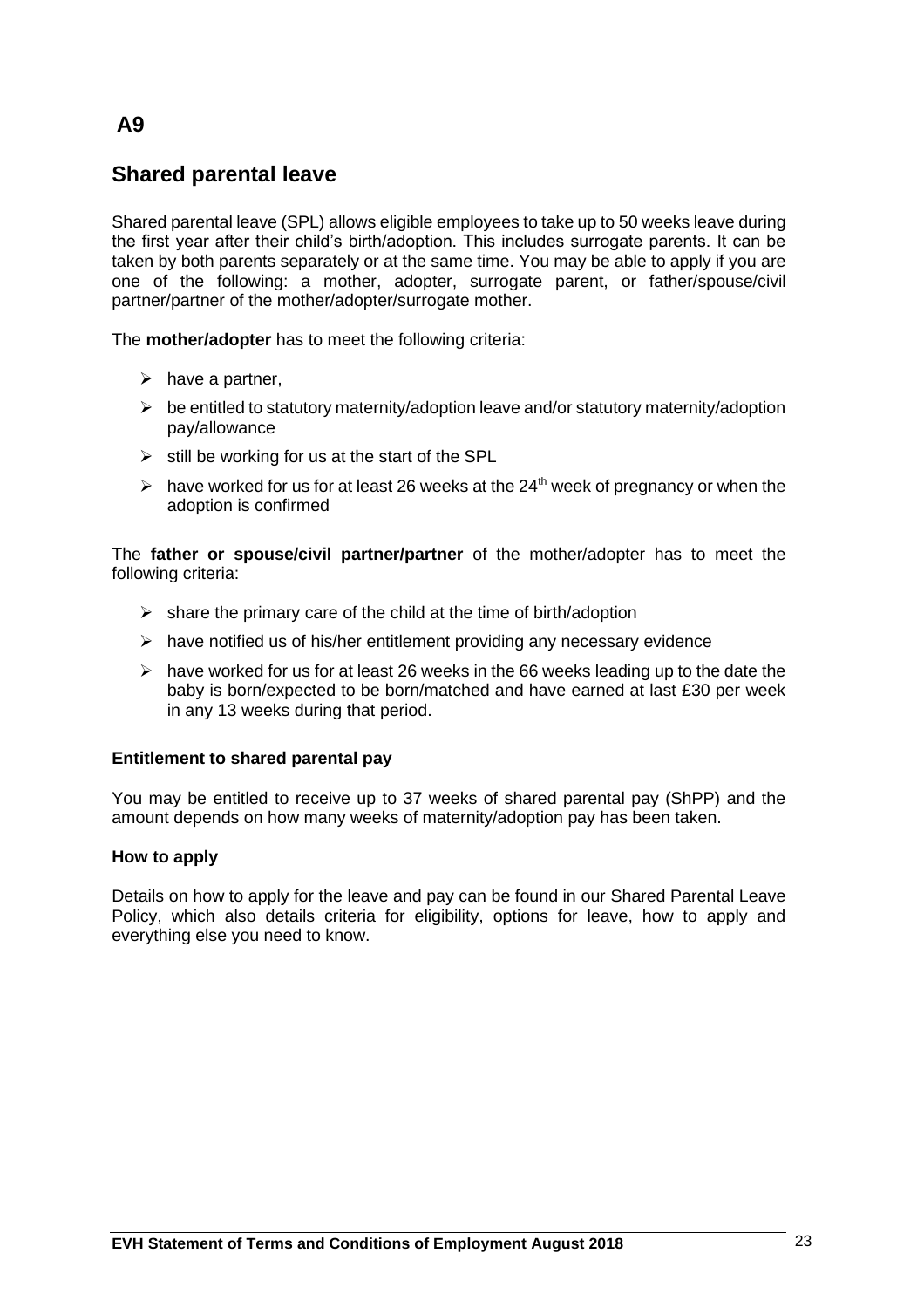# **Special leave**

We may grant requests for time off work in various situations and depending on our demands.

# **1. Special leave**

We may agree, in special circumstances, to grant leave. This will depend on our current work demands and the nature of the individual case.

The following is a guide as to the types of leave and approximate periods of time off which we may consider.

- **1.1 Social purposes** For example, duties of an honorary, charitable or philanthropic nature. Normally, this leave will not last for more than one day.
- **1.2 Bereavements**  We will normally grant the following leave with pay for a bereavement:
	- $\triangleright$  If you are responsible for making funeral arrangements five days' leave.
	- $\triangleright$  if you are an immediate close relative (for example, parent, child, partner) at least three days' leave.
	- $\triangleright$  In the case of other relatives up to one day's leave.
	- $\triangleright$  In other cases, the necessary time off to go to the funeral service.

We may also consider allowing leave without pay to extend these periods if necessary.

We will use our discretion and act sensitively when considering requests for bereavement leave.

- **1.3 Domestic stress**  If you need to make special domestic arrangements as a result of an unexpected situation, we will normally grant leave with pay for one day. We may extend this on a paid or unpaid basis according to the circumstances, and by agreement with the senior officer.
- **1.4 Medical treatment** You should make every effort to arrange medical and related appointments outwith normal working hours. If your manager is satisfied that this is not possible, we may grant time off with pay. Where possible medical cards / evidence of appointments should be provided.
- **1.5 Moving home** We will grant one day's leave with pay if you are moving home, this will be awarded not more frequently than once in a 12 month period.

### **2. Jury and witness service**

**2.1 Jury duty** – If you receive a summons to serve on a jury, you should report this to your line manager. We will grant leave, unless an exemption is secured. This leave will be with pay, after taking off allowances for loss of earnings you are entitled to. You should make sure that you claim these allowances from the court.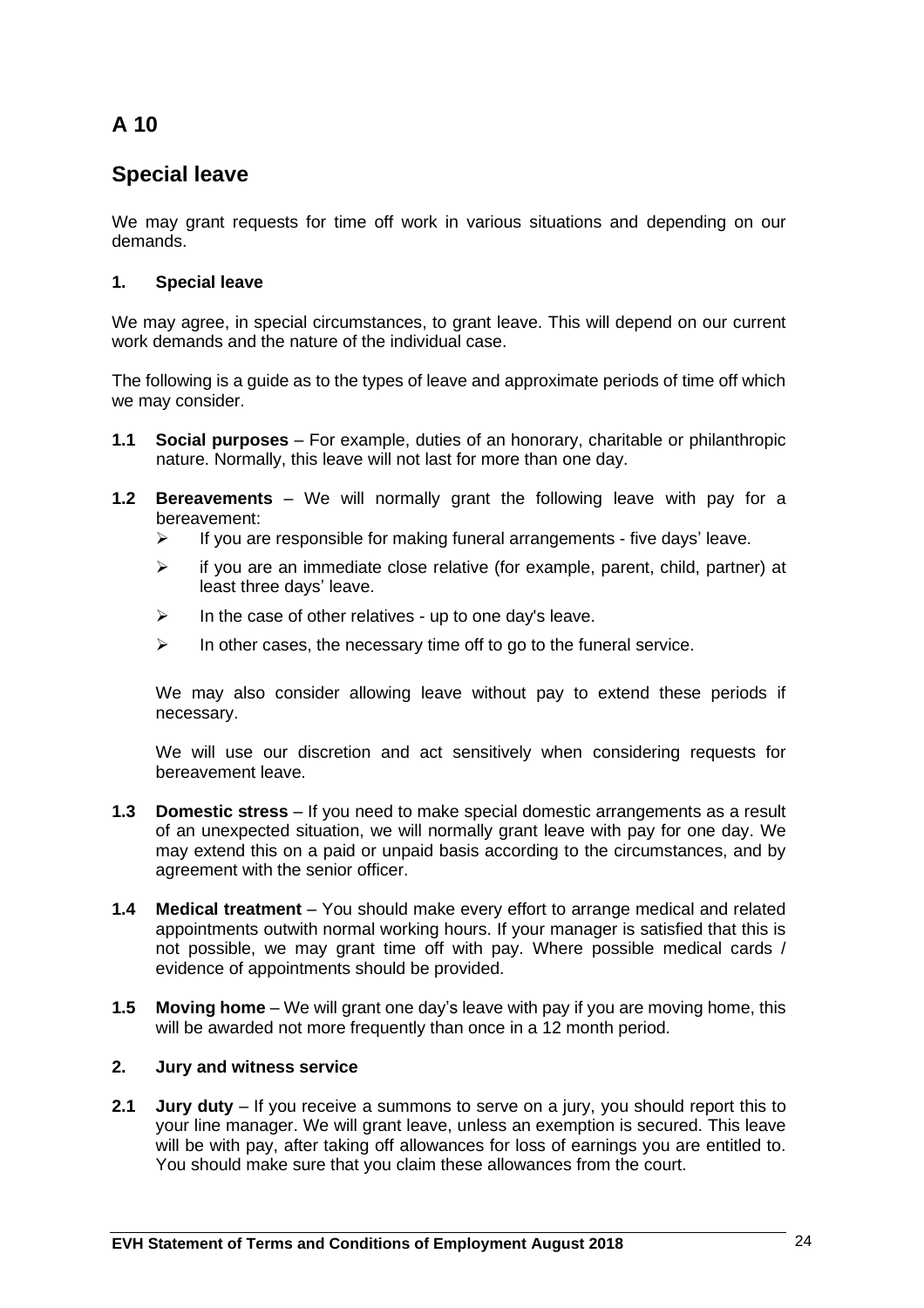### **2.2 Witness citations**

- **2.2.1** If you are a professional witness for the organisation, we will grant you time off with pay. This is on the understanding that you will repay us any witness fees received (not including travel and subsistence expenses).
- **2.2.2** In other cases, we will grant leave without pay. You will be responsible for reclaiming the amount from the person asking you to be a witness for loss of pay.

### **3. Leave for public duties**

- **3.1 Council duties** If you are a local authority councillor, we will grant you unpaid leave as and when needed to carry out approved duties with the authority concerned.
- **3.2 Advisory roles**  If you are in an unpaid advisory role previously agreed with your employer we will grant you paid leave to carry out these duties.
- **3.3. Positions of public responsibility** You may be appointed to a position of responsibility where no fees or allowances are paid for loss of earnings (for example, a justice of the peace or member of a children's panel). We will grant you paid leave to carry out associated duties. This will be limited in the first instance to 12 half days a year before we reconsider this. We will then decide if we can grant you further paid or unpaid leave.

#### **4. Other family or domestic emergencies**

When asking for time to deal with other emergencies involving your dependants not otherwise covered above, we will normally give you reasonable unpaid time to make arrangements to deal with the emergencies. We will expect you to tell your line manager the reason for the leave and how long it is likely to last.

Examples of these situations are as follows.

- $\triangleright$  To provide help if your dependant falls ill, gives birth or is injured or assaulted.
- $\triangleright$  To make arrangements for the provision of care for a dependant who is ill or injured (physically or mentally).
- $\triangleright$  If a dependant dies.
- $\triangleright$  If there is an unexpected disruption to the arrangements for caring for a dependant.
- $\triangleright$  To deal with an incident which involves your child and which happens unexpectedly when the child is at school or in care.

We will not extend leave beyond the period which is necessary to deal with the emergency.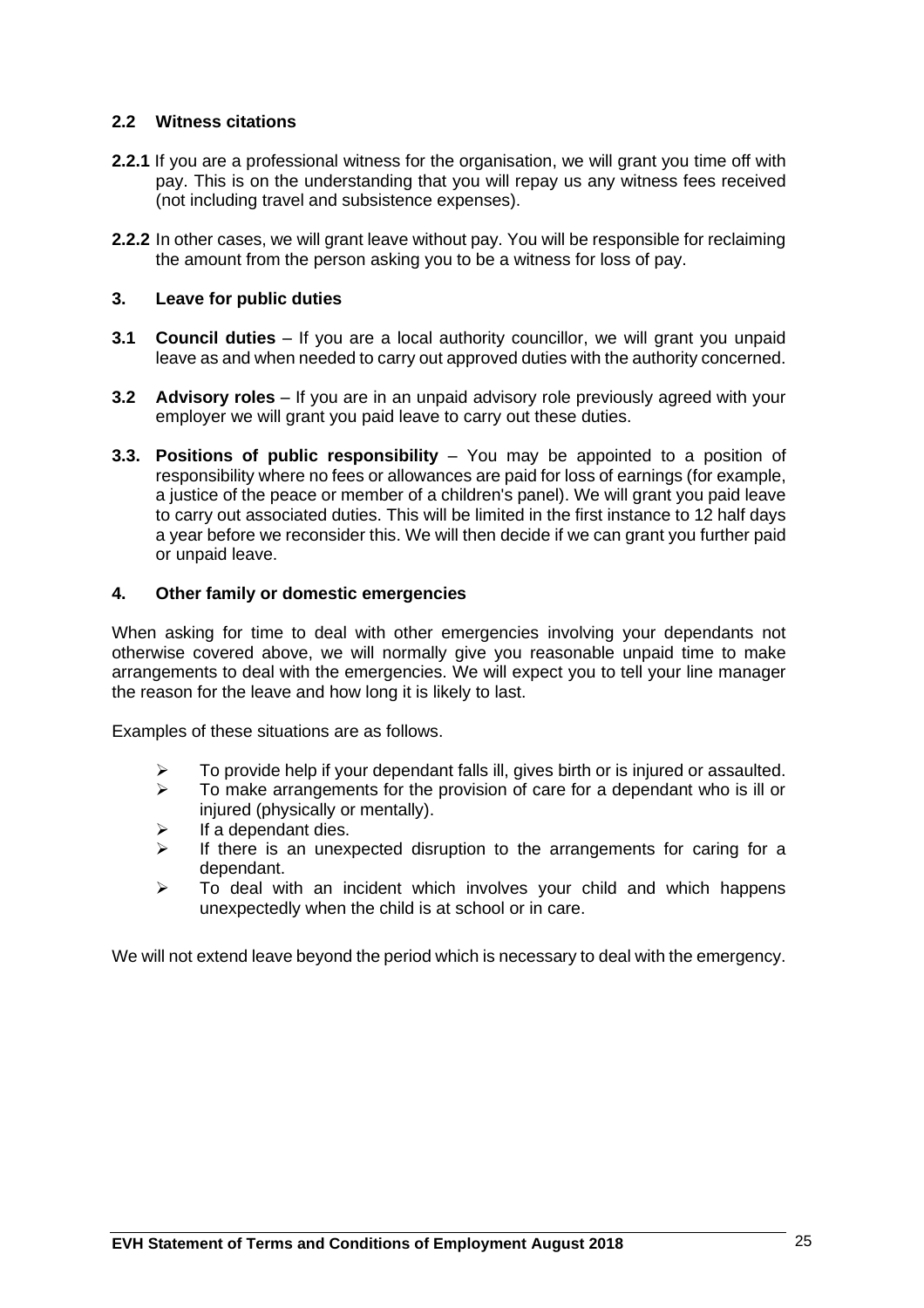# **Parental leave**

### **1. General**

You have the right to take up to 18 weeks' unpaid parental leave (for each child) if you have one year's continuous service and you:

- $\triangleright$  are the parent (and named on the birth certificate) of a child who is under 18 years old;
- $\triangleright$  are a surrogate parent of a child who is under 18 years old;
- $\triangleright$  have adopted a child under 18 years; or
- $\triangleright$  have formal parental responsibility for a child under 18 as a result of the Children Act or Children (Scotland) Act

You can start taking this leave when a child is born, adopted or placed, or whenever you have completed one year's service – whichever is sooner.

### **2. Giving notice**

- 2.1 We will expect you to give at least 21 days' notice of taking this leave. In exceptional cases, we may not enforce this requirement.
- **2.2** We may postpone your leave for up to six months if our business would be seriously disrupted by you taking the leave. However, we won't do this if you give us notice to take leave immediately after maternity, adoption or paternity leave.

### **3. Taking leave**

- **3.1** The right to take leave will last until the child's 18<sup>th</sup> birthday.<br>**3.2** You must take leave in blocks or multiples of at least one we
- **3.2** You must take leave in blocks or multiples of at least one week. This does not apply if your child is disabled.
- **3.3** We will allow up to four weeks' parental leave in any given leave year.

### **4. Records**

- **4.1** We may ask you to demonstrate proof of your entitlement to parental leave. We will also ask new staff about any parental leave they have taken in their previous jobs.
- **4.2** When you move to a new job, we will pass on details of parental leave you have taken if we are asked by your new employer.

### **5. Returning to work**

If you take parental leave, you will return to the same job, except in cases where the parental leave begins immediately after the end of a period of additional maternity or adoption leave.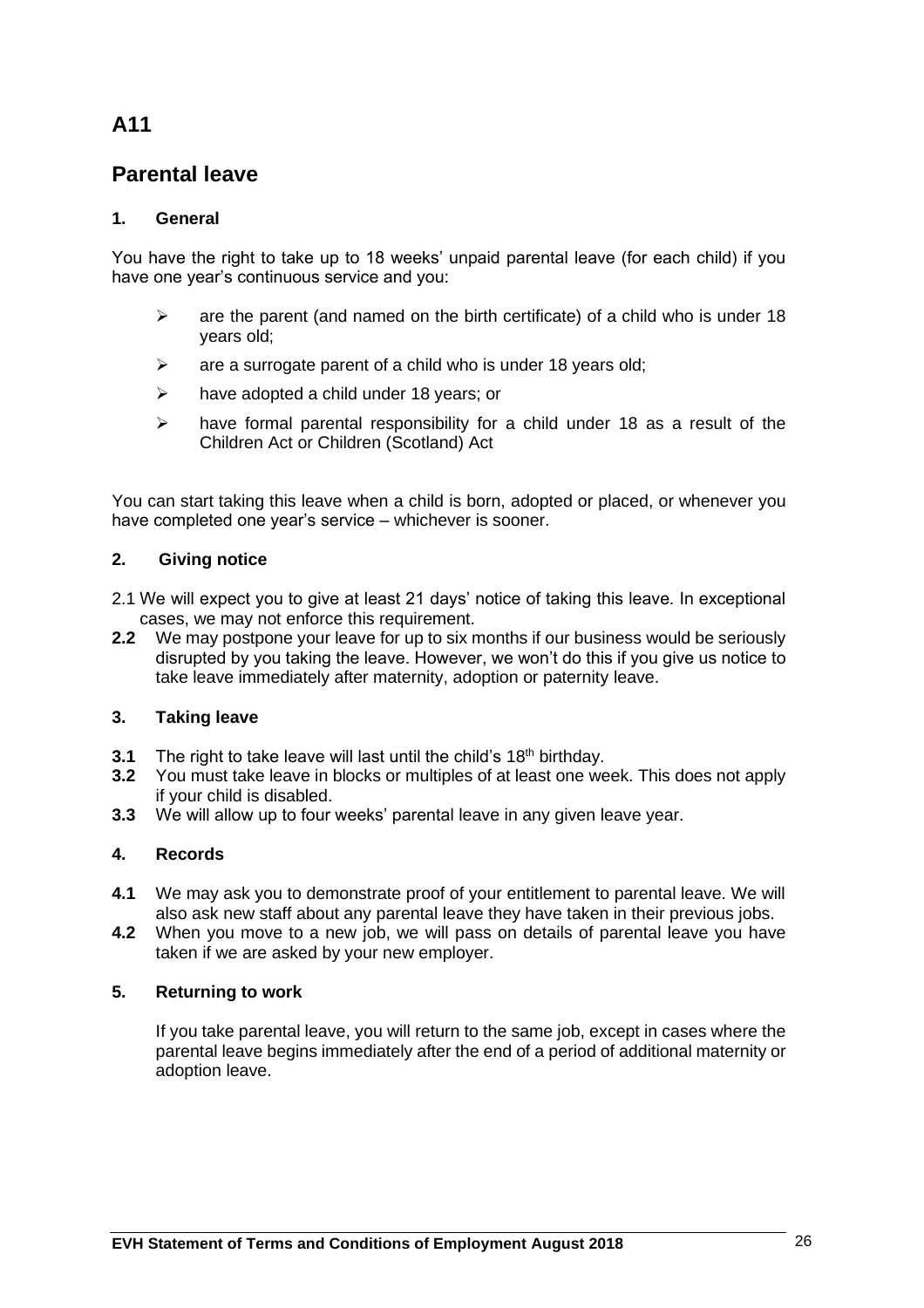# **Flexible working**

# **Eligibility**

If you have 26 weeks continuous service you have the right to request a change to your contractual terms and conditions of employment.

# **Making a request**

You must apply in writing to your line manager. You can only make one statutory request within a 12 month period. Once your manager has received your written request you will be invited to a meeting to discuss your proposal. After the meeting your manager will give you a written decision on your application.

# **Appeal**

If your request for flexible working has been rejected you can appeal the decision. You should do this in writing stating the reasons for your appeal. A meeting will be arranged to discuss your appeal and any options or alternative solutions available to you. After the meeting the final decision will be confirmed in writing.

Please refer to the flexible working policy.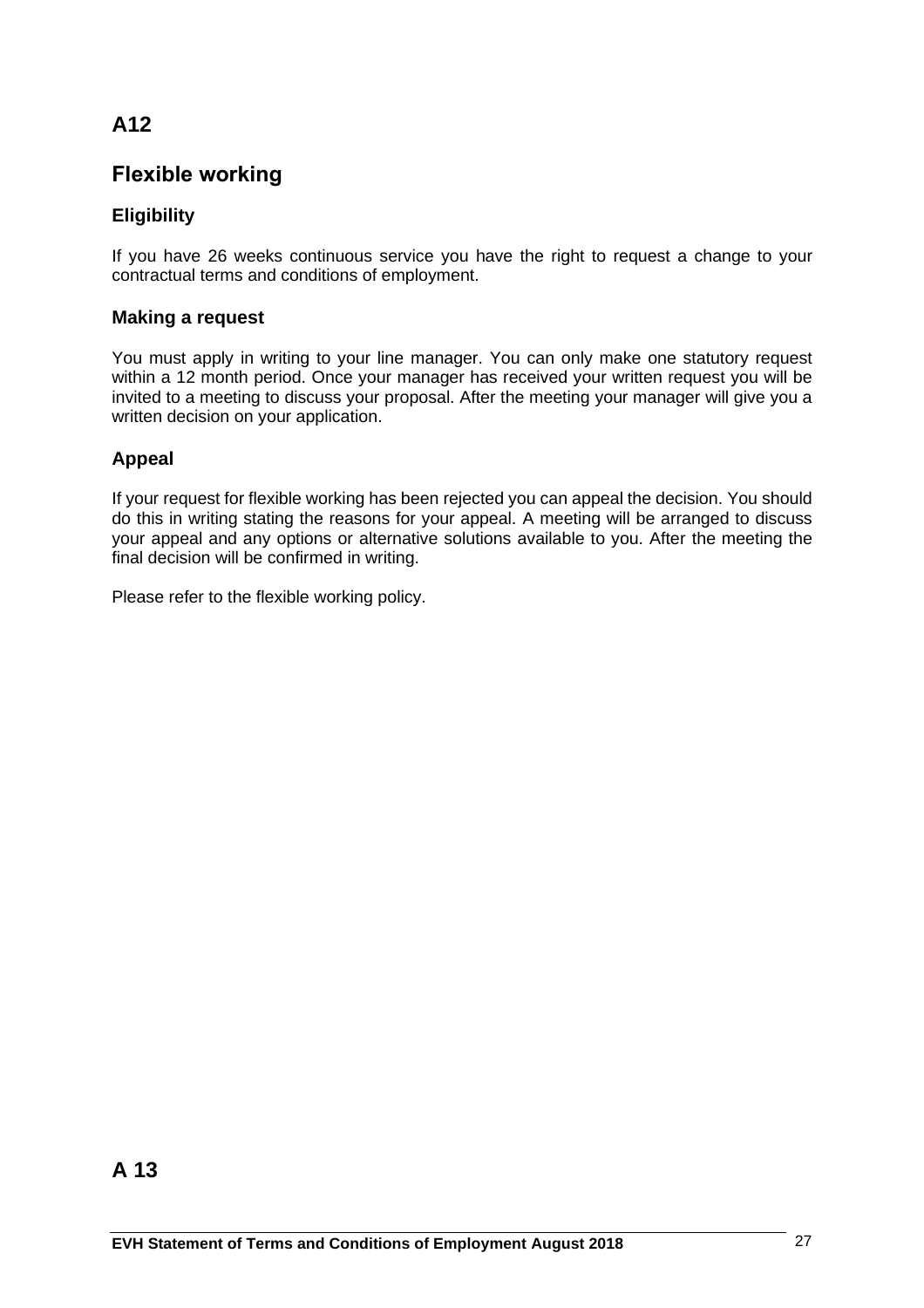# **Disciplinary procedure**

### **Purpose**

We have designed this procedure to help and encourage employees to achieve and maintain standards of conduct, attendance and job performance. This procedure applies to all employees.

### **Informal action**

In the first instance and for minor issues with conduct, performance or attendance, your line manager will approach you informally. To make sure that you are clear about what is required, the meeting will be followed up with an informal action note. This will give details of the points discussed, actions required, timescales for achievements (normally not more than 6 months), support required and training which will be provided.

If personal issues affect your work performance, we would like you to feel free to speak to your line manager about it. However, we realise that you may not want to do this. In this instance, we encourage you to get independent confidential counselling out of work, if this applies.

You can get this through an Employee Counselling Service, which is one of benefits that we provide to our employees.

If informal action fails or the matter is more serious, we will use the following formal procedure.

### **The formal procedure**

- 1 At any stage in the procedure we will let you know the nature of the allegations against you and will give you the opportunity to state your case before any decision is made. We will also confirm the outcome to you in writing.
- 2 There are three areas that we can deal with in line with the disciplinary procedure conduct, capability (performance) and attendance and we will tell you which of these applies at the beginning of the process.
- 3 We will not take any disciplinary action against you until we have fully investigated the case. If dismissal is one of the possible outcomes of the disciplinary procedure, we will suspend you until we have carried out our investigations. We will write to you about the suspension which should not normally last longer than five working days without a review. We will explain the progress of our investigation. During the suspension you will receive your normal pay.
- 4 We will not dismiss you if this is the first issue with your conduct, performance or attendance unless you have committed gross misconduct, when the penalty will normally be summary dismissal without notice or pay in lieu of notice.
- 5 At all stages of the formal procedure you will have the right to be accompanied by either your trade union representative or a fellow employee of your choice.
- 6 We will make all information and documents passed to the disciplinary officer/panel available to you before the hearing.
- 7 You will have the right to appeal against any formal disciplinary penalty imposed.
- 8 If we have told you to improve your performance (for example, poor performance or poor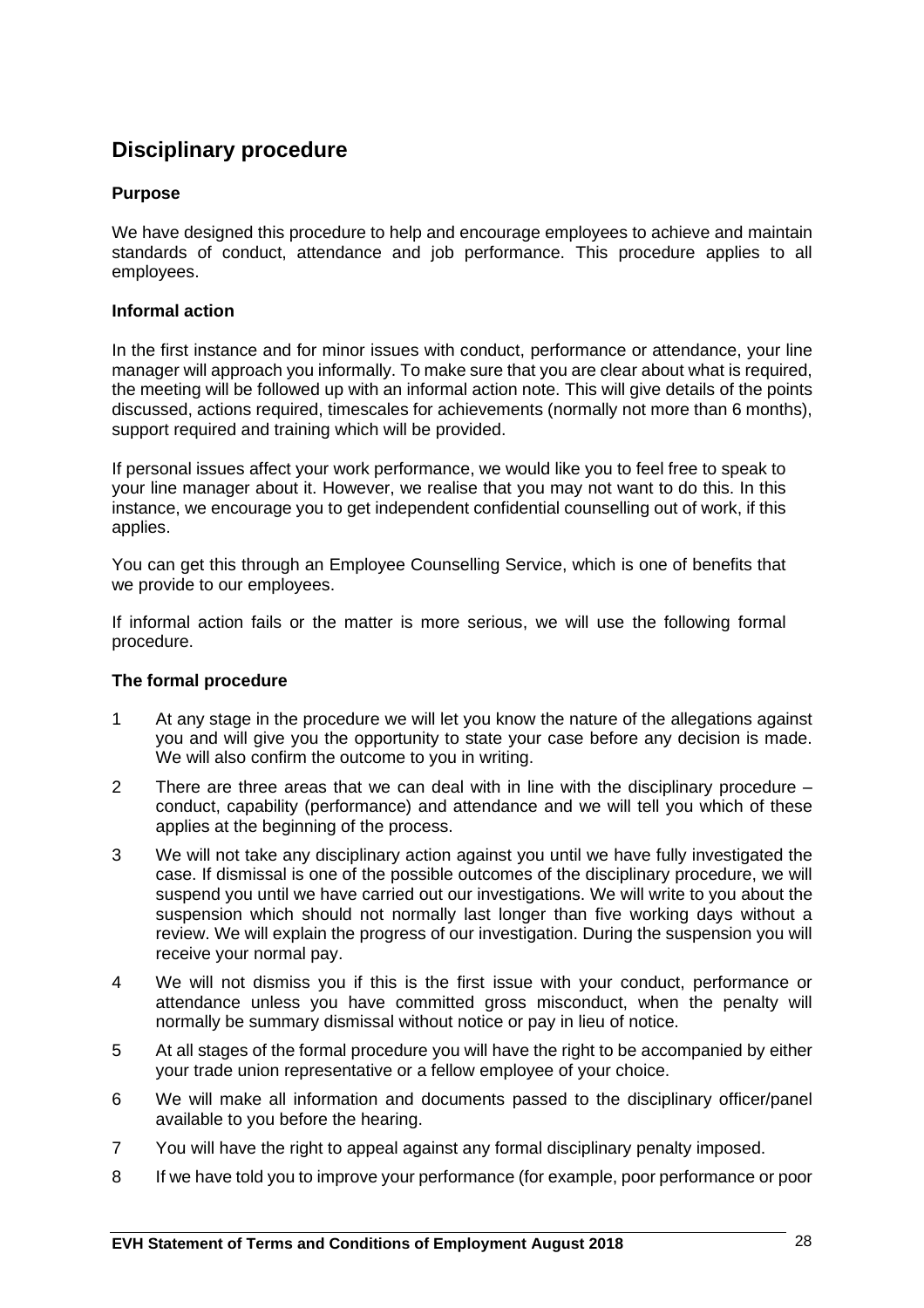attendance) we will tell you in writing what is required, in what time scales, whether and how often reviews will take place and what action may be taken if there is no improvement.

- 9 We can begin the procedure at any of stages 1 to 3, depending on the seriousness of the allegations against you.
- 10 For the purpose of the procedure to be followed, we will add together warnings given for different reasons.
- 11 We will not take disciplinary action or suspend you if you are a trade union representative until we have had discussions with a full-time official of the union. If the full-time official is not available, we will contact a district officer instead.
- 12 We will not normally allow recording devices to be used during any investigatory, disciplinary or appeal meetings.
- 13 If there is police involvement or investigation, we will carry out our own investigation and make decisions based on evidence and information available to us at the time. The matter will not be put on hold until the police investigation or court proceedings are concluded.

### **Formal procedure**

#### **Stage 1 – First written warning / improvement note**

If there is no improvement in the standard of conduct, performance or attendance after informal action, or the act of misconduct or underperformance is of a more serious nature, your line manager will interview you and you can explain your actions.

If the explanation is not satisfactory, you will receive a first written warning or an improvement note.

You will be told in writing about your right to appeal.

#### **Stage 2 – Final written warning**

If there is still no improvement in the standard of conduct, performance or attendance or the act of misconduct or underperformance is of a more serious nature, your line manager will interview you and give you an opportunity to explain your actions.

If the explanation is not satisfactory, you will receive a final written warning.

We will give you written information about your right of appeal.

#### **Stage 3** *–* **Dismissal**

If you cannot provide an acceptable explanation, we will dismiss you, with or without notice (as appropriate) if:

- $\triangleright$  there is still no improvement in the standard of conduct, performance or attendance while you still have a final written warning on your file; or
- $\triangleright$  there is an allegation of gross misconduct.

The formal hearing will be carried out by representatives of the committee.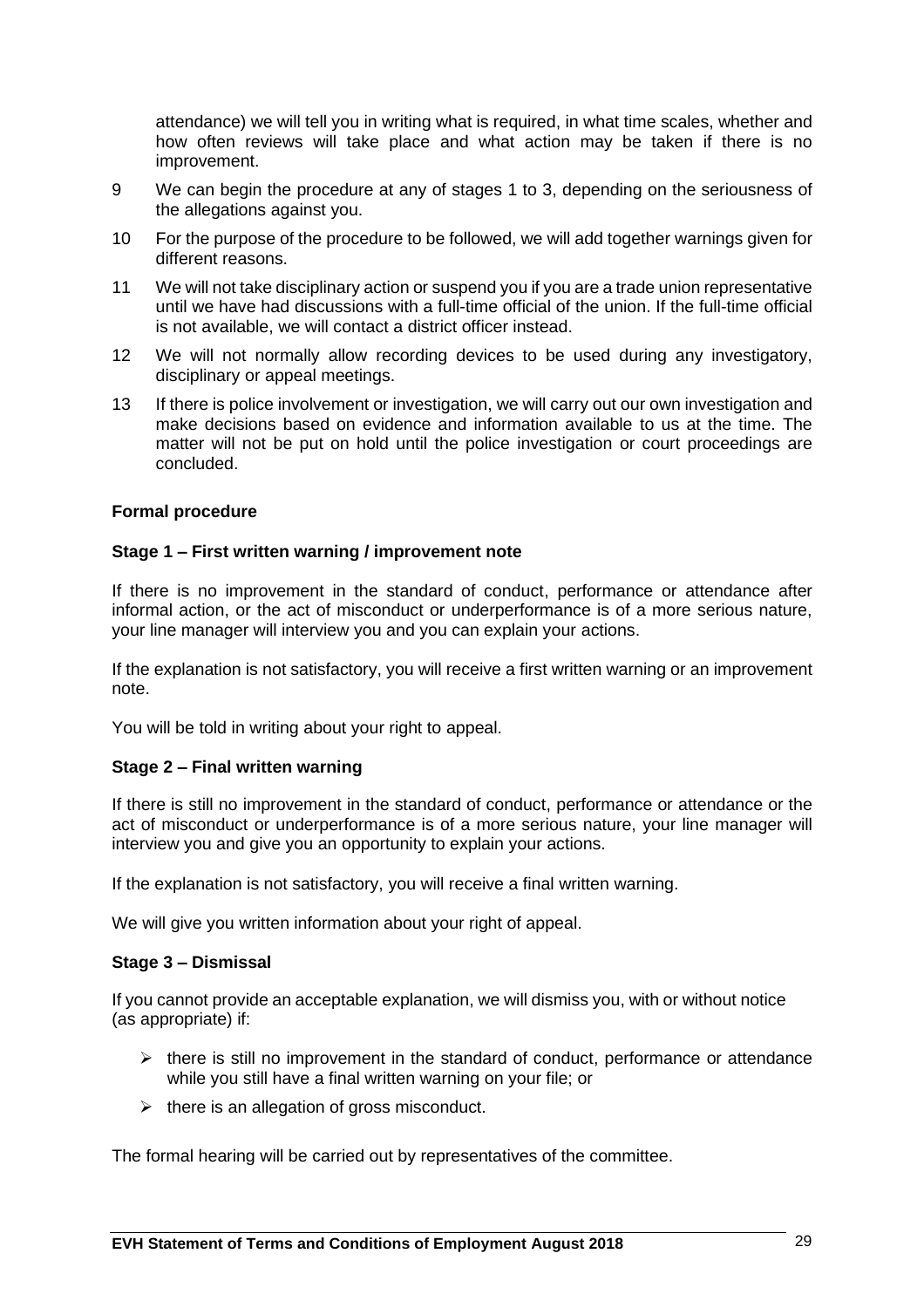In cases of gross misconduct, we will dismiss you without notice or payment in lieu of notice.

We will give you written reasons for your dismissal within two working days and tell you the date on which your employment ends and give you details about your right of appeal.

### **Types of offences**

The following are examples of the various categories of misconduct or poor performance (the list is not exhaustive). However, we will investigate individual cases and take action at the appropriate stage depending on the circumstances.

#### **Misconduct** *–* **action taken at stage 1 of the procedure**

- ➢ Poor timekeeping (repeated lateness or leaving early).
- $\triangleright$  Failure to let us know within a reasonable time the reasons for your absence in line with procedures.

#### **Serious misconduct** *–* **action taken at stage 2 of the procedure**

- ➢Deliberate damage or misuse of our property.
- ➢Deliberate unauthorised absence.
- ➢Unsafe working practices.
- ➢Deliberate and persistent refusal to follow reasonable instructions.

#### **Gross misconduct** *–* **action taken at stage 3 of the procedure**

- ➢Theft from us, our employees or clients.
- ➢Fighting or threatening anyone in connection with your employment with us.
- $\triangleright$  Being under the influence of drink or drugs while at work.
- ➢Fraudulent wage claims or falsifying records.
- ➢Serious deliberate damage or misuse of our property.
- ➢Sexual and racial harassment.
- ➢Deliberately accessing internet sites containing pornographic, offensive or obscene material.
- $\triangleright$  Refusing to follow management instructions, which then has serious consequences.
- $\triangleright$  Bringing the organisation into serious disrepute.

#### **Authority to take disciplinary action**

| First written warning | $\overline{\phantom{a}}$ | line manager or supervisor       |
|-----------------------|--------------------------|----------------------------------|
| Final written warning | ۰.                       | line manager or supervisor       |
| Dismissal             | -                        | representatives of the committee |

#### **How long the warnings stay on file**

Stage 1 – First written warning. This will stay on your personal record for six months. Stage 2 *–* Final written warning. This will stay on your personal record for 12 months.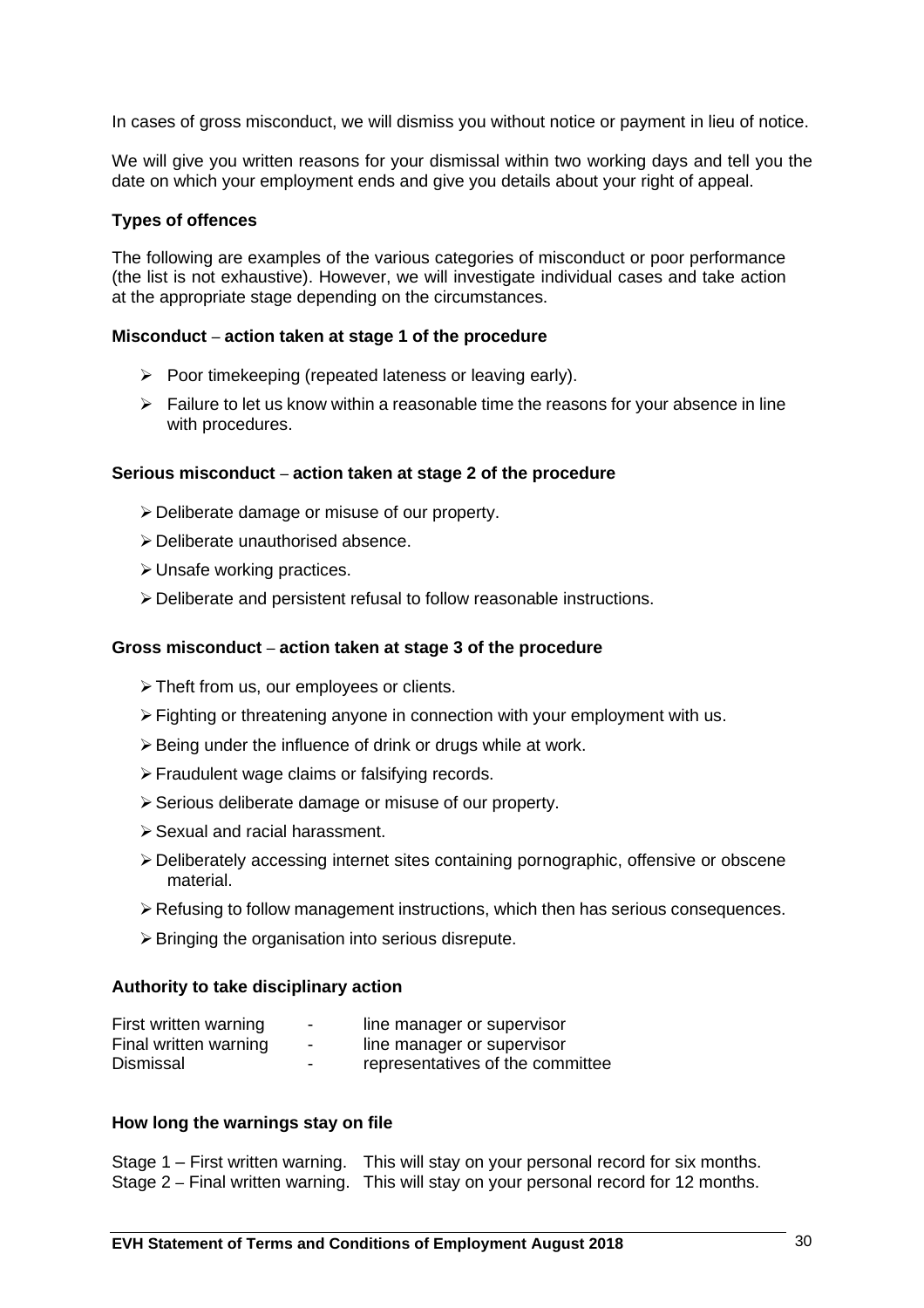### **Records**

We will keep records on your personal file of any disciplinary action, which will only be seen by you, your line manager and the senior officer if appropriate. It is the responsibility of your manager to make sure that disciplinary warnings are removed from your file when relevant.

#### **Appeals**

You have the right of appeal against any formal disciplinary action. We will tell you in writing when and how you can use this right when the warning is issued.

No person involved in the original disciplinary decision should take part in the appeals hearing unless it is not possible to avoid this.

#### **Appeals procedure**

Appeals against any formal warnings will be made to one level above that at which the disciplinary action was taken, if possible.

You have a right to one internal appeal against the first written warning or performance note.

There is one appeal against the final written warning and after this it will be made to the JNC Appeal Chair.

If you are appealing against dismissal, you must do so to the JNC Appeal Chair.

The JNC Appeal Chairs are independent people appointed by the Joint Negotiating Committee .

You should make your appeal within five working days of our notice of the decision.

All internal appeal hearings will be held within 10 working days of the appeal being lodged. Appeal hearings to the JNC Appeal Chair should be held within 20 working days (where possible).

At all levels, appeal hearings will be entitled to:

- $\triangleright$  confirm previous action;
- $\triangleright$  dismiss previous action; or
- ➢substitute a lesser penalty.

### **JNC appeals**

The JNC Appeal Chair is the final stage of the internal disciplinary and grievance procedure available. The Secretary to the JNC Appeal will send you a copy of the guidance notes if you make a valid request for an appeal. The Chair's decision is followed by a written report and sent to you and us.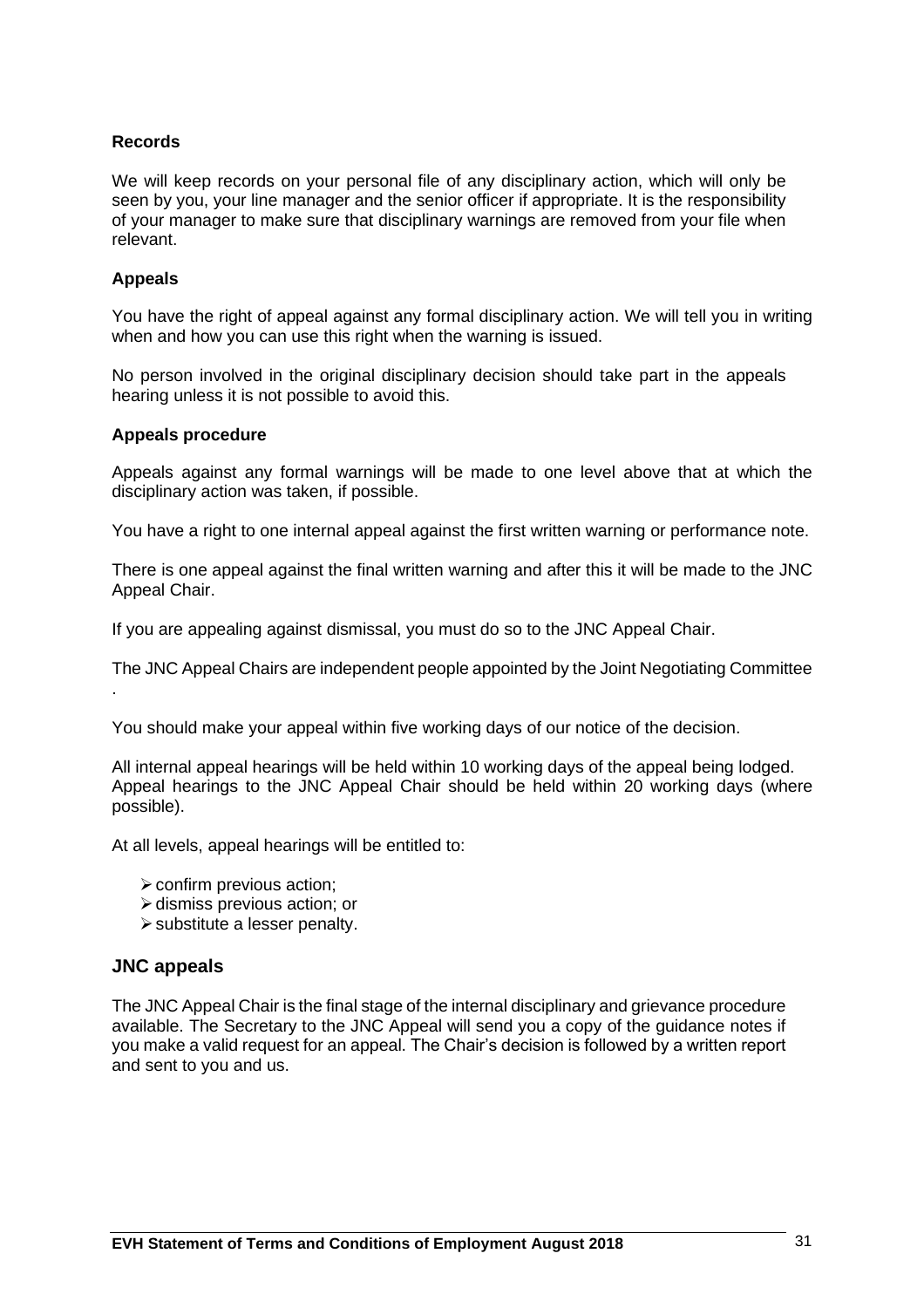# **Grievance procedure**

### **Introduction**

We want to make sure that our employees have the opportunity to raise grievances and disputes so we can sort them out.

We hope to settle most doubts and problems quickly through constructive informal discussions. However, we know we need a formal procedure designed to meet those circumstances which cannot quickly be resolved through informal discussion.

#### **1 Representation**

At all formal stages of the grievance procedure you will have the right to be accompanied by either your trade-union representative or a fellow employee.

### **2 Right of appeal**

You have the right to appeal against any formal decision taken on a grievance issue. Notice of your right of appeal will include details of the time limit within which you must make the appeal.

#### **3 Until the matter is resolved**

If you want to use the grievance procedure, you and we will agree that no changes or action will be made or taken until the grievance is resolved.

### **Informal stage**

If you have a concern related to your employment, you should discuss this first with your immediate line manager or another manager.

If the matter cannot be satisfactorily resolved at this stage, the following formal procedure will apply.

### **Formal procedure**

### **Stage 1**

You should first raise your grievance with your line manager, who will try to resolve the matter within two working days.

We will keep a written record of your grievance and any proposed solution in your personal file.

If the matter is not resolved to your satisfaction, you can raise up to two appeals, including the JNC appeal.

#### **Stage 2**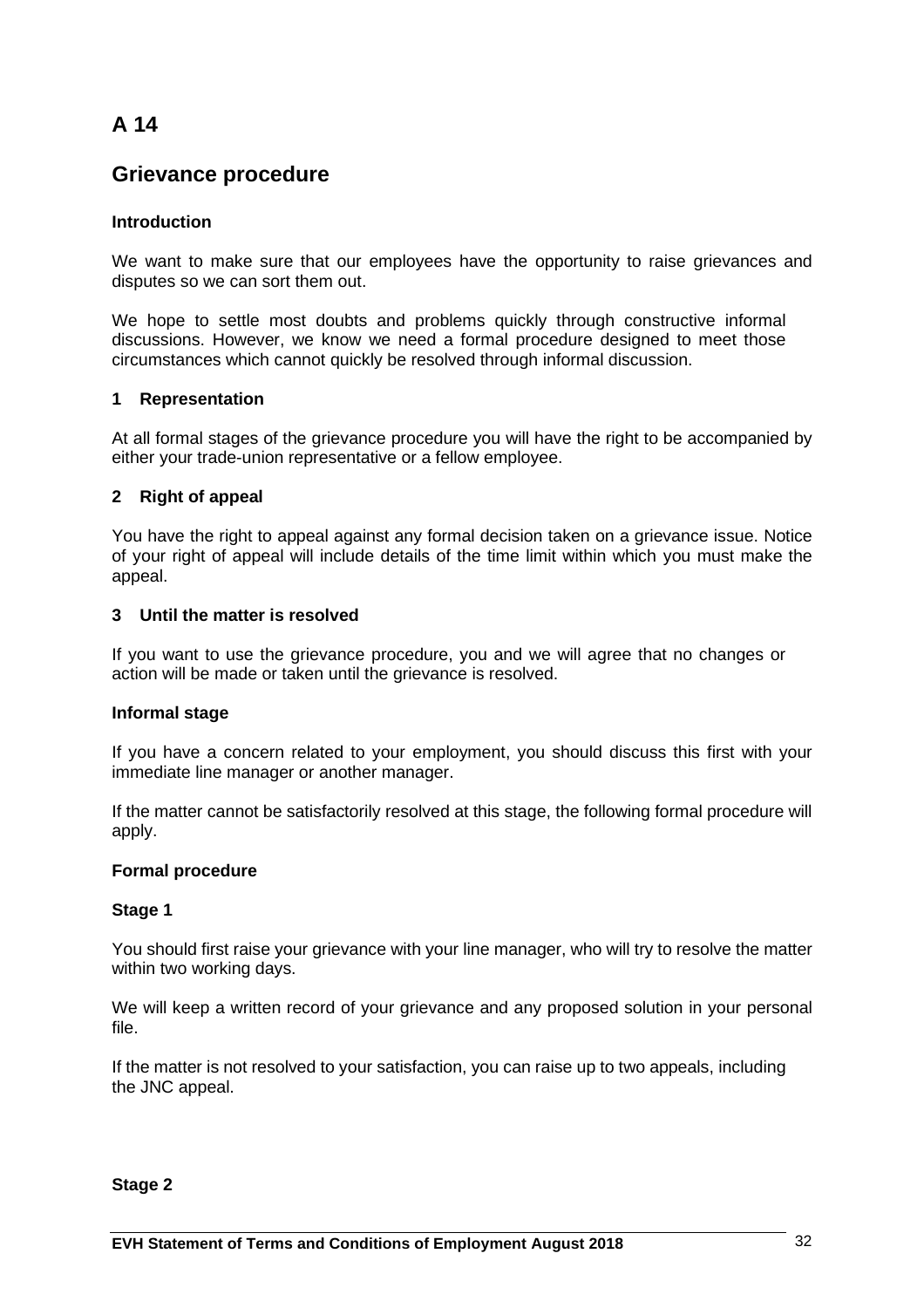In the first instance, you should ask for a meeting with a more senior manager.

They will hold a meeting within three working days of your request and carry out an investigation to give you a decision within five working days of the meeting.

A written record of your grievance and any proposed solution will be recorded in your personal file.

#### **Stage 3**

If you are still not satisfied, you should present the grievance in writing to the chair of the staffing sub-committee or equivalent. The chair will then arrange a meeting of the representatives of the committee within 10 working days. The chair should tell you the date and time of the hearing. After hearing the grievance, the staffing sub-committee or equivalent will give their decision in writing to you within three working days of date of meeting.

#### **Stage 4**

Appeals from the decision of the representatives of the committee will be to the JNC Appeal Chair.

You should appeal in writing within seven days of receiving notice of the decision, stating the reasons for your appeal.

The hearing will be arranged within 20 working days, where possible. After hearing the grievance, The JNC Appeal Chair will give their decision in writing to both you and your trade union within five working days of the date of the hearing.

This is the final stage of internal appeal process.

#### **Grievances raised after your employment has ended**

If you raise a grievance after your employment has ended, we will consider it and respond to you in writing (without holding a meeting).

#### **Collective grievances**

Collective grievances are complaints raised on behalf of two or more employees by a representative of a recognised trade union or other appropriate workplace representative. These grievances should be handled in accordance with the procedures set out below.

You should first raise these at stage 2.

If the issue is not sorted out after going through the internal procedure, either you or we may refer the matter to ACAS conciliation.

Timescales may be amended at each stage of the procedure if you and we agree – and for the JNC hearings, each side may apply for an extension to the panel which may be granted by the Chair.

#### **JNC appeal**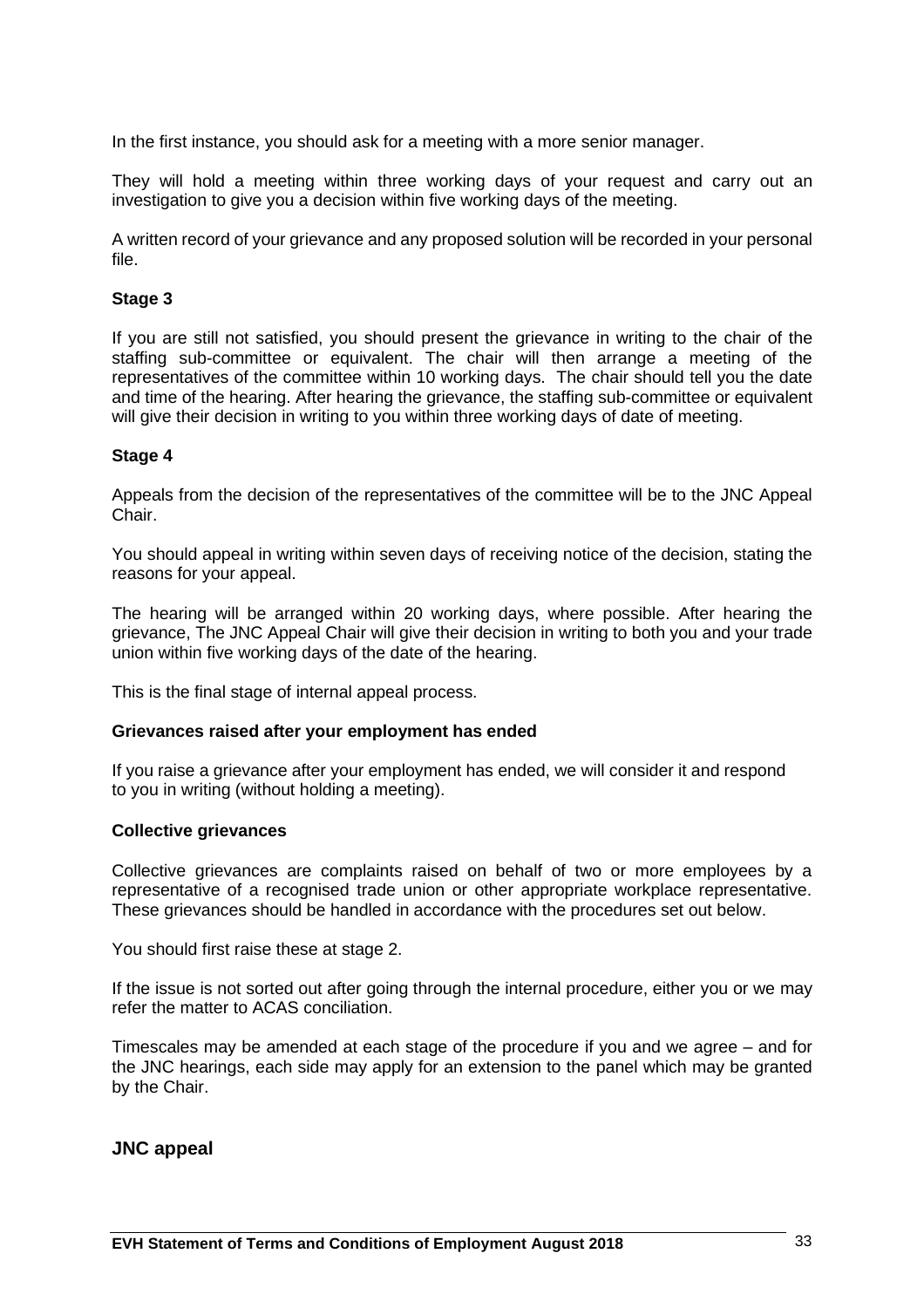The JNC Appeal Chair is the final stage of the internal disciplinary and grievance procedure available. The Secretary to the JNC Appeal will send you a copy of the guidance notes if you make a valid request for an appeal. The Chair's decision is followed by a written report.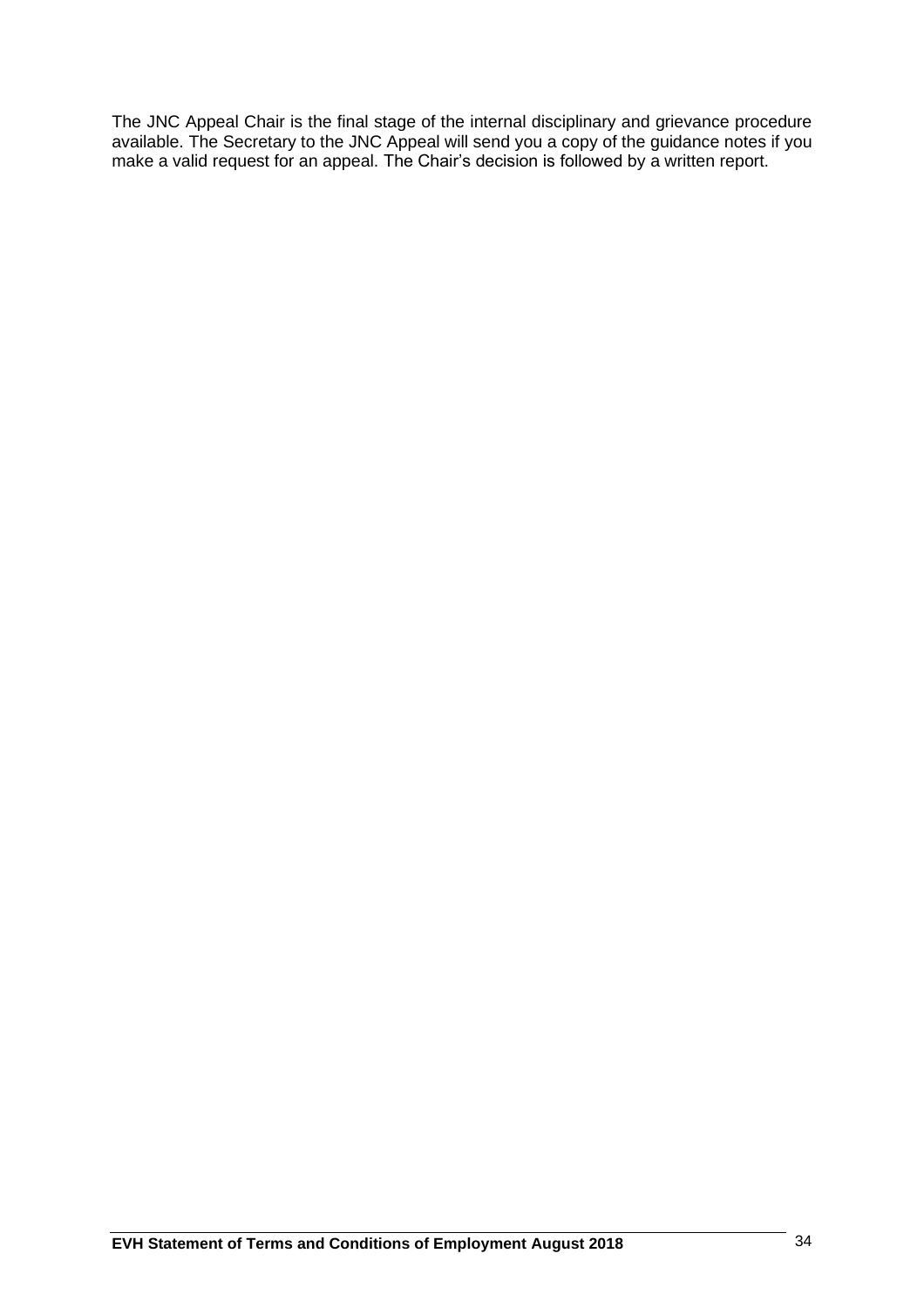# **Pensions**

We provide an occupational pension scheme for all staff. The only restriction on this will be if your salary falls under the limit or you fall outside the lower and upper age limits for entry set by the Government.

*You will be given details of the particular scheme which applies to you in your contract of employment offer letter. Admission to the scheme takes place within a year from starting to work for us.*

*or*

*You will be automatically enrolled in the pension scheme we provide. You may opt out if you wish but if you do, we will enrol you again within three years time.*  You can get more details from your line manager.

Please ensure that your information processes are compliant with the General Data Protection Regulations.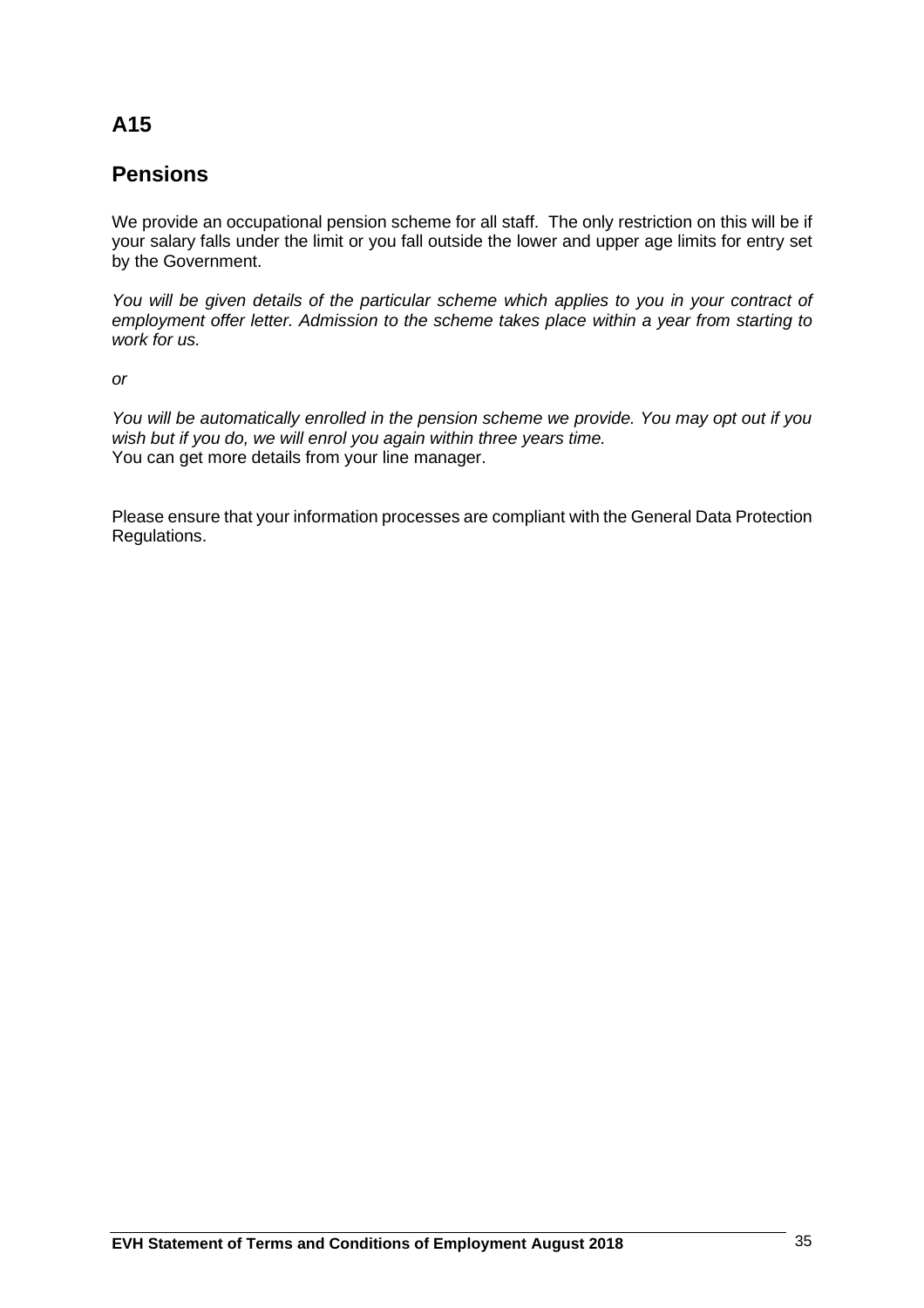# **Periods of notice**

The following are the minimum periods of notice to end your contract of employment.

| $\mathbf 1$ | You | 4 weeks |
|-------------|-----|---------|
|             |     |         |

- **2** Us
	- $\triangleright$  If you have continuous service under 4 years 4 weeks
	- $\triangleright$  If you have continuous service 4 years and over 4 weeks for first 4 years of service + 1 week for each additional complete year of service up to a maximum of 12 weeks

# **Other conditions:**

- **1.** We may give you a payment in lieu of notice.
- **2.** If we dismiss you for gross misconduct, we will end your employment immediately without payment in lieu of notice.
- **3.** If we make you redundant, the redundancy terms will apply. (See A16)
- **4**. If you want to retire, you should write to the senior officer at least three months before your intended retirement date.
- **5.** If you fail to give or serve the set period of notice, we may take an amount off any amounts due to you (including accrued holiday entitlement) to cover the period you have not served.
- **6.** If the total annual leave you have already taken is more than you are entitled to when you leave, we will take off an amount from any final payment to you.
- **7.** We may, at our discretion, require you not to attend work and/or not to undertake all or any of your duties during any period of notice (whether notice is given by you or by us). We shall continue to pay your salary [and benefits] while you remain our employee.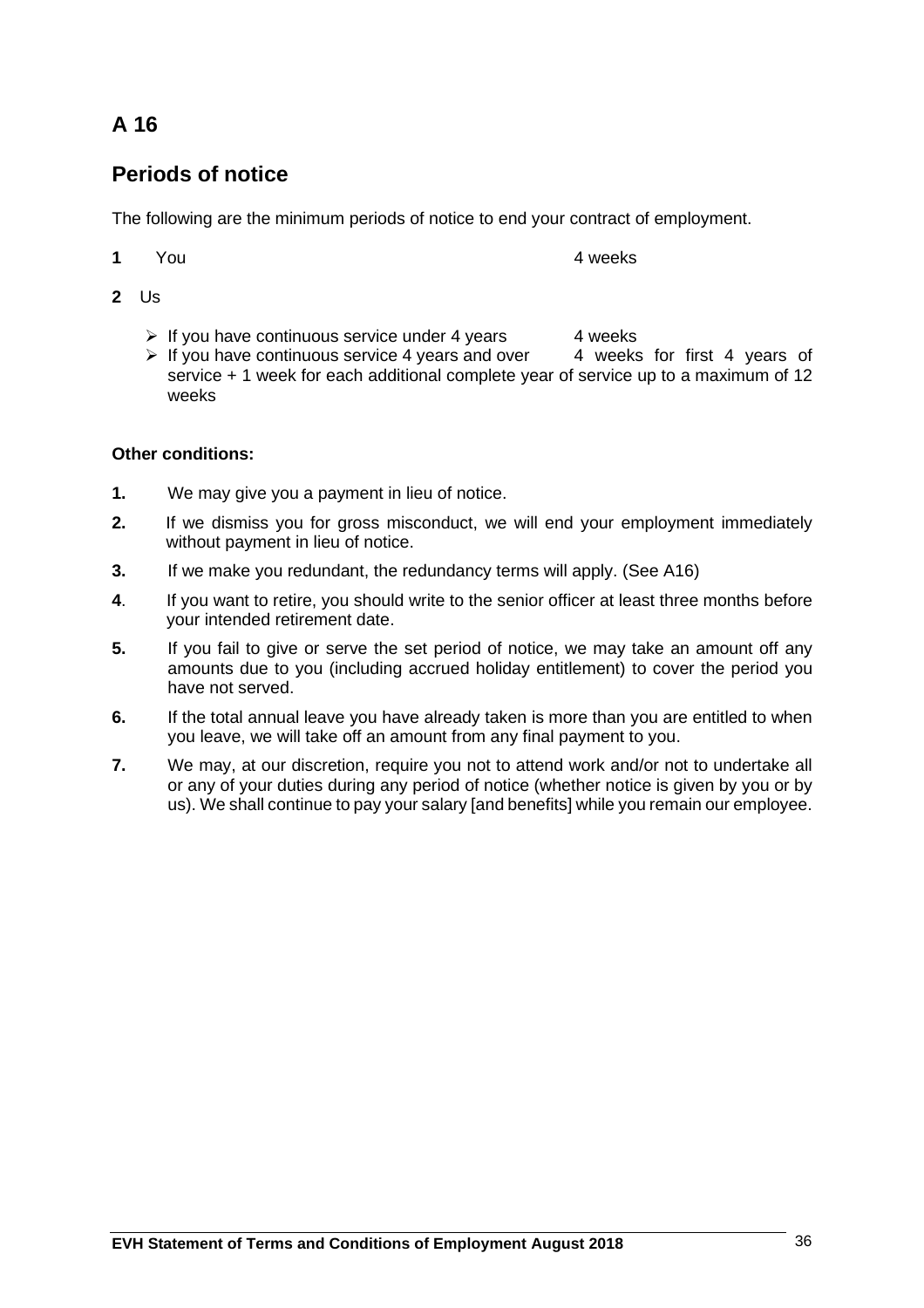# **Redundancy**

# **1. General**

We try to reduce the need for redundancies as much as possible by forward planning and good management of staffing budgets. To avoid redundancies, we will:

- $\triangleright$  not fill vacancies:
- $\triangleright$  make best use of temporary transfers or secondments to other organisations;
- $\triangleright$  reduce the use of overtime working;
- $\triangleright$  reduce similar work carried out by outside consultants or agencies;
- ➢ retrain staff;
- $\triangleright$  introduce work sharing; and
- $\triangleright$  offer voluntary redundancy.

Whether we can do this will depend on the resources we have available. Redundancy implies a reduction in the requirement for employees to carry out work of a particular kind in the place they were employed.

If redundancy is unavoidable, we will contact Unite the Union as soon as possible so that consultation may begin. At the same time, we will tell EVH so we can get advice and guidance.

# **2. Consultation**

The consultation process should start before any public announcement of redundancy or issuing notices of termination. We will ask for and listen to the staff and union's views before making any decisions. The minimum time periods needed for consultation are set by law if more than 20 employees are to be made redundant. (30 days for 20 or more employees and 45 days for 100 or more employees.)

However, we will observe the 30-day consultation period no matter how many employees we propose to make redundant. In other words, consultation will begin at least 30 days before the first dismissal takes effect. For the purposes of consultation, we will give the union written notice of:

- $\triangleright$  the reasons why any posts have become redundant;
- $\triangleright$  the numbers, descriptions and locations of the affected posts;
- $\triangleright$  the total number of employees affected;
- $\triangleright$  the proposed method of choosing the employees who may be dismissed;
- $\triangleright$  the proposed method of carrying out the dismissals, including the period over which they are to take effect; and
- $\triangleright$  the proposed method of calculating severance pay (if different to the contractual arrangement).

We will send this information to the trade union branch convener, the trade union district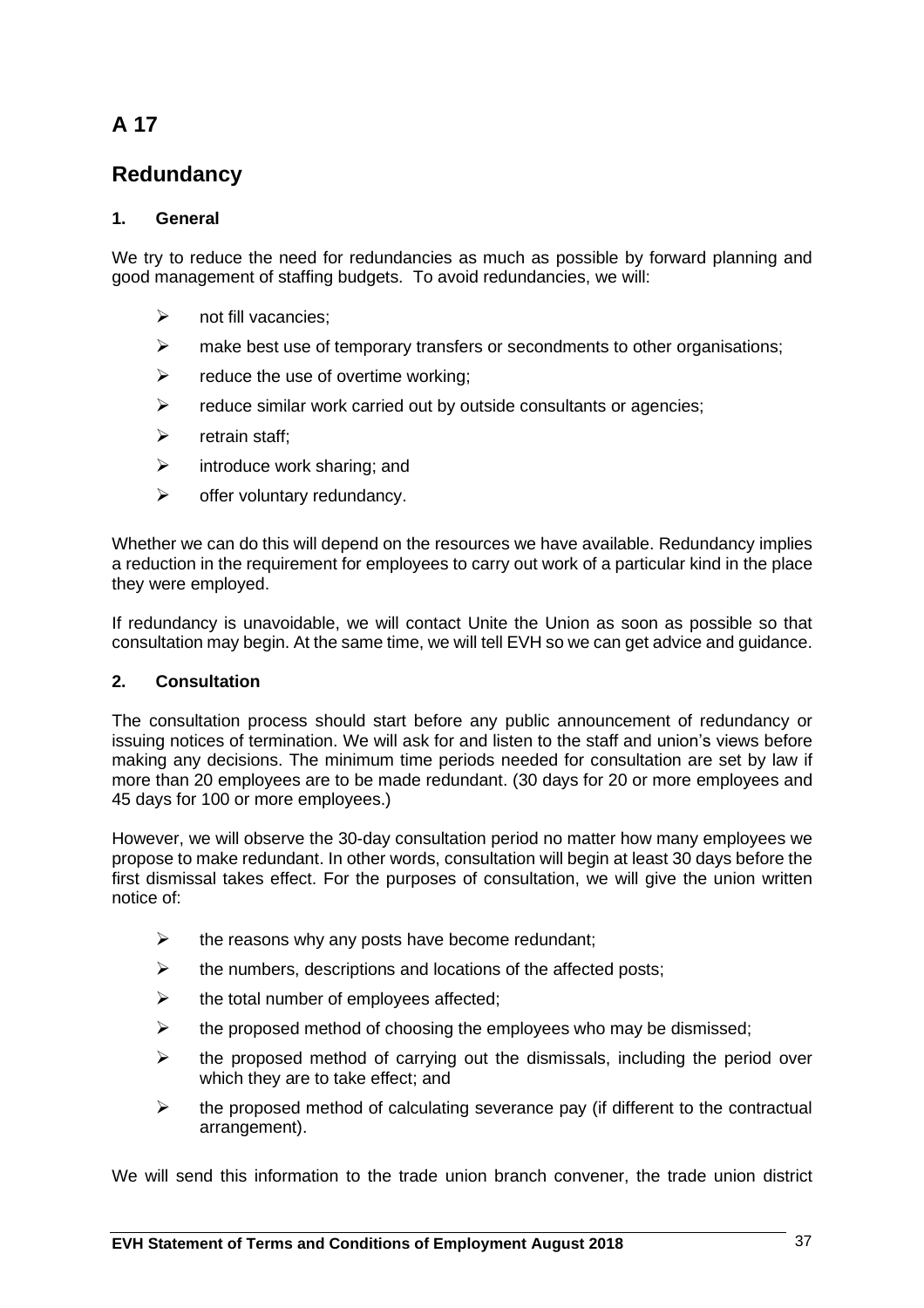officer, and the Director of EVH. We will provide any other information which would be of use to the union in the consultation process (such as staff levels and structure), when they ask for it and in line with good industrial relations practice.

We will also consult individual employees who are expected to be affected by redundancies. They will also be allowed to make their comments.

The individual periods of notice for employees will only start once the consultation period has finished. However, we may make a payment in lieu of notice.

### **3. Selection for redundancy**

The first method of selection will be to ask for volunteers for redundancy. If the volunteers come from an area where we have surplus capacity, we will consider this.

The second method will be to use fair and factual criteria we set, in consultation with the union. The main consideration here will be to keep a balanced workforce.

If the above cannot provide the number of candidates we need for redundancy, we will use conditions related to performance, attendance, conduct, and the last–in–first–out method. (Continuous service will include that with any other fully affiliated member organisation of EVH.)

If you want to appeal against redundancy, your rights will be explained at the formal meeting when redundancy notice is given, and again in the letter confirming the decision. (The annex below outlines the general procedure.)

### **4. Alternative work and trial periods**

We may offer you a suitable alternative employment (if available) to avoid the need for redundancy. We will do this before the end of your original contract and it will apply within four weeks of the end of that contract. We will give you enough information to allow you to decide whether or not to accept the offer, and illustrate the differences between the new position and your original one.

If we offer you employment which involves a different type of work or different terms of employment, you will be entitled to a four-week trial period. If this involves training, we can extend this period by written agreement. The agreement will give the date on which the trial period will end and the terms and conditions that will apply after this. If during the trial period either we or you give notice to end the contract, we will treat you as having been made redundant. Notice should be given to end the trial period as follows.

- (1) You must give four weeks' notice or the rest of the trial period (whichever is shorter).
- (2) We must give four weeks' notice or the period of any outstanding contractual notice (whichever is longer).

If you refuse an offer of alternative employment, or resign during the trial period, you will lose your right to a redundancy payment unless we consider your refusal or resignation as reasonable for example**,** involving significant changes in travelling time, skills needed, or status.

If you accept redeployment at a lower grade, your employer will protect your current salary for a period of 3 years.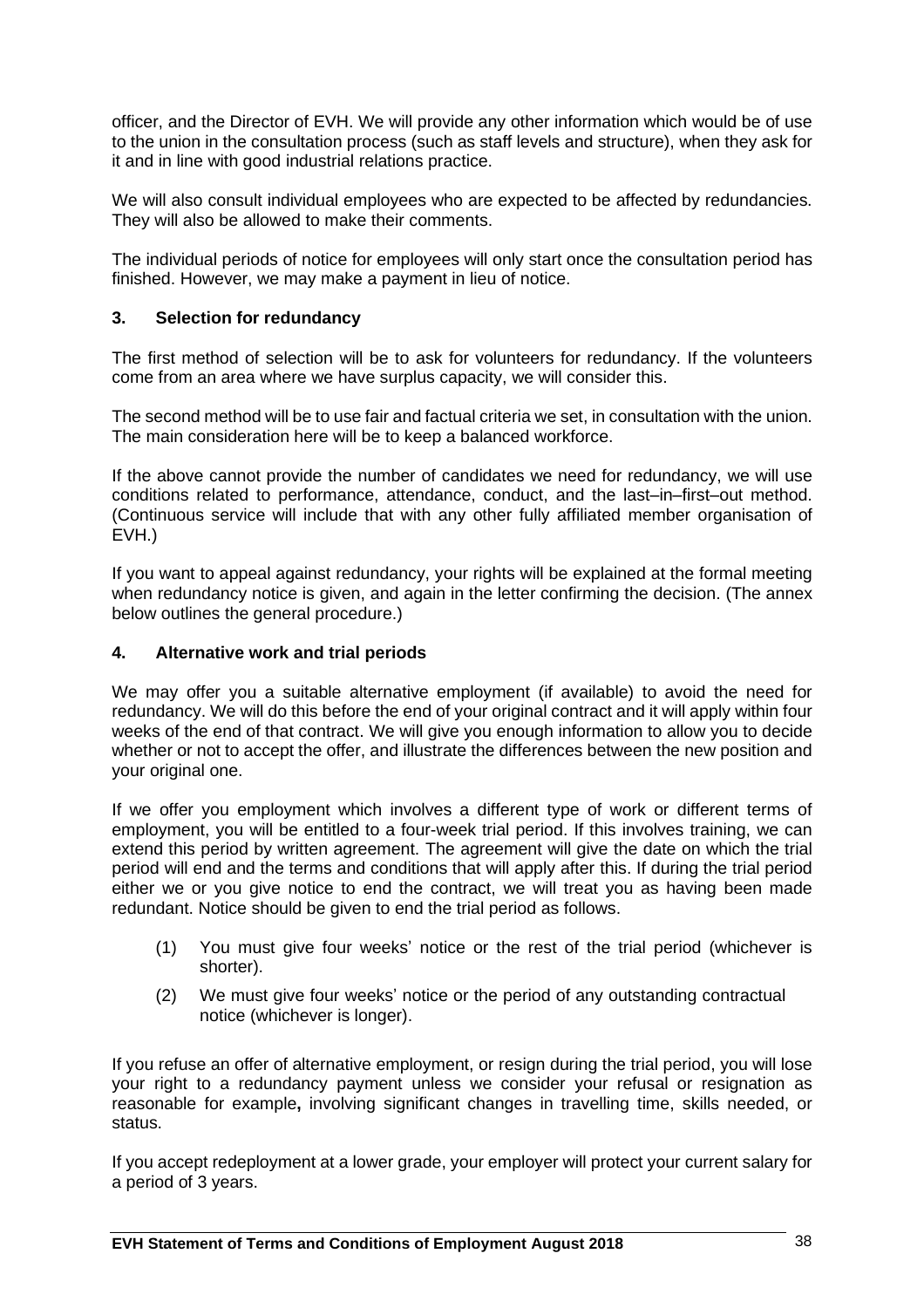### **5. Help for employees**

If you are under a notice of redundancy, we will give you the following help to get training or future employment:

- ➢ Reasonable paid time off during working hours to go to interviews or to make arrangements for future training or employment.
- ➢ Access to secretarial and photocopying facilities to help you prepare a CV, application forms and so on.
- ➢ Written notice to other local employers giving details of your skills.
- $\triangleright$  If you ask, we will give you information on the EVH temporary register and details of how to register for the EVH weekly jobs bulletin.

### **6. Redundancy payments**

All redundant staff with at least 2 years service will receive redundancy pay. Payments are based on your length of service (in complete years up to 20 years), and age at the date your employment ends. The following table shows the calculation.

| Age         | Number of weeks pay per complete year of service (up to<br>20) |
|-------------|----------------------------------------------------------------|
| Up to $21$  | 1 week                                                         |
| $22 - 40$   | 1.5 weeks                                                      |
| 41 and over | 2 weeks                                                        |

A week's pay for this calculation refers to basic contractual pay.

We will give redundancy pay as well as any payments which may be made to end your contract in–lieu–of–notice. You are entitled to a notice period (as in A16). If we agree that you do not have to work this notice, we may make a payment–in–lieu of notice for all or part of the period.

If you leave voluntarily during your contractual notice period, you will not lose your entitlement to redundancy pay as long as you leave with our permission. We will allow you to take up alternative employment or training during that time.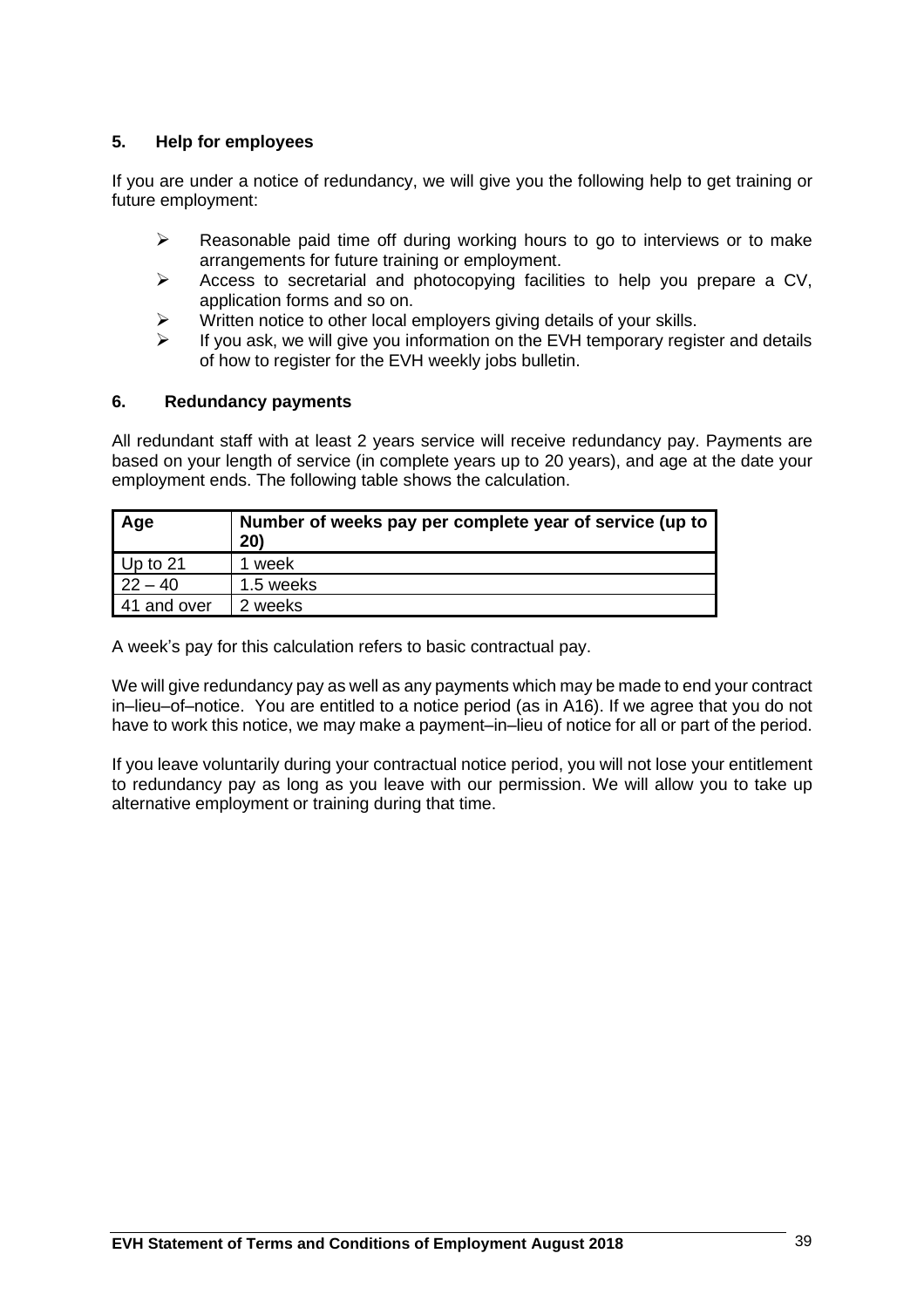# **Annex to the redundancy agreement**

# **Appeals**

If you do not believe you should have been selected for redundancy, you can appeal.

Appeals will be heard by a sub-committee of the management committee, which will not take part in the selection of those to be made redundant.)

### **Procedures for hearing appeals**

- **1.** We will tell you about your right to appeal at the formal meeting when your redundancy notice is given and in the letter confirming the decision.
- **2.** You must send your appeal in writing to the secretary of the management committee within two working days of your letter of redundancy.
- **3.** The letter of appeal must clearly state why you want to appeal against your selection for redundancy.
- **4.** Appeal hearings will be heard without delay, and no later than five working days after receiving your appeal. We will give you two working days' notice of the time and place, and reasonable time off to meet with your trade-union representative.
- **5.** At the appeal hearing, you have the right to be accompanied by either a union representative, or a workplace colleague or ex-colleague.
- **7.** The Appeal Committee will consider the issue in private and make a decision as soon as possible, and no later than two working days after the hearing. If your appeal is unsuccessful, we will give you and your representative documented reasons for your selection to prove that we followed the agreed criteria.
- **8.** You can make a final appeal to the Joint Secretaries of the Negotiating Committee within three working days of receiving the result of the internal appeal. The procedure will be as in 4, 5, 6 and 7 above. The JNC Chair will make a decision as soon as possible, and no later than two working days after the hearing. This decision will be final.

### **JNC appeals**

The JNC Appeal Chair is the final stage of the internal disciplinary and grievance procedure available. The Chair's decision is followed by a written report. The Secretary to the JNC Appeal will send you a copy of these guidance notes if you make a valid request for an appeal.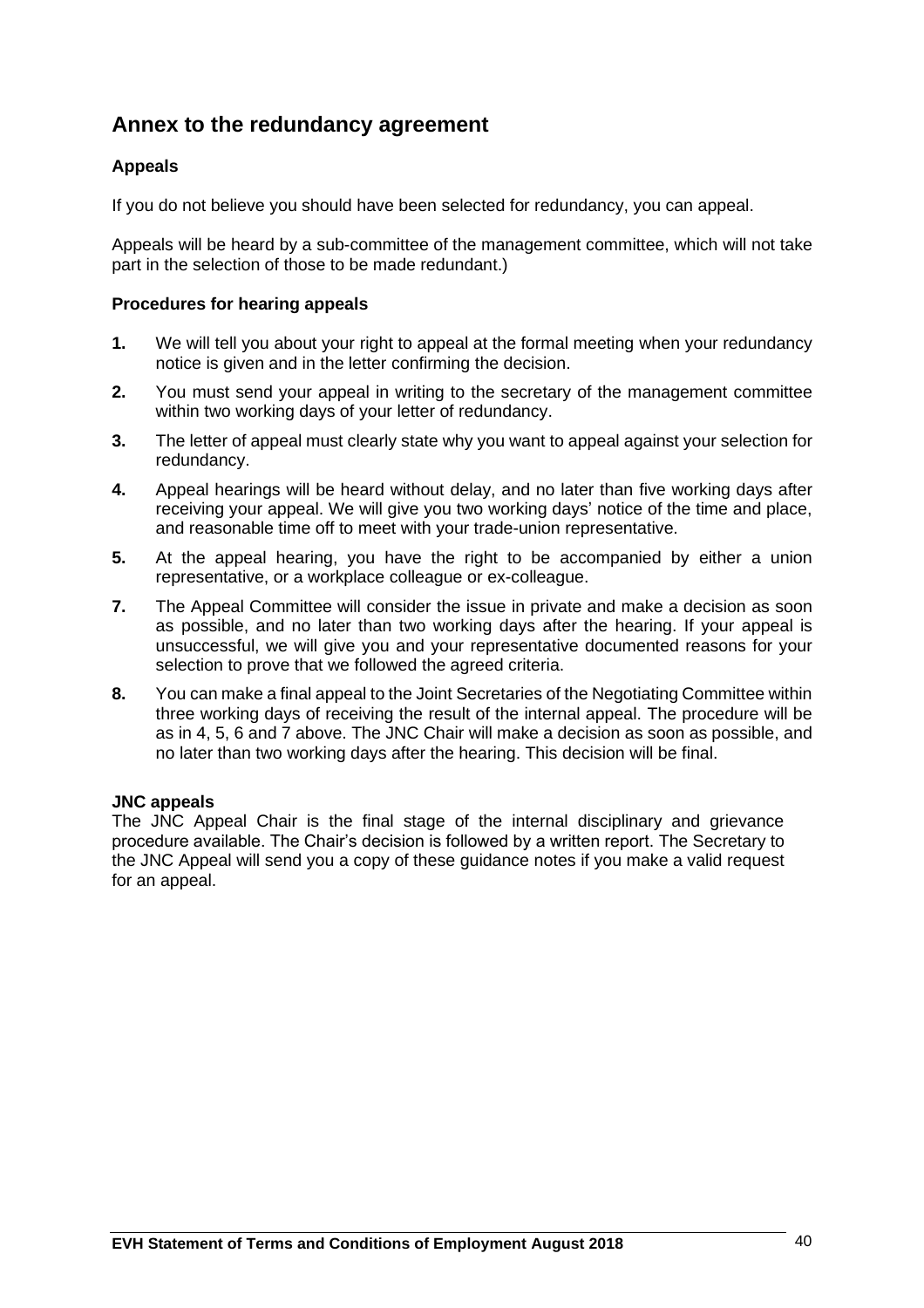# **Health and safety**

Health and safety law imposes duties on both employers and employees. So that we can meet ours, we will make sure that:

- $\triangleright$  we carry out our responsibilities for safety and health at all levels of the organisation;
- $\triangleright$  we take all practical steps to manage the health, safety and welfare of all employees; and
- $\triangleright$  we carry out our business so that we make sure that the health and safety of visitors, to any premises under our control, are not put at risk.

We will give you any instruction, training and supervision as is necessary to make sure your health and safety are protected.

You must read the full policy statement which is displayed on the staff notice board. You can also refer to the Health & Safety Manual which is held in the offices.

#### **Your responsibilities**

You must make sure that:

- $\triangleright$  you take reasonable steps to protect the health and safety of yourself and anyone else who may be affected by your actions or failure to act at work; and
- $\triangleright$  you co–operate with the management committee to the best of your abilities to make sure you comply with any duty or requirement placed on you, or any other person, by law.

If you do not do this, we may take disciplinary action against you, which may include dismissal.

### **General information**

#### **1. Accidents**

Any accident at work should be reported at once as shown in the procedures in the Health and Safety Manual.

You should report details of any accident to the senior officer if:

- $\triangleright$  you will be off work or your performance is likely to be affected; or
- $\triangleright$  the accident is alleged to be due to the negligence of some other person.

# **2. Protective clothing**

If we provide protective clothing, you must wear it and are responsible for looking after it and making sure it remains effective.

### **3. First-aid allowances**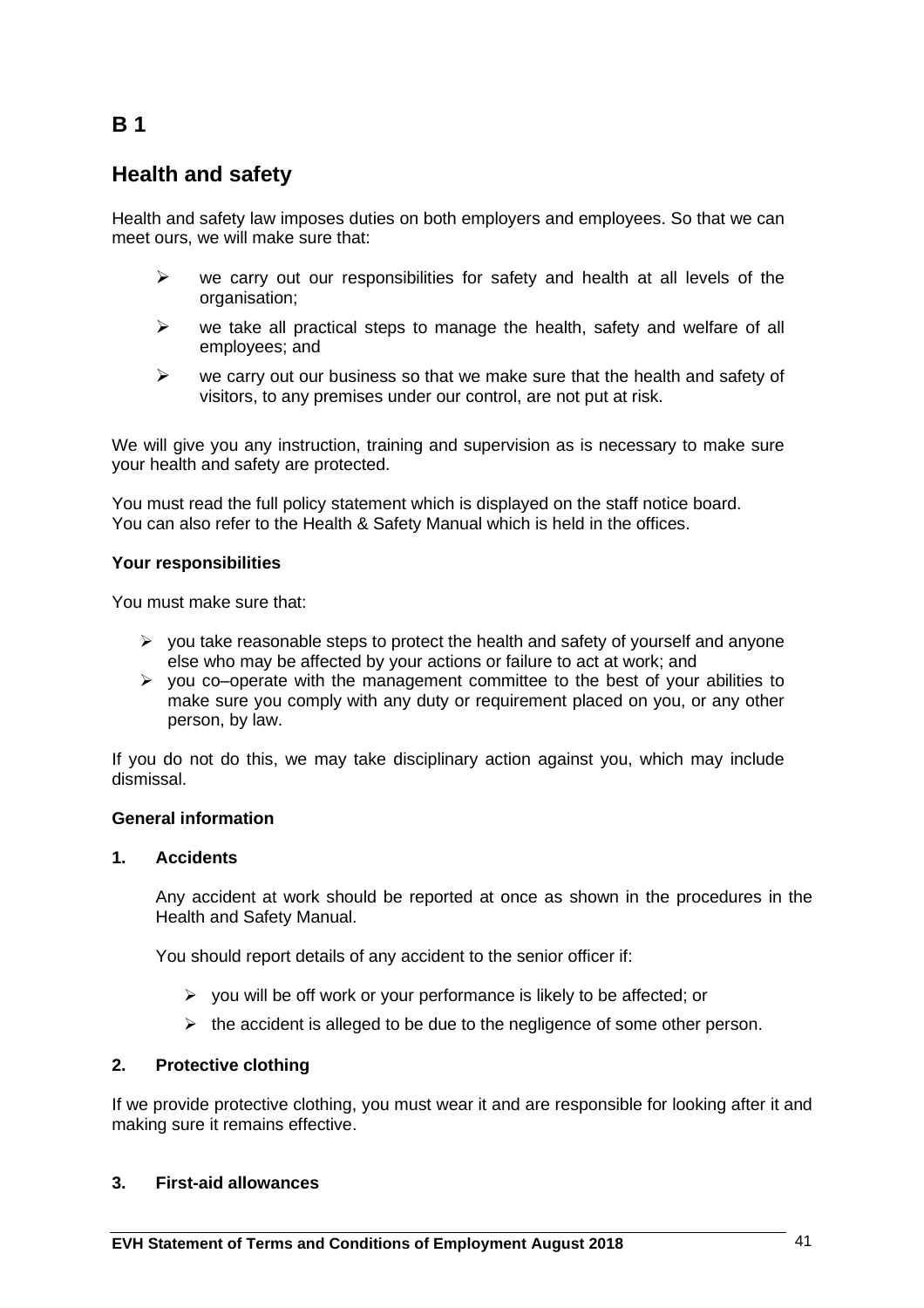We will normally have an employee trained to carry out a first-aid role. We will give the name of the first-aider on the notice board alongside the safety policy statement together with a list showing where all the first-aid boxes are. We also aim to have a second employee trained as back up to cover any absence of the first-aider. The employee will need to hold a current approved certificate in first aid and will be paid the appropriate first-aid allowance. This amount will be shown in the current agreement on salaries.

The relevant certificates are those approved by the Health & Safety Executive for the purposes of the Health & Safety (First–Aid) Regulations 1981 (for example, St Andrews Ambulance Association). A refresher course will have to be taken at required intervals.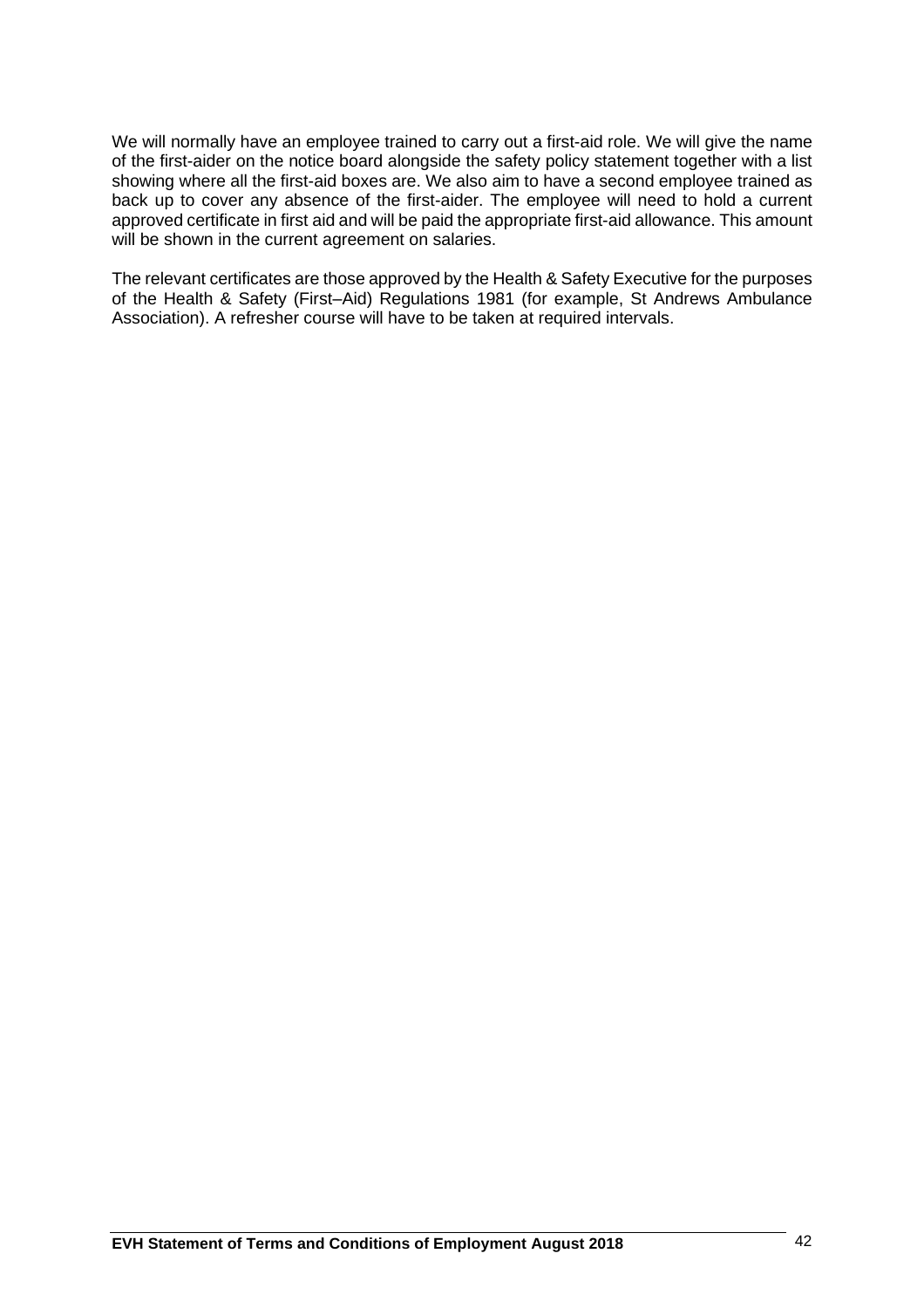# **Equal opportunities**

We are fully committed to the principles of equal opportunities in employment, as stated in the Equality Act 2010.

You should read the full policy statement which is displayed on the staff notice board.

### **Main points**

- $\triangleright$  We will not discriminate against anyone for any reason.
- $\triangleright$  The policy also lists our responsibilities and the procedures we will follow to make sure discrimination does not happen in employment–related decisions.
- $\triangleright$  As far as is reasonably possible we will make sure that we give employees any instruction, training and supervision needed to meet the requirements of our equal opportunities policy.

### **Your responsibilities**

You must accept personal responsibility by law and in relation to the policy for following the principle of equal opportunities.

- **1.** You must:
	- ➢ not discriminate against anyone connected to your employment in the course of your employment with us;
	- $\triangleright$  tell management about any apparent instances of discrimination; and
	- $\triangleright$  tell management about any perceived problem relating to this policy.
- **2.** If you are guilty of discrimination, we will take disciplinary action against you, which may include dismissal.
- **3.** If you feel you are being discriminated against you should speak to your line manager or use the grievance procedure (or do both).
- **4.** If you feel that you are being harassed, you should raise the issue, in confidence, and in line with our policy on dignity at work (B3).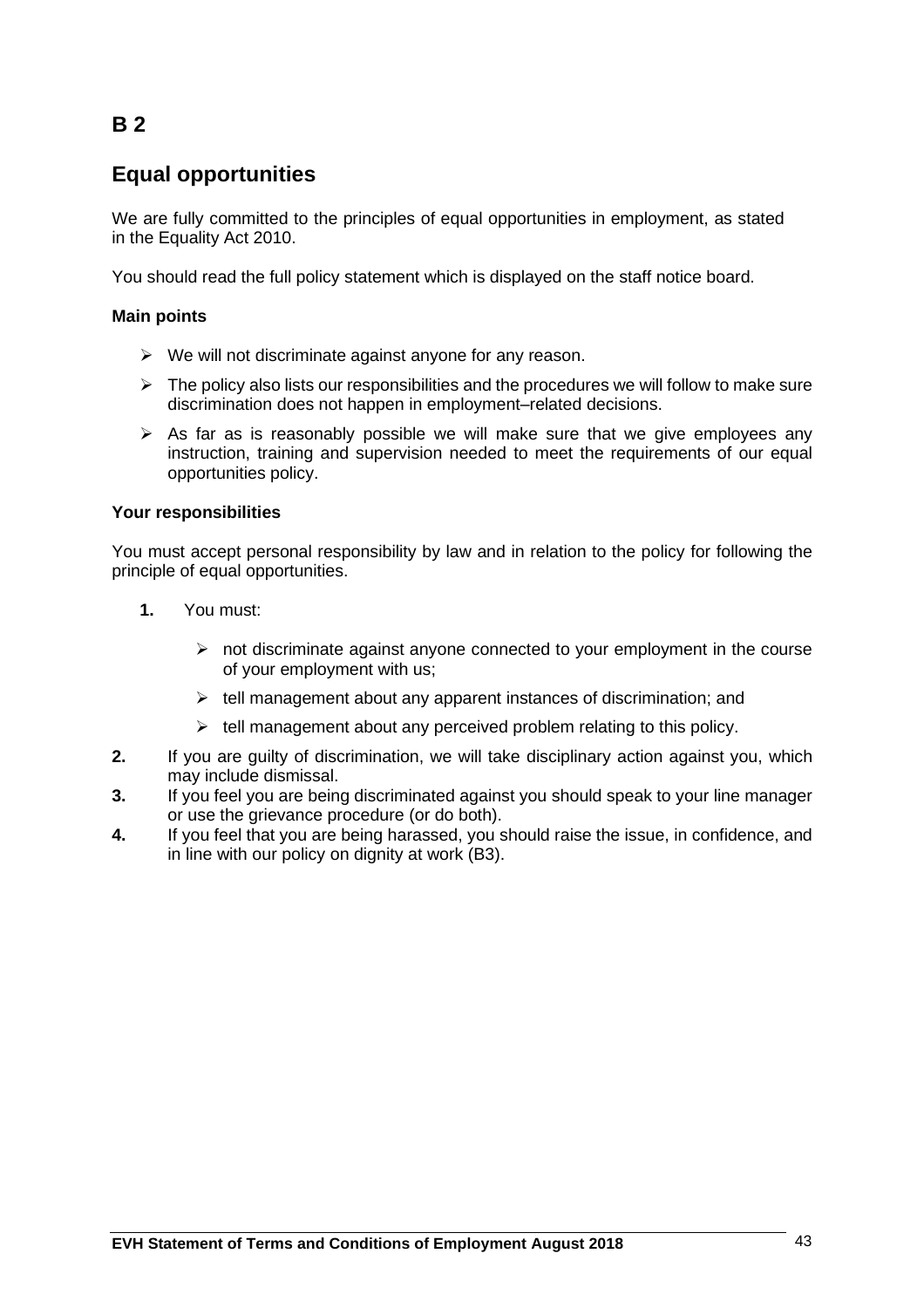# **Dignity at work**

We are committed to providing a working environment where everyone is treated with dignity and respect.

You should read the full dignity at work policy statement.

### **Main points:**

- $\triangleright$  The policy aims to make sure that all employees are treated with dignity at work.
- $\triangleright$  The policy lists our responsibilities and the procedures we will follow to make sure that harassment does not take place.

### **Your responsibilities**

- **1** You:
	- $\triangleright$  must accept personal responsibility by law and in relation to the policy to make sure harassment does not take place;
	- $\triangleright$  must make sure that your behaviour does not cause offence, or discriminate against fellow colleagues, contractors, job applicants, clients or customers in the course of your employment with us;
	- $\triangleright$  must offer support to anyone suffering harassment
	- ➢ must tell management about any apparent instances of harassment; and
	- $\triangleright$  must not indirectly support the person committing the harassment by ignoring an incident.
- **2.** If you commit discrimination or harassment, we will take disciplinary action, which could lead to dismissal.
- **3.** If you feel you have been harassed, you should raise the issue, in confidence, in line with procedure in our dignity at work policy.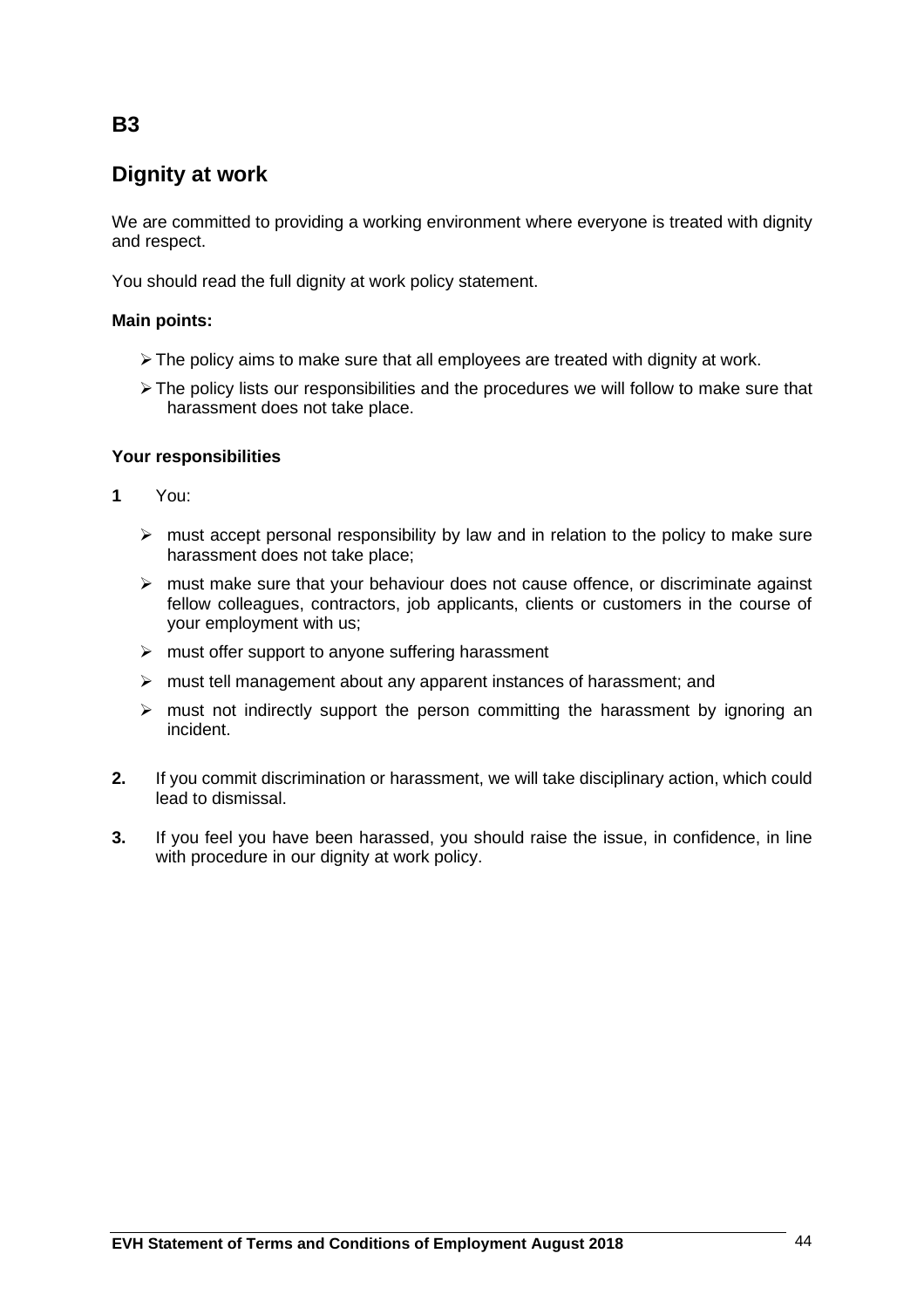# **Training and development**

# **1. General**

We are fully committed to developing all of our employees. Through the regular appraisals, you will be aware of how your work as an individual contributes to the organisation achieving our overall aims. We will encourage you to carry out training which relates directly to your work and career so you can improve your job performance and the service we provide.

You should read the full policy statement displayed on the staff notice board.

### **2. Vocational training and qualifications**

If you want to take part-time vocational courses directly relevant to your career, you can discuss this with your line manager and see what help we can provide.

**2.1** For appropriate courses (such as those leading to technical or professional qualifications), we can provide up to 100% of the cost or fees. We will pay the fees directly to the educational organisation or institution.

Rules which apply to this funding:

We treat the fees paid as a loan. We will write off the loan 12 months after finishing the relevant course or examination**.** We will ask you to refund the full or part of the cost of fees (as outlined in the undertaking attached to this policy) if you voluntarily leave your employment within those 12 months, if you or the training institution prematurely ends your course or if you are dismissed during that period.

If you withdraw from a course, you will have to repay the fees on the basis of 2.1.1 above, unless:

➢you give us written justification and we agree that you withdraw from the course; and

➢you have had to withdraw due to long-term sickness, maternity leave or redundancy.

**2.2** We will give you paid leave to sit examinations for courses approved by the management committee. This leave with pay will include the previous half-day (if the examination lasts half a day) or the previous day (if the examination is over a full day).

If you ask to take annual leave around the time of examinations, we will give this priority and consider your request sympathetically.

### **3. Professional membership fees**

We may refund annual fees you pay for membership of professional institutions depending on the following conditions.

- $\triangleright$  Your membership must be directly relevant to your job
- ➢ We will only refund one set of fees if you are a member of more than one institution.
- $\triangleright$  You will need to give us receipts for the fees.
- $\triangleright$  We will make payments after tax.

# **Undertaking to repay a loan for professional or vocational training fees**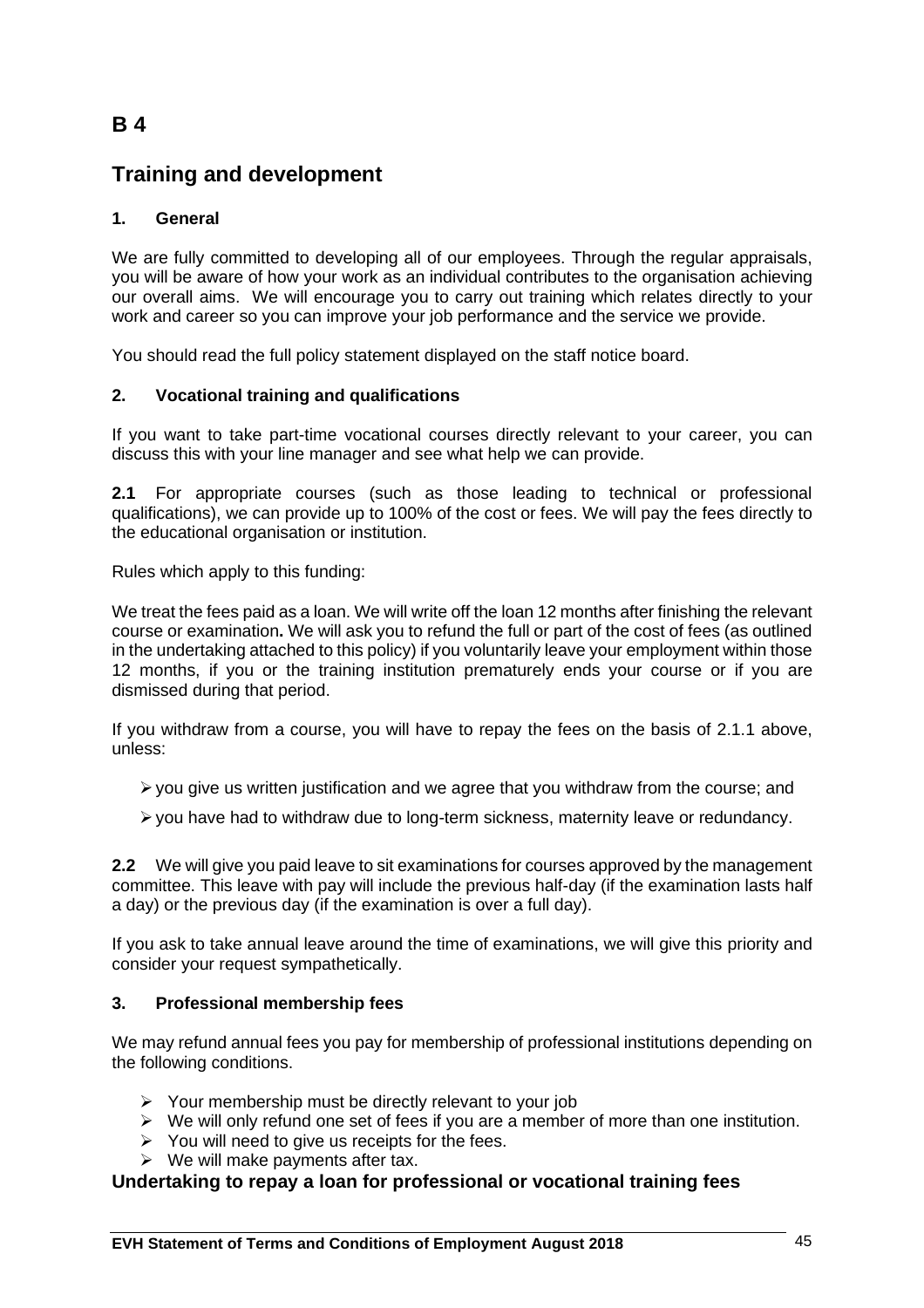I,........................................... , agree that I will continue working for you,…………., for 12 months after completing any course you have paid the fees for.

If I leave your employment or am dismissed before the end of 12 months after completing the course or if I leave the course (or the institution makes me leave), I will refund you an amount to cover the period of service I would be due to work. This will be worked out using all money loaned to me for the course of studies.

I agree that you may take any amount I owe from my salary or other payments due to me under my contract of employment.

Signed ......................................................... Date ............................................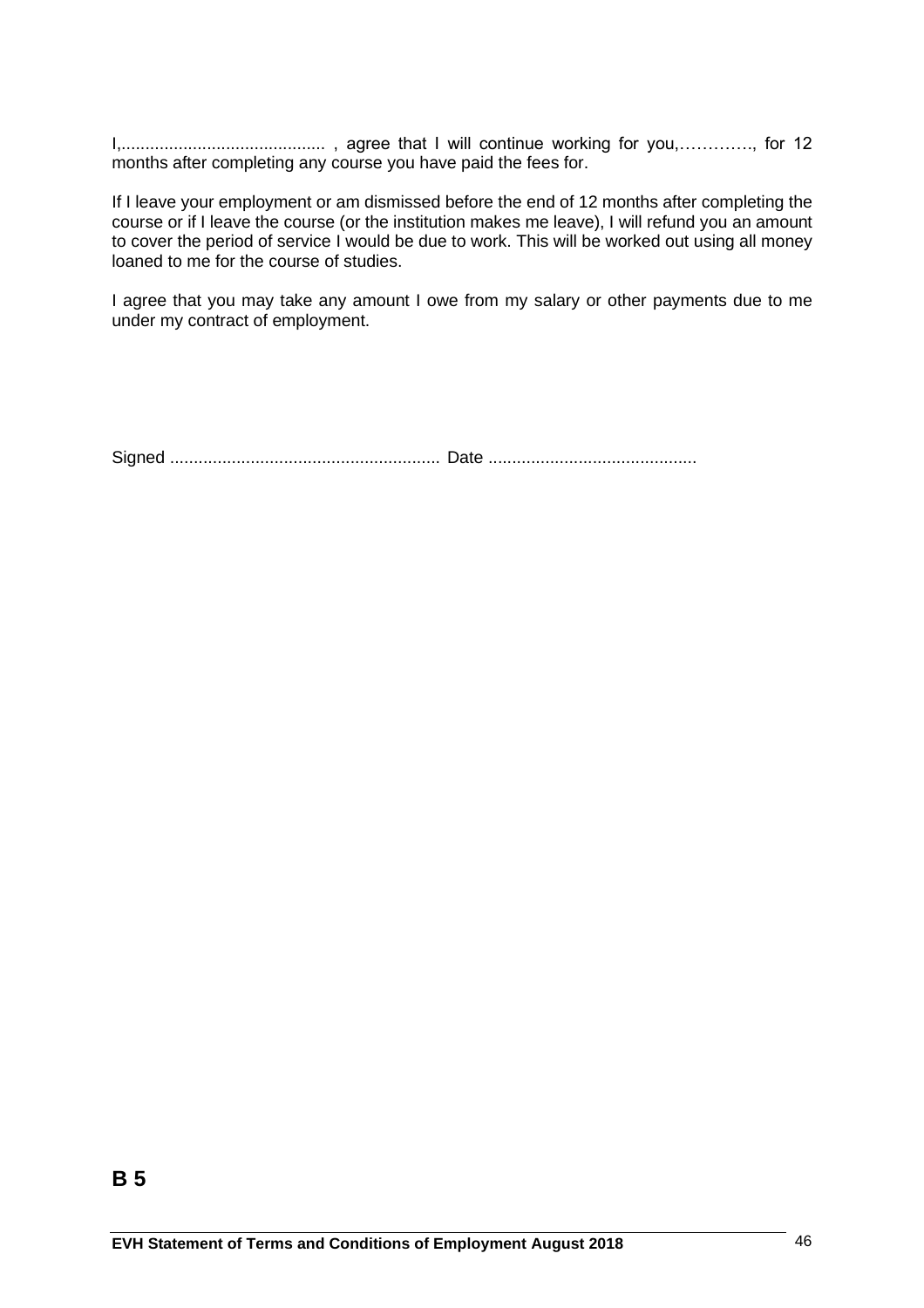# **Travel and subsistence**

### **1. Normal travel to work**

You will travel to and from your normal place of work in your own time and at your own expense. If we need you to make extra travel in connection with your work, we will refund reasonable costs you incur as a result of our request.

### **2. Business travel**

- **2.1** If you are travelling on authorised business for us, you will be entitled to reclaim fares for public transport. We will refund rail travel at second-class rates only.
- **2.2** You should only use taxis in line with our policy.
- **2.3** You may use your private car when travelling on business only when authorised to do so by your line manager.

Before receiving this authorisation, you will need to have your vehicle comprehensively insured for business as well as private purposes. The senior or health & safety officer will also make sure that the car owner has completed a certificate declaring that they have valid insurance and that this has been kept in a designated file. The certificate should state the following.

**I confirm that I have examined the insurance policy for my private car, registration number ........................., and the car is comprehensively insured for business purposes. I will renew the policy while the car is in my possession and insure any future vehicle which I will use for business travel.**

We will not accept responsibility for damage to your car or for injury to the people in it while the car is being used for business purposes.

Authorised car users will be able to claim allowances for business travel authorised by their line managers. The scale of allowances will be in line with the current EVH and Unite agreed rates. These are added to the current set of salary scales, which are reviewed every year.

### **3. Subsistence allowances**

# **3.1 Eligibility**

The rates of allowance are based on your time away on business so you need to give us details of the start and finish times of these instances when claiming subsistence allowance.

### **3.2 Rates**

The rates are reviewed on 1 April each year as part of annual pay negotiations, and you can find up-to-date amounts by referring to the most recent wage agreement.

We can pay two levels of subsistence rates.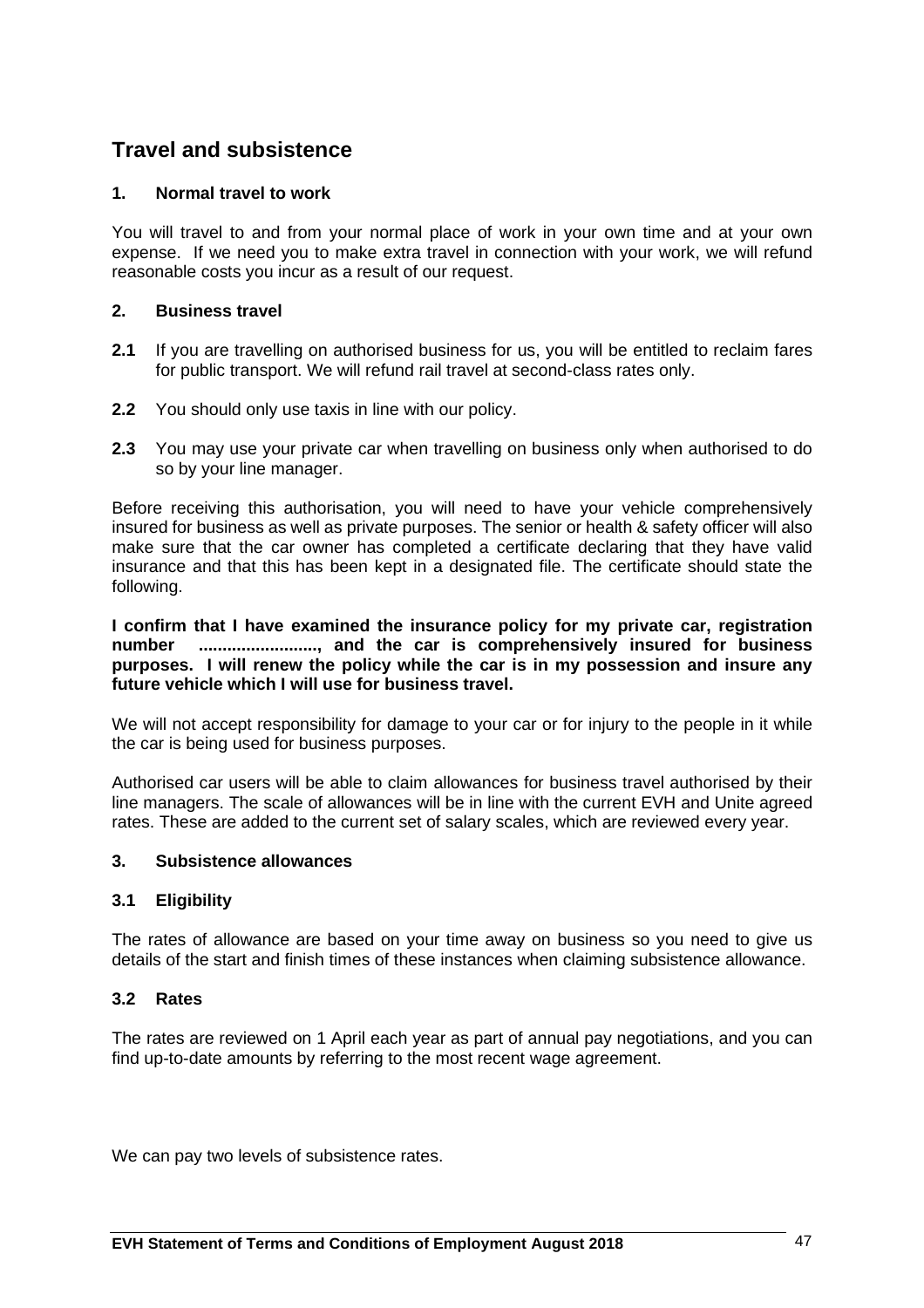- ➢ If you need to be on approved or official duty for more than 10 hours, in any one day.
- ➢ For official duties of between 5 and 10 hours in any one day outwith our geographical area of activity.

### **3.3 Overnight**

If you are on official duty and away from home overnight, we will pay reasonable expenses as long as you produce receipts.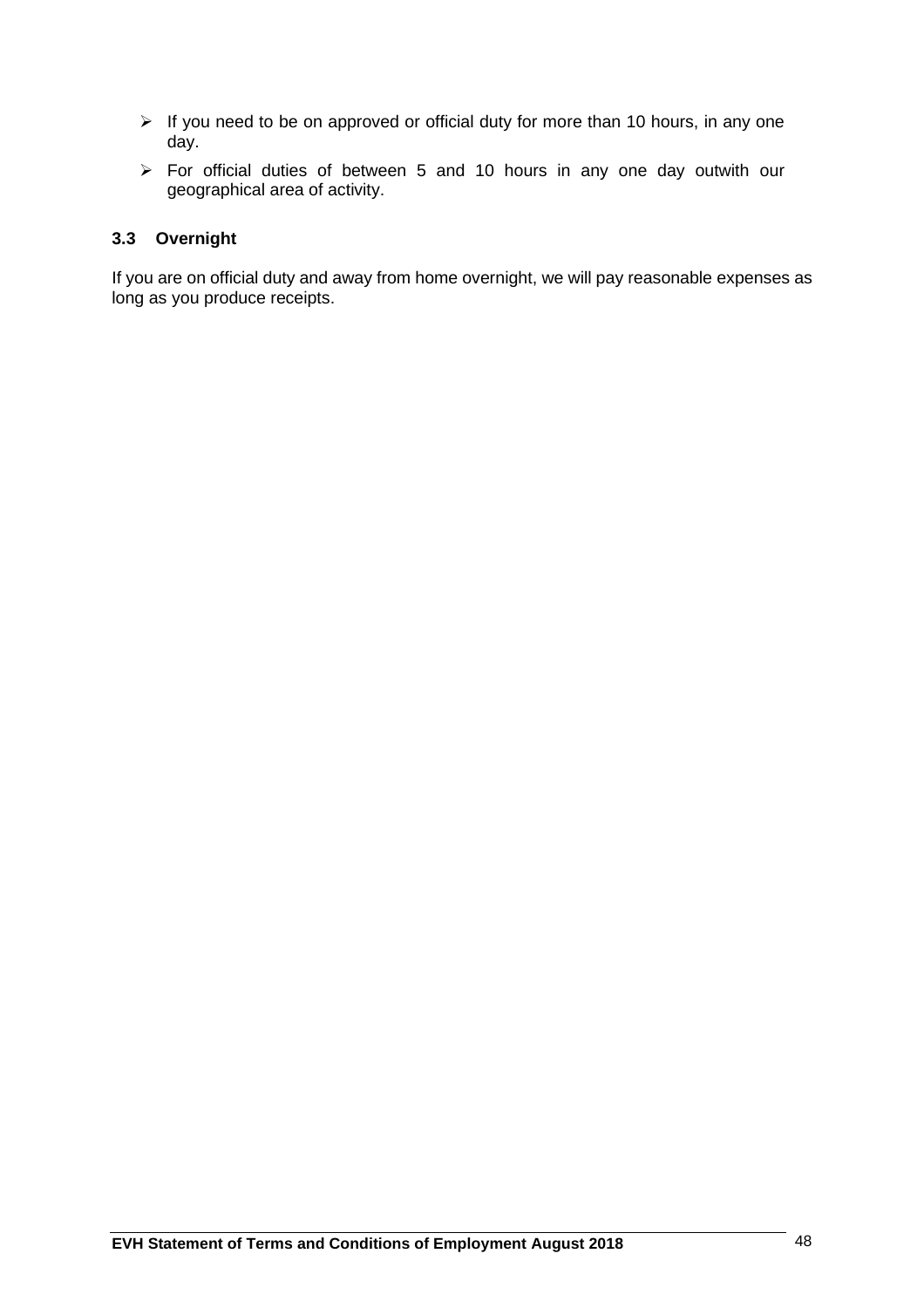# **Trade union membership**

# **1. General**

We believe it is in your best interests to become a member of an appropriate trade union.

You may apply to be elected as a union representative and hold office within that union.

If suitable accommodation is available, we will provide facilities for meetings of trade-union members. Senior officers should be notified of trade union meetings taking place at the workplace.

# **2. Time off for trade-union activities**

**2.1** Branch meetings (and the travel to and from) should take place outwith normal working hours. However, meetings of union representatives or the Joint Negotiating Committee may be held within working hours.

**2.2** We will give you leave of absence with pay if you are a shop steward so you can go to one meeting each calendar month.

**2.3** If you are a union branch official (e.g. a branch secretary, negotiating secretary, or treasurer), we will allow you time off with pay so you can carry out your duties. We will limit this to up to four hours in any one week. You cannot carry this time forward.

**2.4** If you want to go to an official conference of your trade union or association, you should ask your manager for time off, giving reasonable notice and providing the relevant details (in writing). We will normally give you leave of absence without pay if this is possible.

**2.5** To qualify for paid time off as a union learning representative, you must be trained to carry out duties as a learning representative. Your trade union would need to confirm this to us in writing and it will be valid for six months from the training date.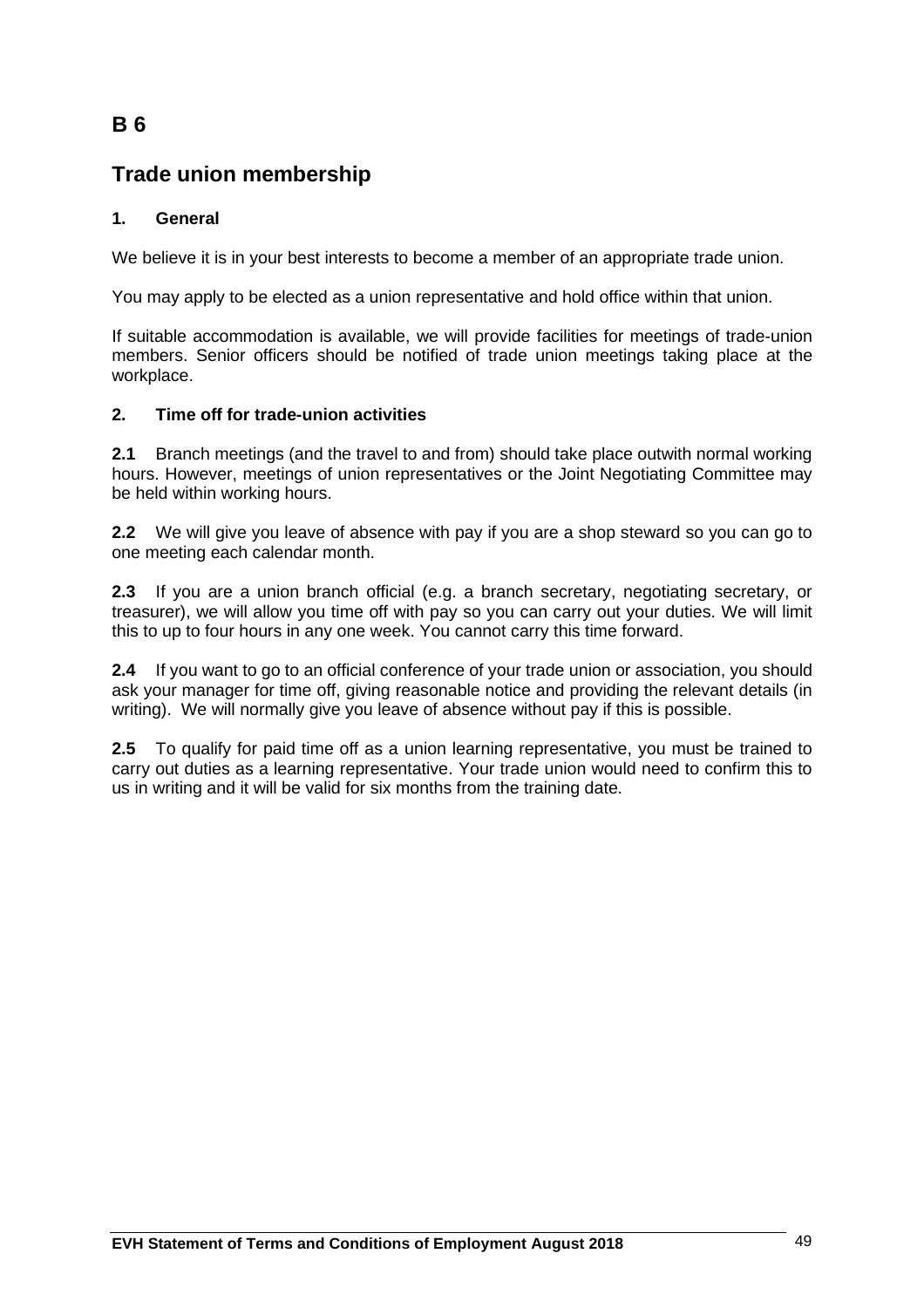# **C 1**

# **Code of conduct**

Please make yourself familiar with the full Code of Conduct policy available from XXX.

You must keep to the following rules during the course of your employment. If you do not, we may take disciplinary action against you.

### **1. Handling information**

In the course of your employment you may have access to confidential information about our organisation, employees, customers, partners and anyone else in relation to our business. You must not reveal this information to anyone unless you are authorised to do so by a senior officer or the management committee.

You also need the permission of the senior officer before you remove confidential correspondence or documents from the work premises. If you are authorised to remove information from the work premises this should be handled in line with the data protection guidelines.

### **2. Social networking**

We respect your right to a private life and that includes joining any social sites you want. However, information posted on these sites is classed as public and not private. As a result, you are not allowed to reveal confidential information relating to us, our customers, partners, suppliers, board members, employees and so on. You are also not allowed to post any comments on people and events connected to us, or make any remarks which could possibly bring us into disrepute. Any actions could result in disciplinary action, including dismissal.

### **3. Interest in contracts and appointments**

You must, as soon as possible, tell your line manager in writing, if you discover:

- $\triangleright$  we have, or plan to enter into, a contract or an appointment; and
- $\triangleright$  you have a financial or private interest in that contract or appointment. This interest can be direct or indirect (which includes some situations where you are not a party to it but your relatives or friends are).

# **4. Publications and lectures**

You may not publish any material or deliver any lecture relating specifically to us or our business without getting approval beforehand. You should ask for this approval in writing from the senior manager or management committee.

### **5. Using official premises**

You may not use official premises for unofficial purposes at any time without getting the approval of the senior manager beforehand.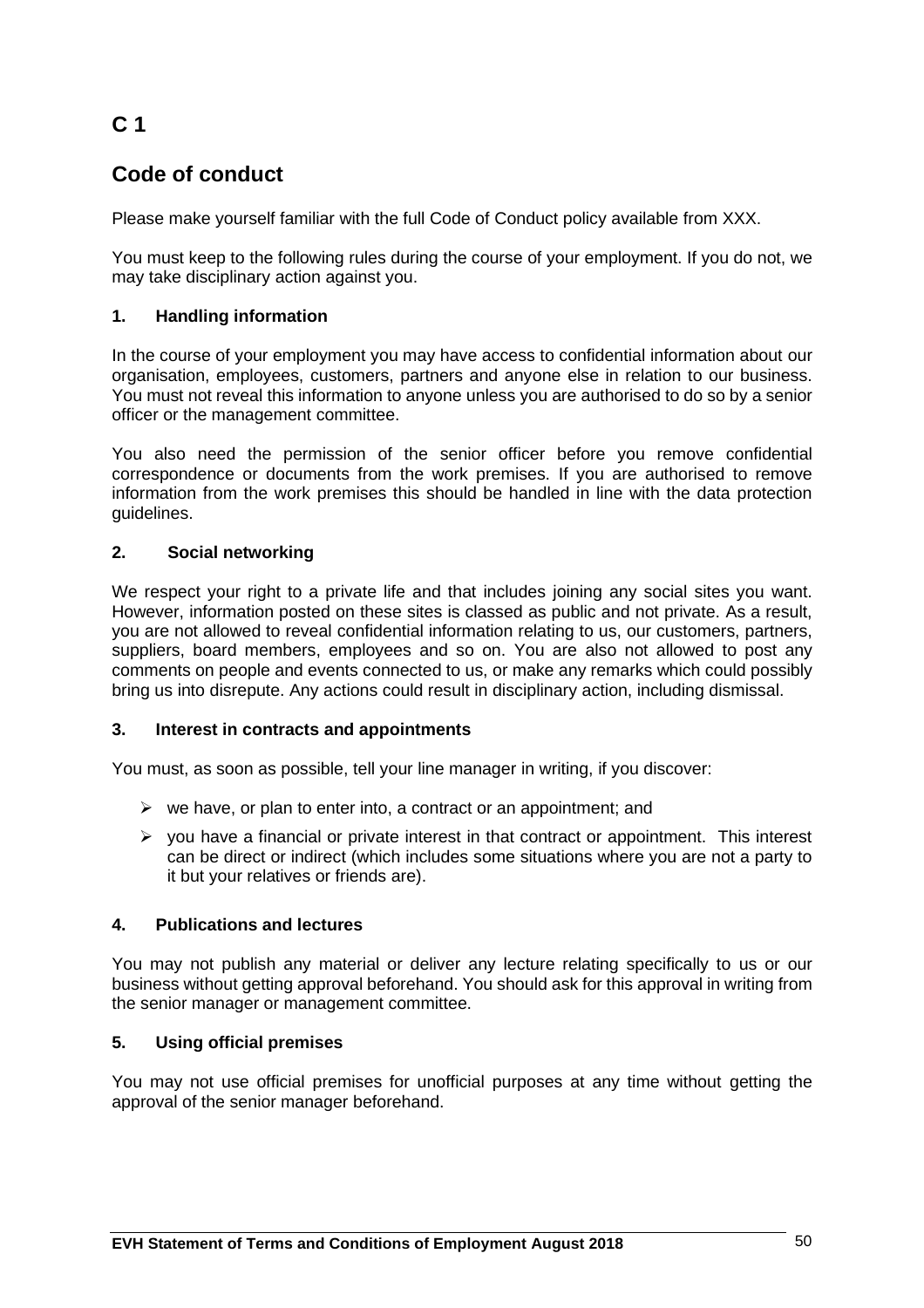### **6. Other employment and volunteering activities**

You may not accept a post or carry out any occupation or activity which would:

- ➢ mean you need to take time off during your contracted hours; or
- $\triangleright$  affect your performance at work.

In exceptional circumstances, we may grant permission for these extra activities. You should ask for this permission beforehand. If you are in any doubt as to whether this condition would apply, please ask your line manager.

### **7. Private calls and faxes**

You can use the work phone for private purposes within reason.

You must tell us about all non-local calls beforehand and pay us when we receive an itemised phone bill.

#### **8. Gifts and hospitality.**

You should not accept any gift, favour or hospitality which is intended as, or might be seen by others as an inducement. It is normally clear whether an offer of hospitality and so on might be considered excessive or unreasonable. However, if you are in any doubt, speak to your line manager.

#### **9. Bribery**

We do not allow any form of bribery. You are not allowed to accept or give bribes from or to anyone we do business with. You must also report any instances of suspected bribery within either the organisation or any of our business partners. Accepting or giving bribes will result in disciplinary action including dismissal and can also result in criminal prosecution and imprisonment of up to 10 years for individuals found guilty of these acts. You must immediately report any act of attempted, suspected or detected fraud, theft, bribery and corruption. You can do this in a confidential way to an appropriate person, for example, a senior officer, the chair, a board member, the audit committee or the company solicitor.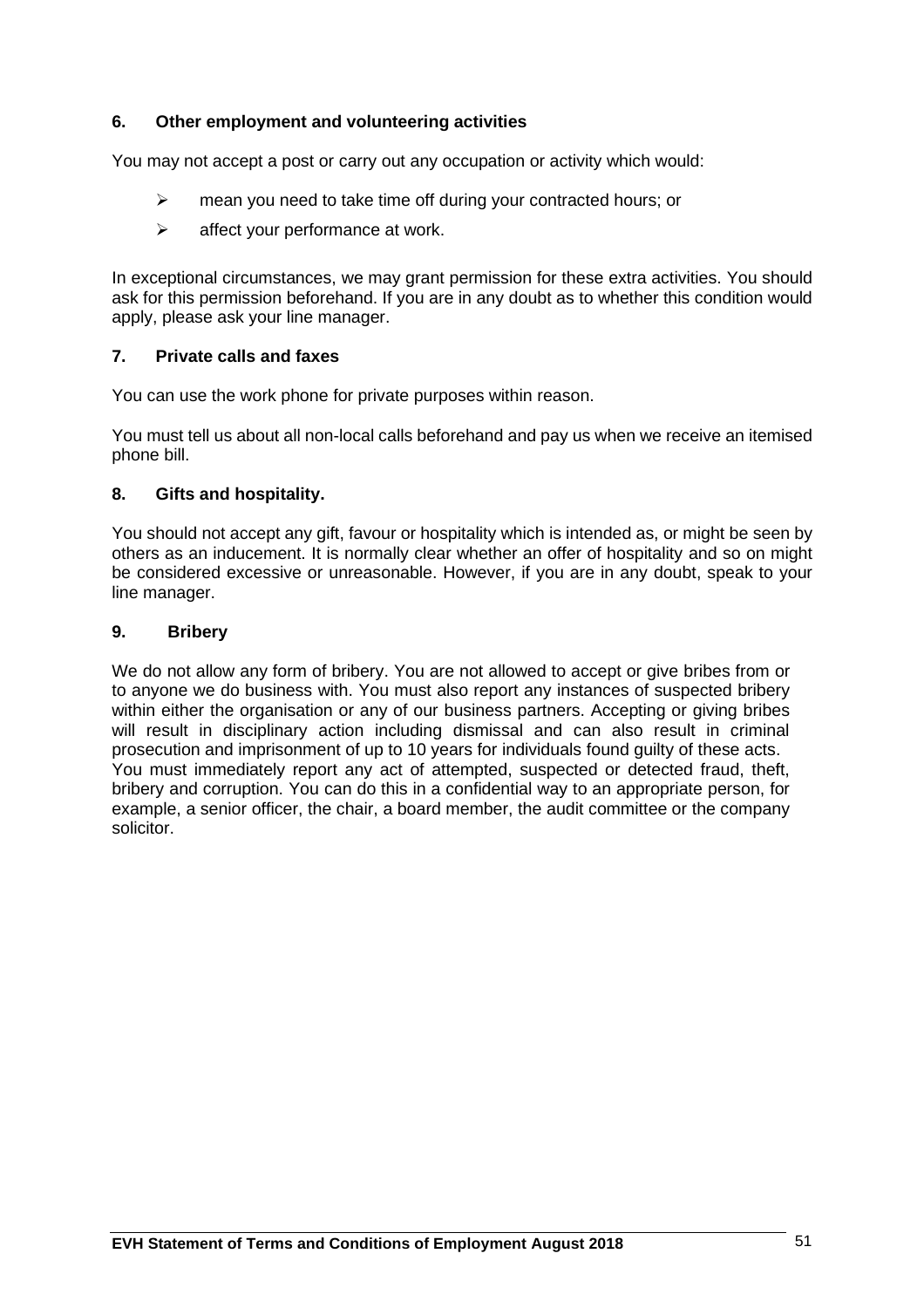# **C 2**

# **Personal information**

# **1. Personal details**

We will treat your personal data in line with our obligations under the current data protection regulations and our own policy. Information regarding how your data will be used and the basis for processing your data will be provided to you in an employee privacy notice.

We ask that you give us up-to-date and accurate information relating to:

- $\triangleright$  your home address;
- ➢ your phone number;
- $\triangleright$  your next of kin;
- $\triangleright$  details of a person to be contacted in an emergency and how this can be done; and
- $\triangleright$  details of any allergies or conditions which may be important in an emergency or which could compromise safety.

We require your personal information to allow us to fulfil our roles as your employer, in particular so that we can take appropriate action in any emergency situations.

### **2. Confidentiality**

At all times we will respect your confidentiality. We will not give your personal information to anyone without your approval.

(This does not apply if we have a legal duty to provide the information.)

Your personal details will be retained in line with the data protection policy.

We will give you access to your own personal file if you ask your line manager.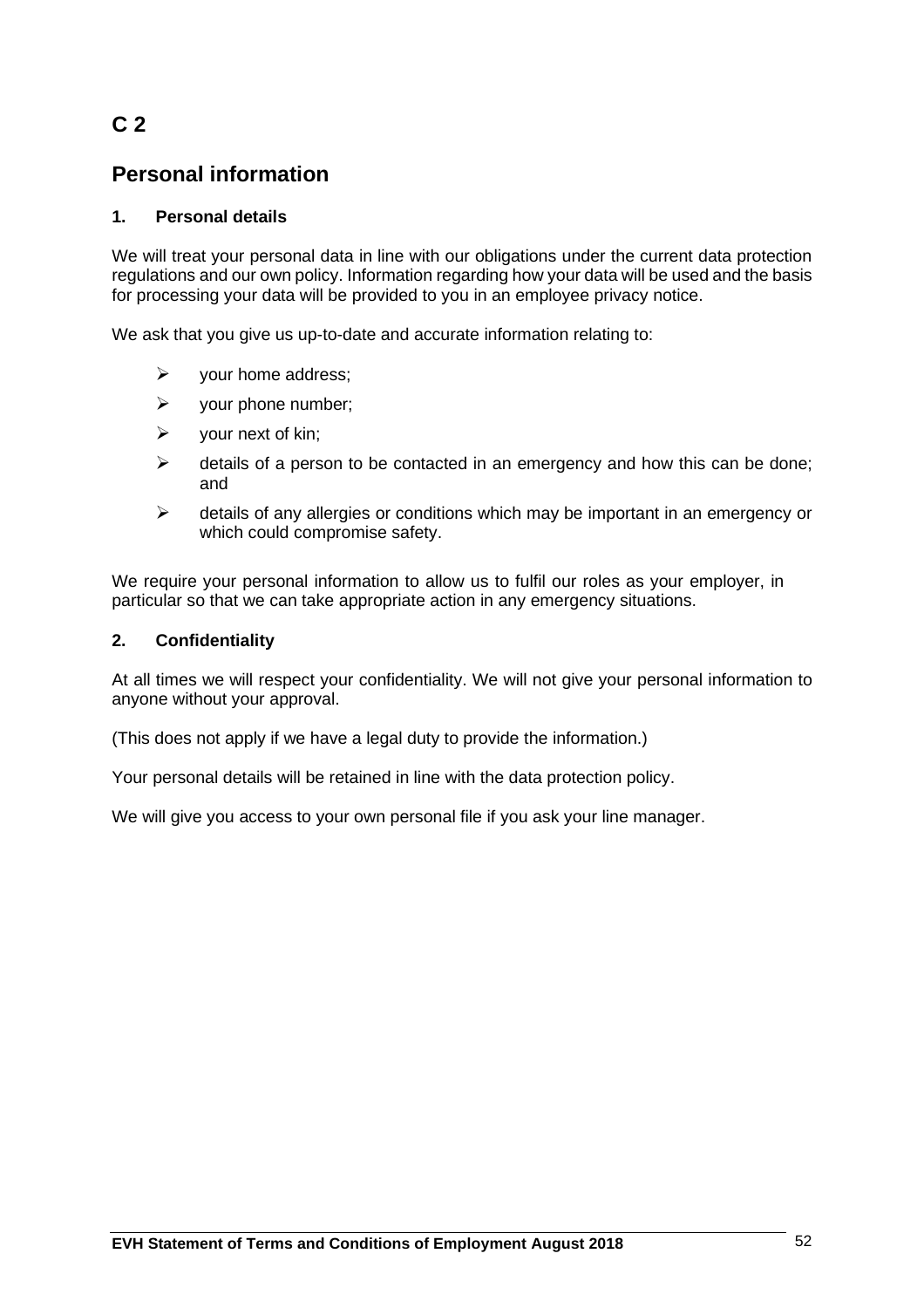# **C 3**

# **Personal property**

We will not accept any responsibility for your personal property while it is on our premises, even if you are using it for official purposes. You should make sure you protect your property at all times. We will give you a lockable drawer if you ask.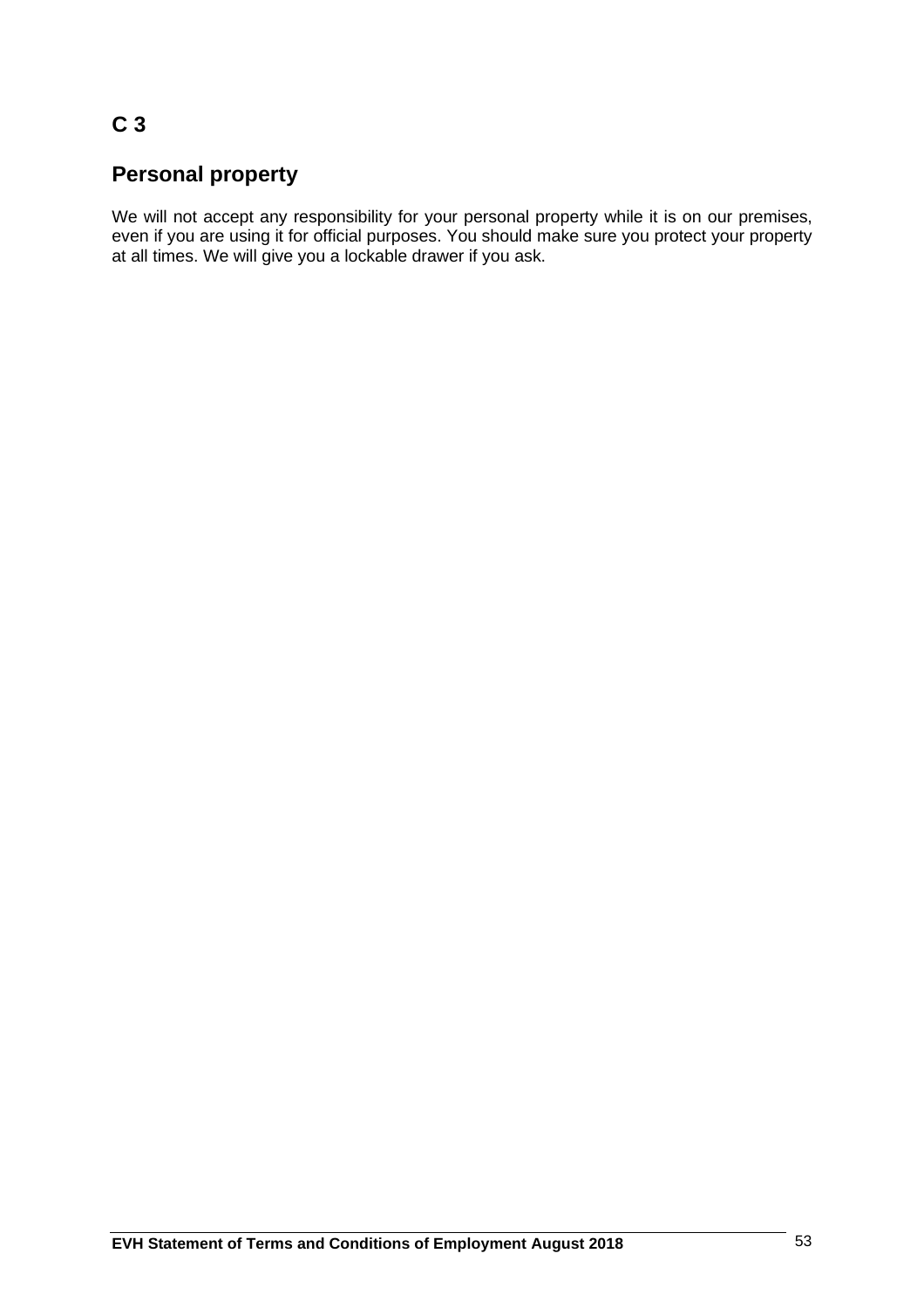### Self-certification form

Please fill this form in as soon as you return to work after all unplanned absences (whether for sickness or any other reason) which have not been planned and authorised (see A4). You must fill in sections A and C in all cases. You should also fill in section B if your absence is due to sickness or injury.

|    |                                                                         | Reason for absence: [ ] a. Own sickness or illness - fill in sections B and C below<br>[ ] b. Other reason - give brief reason for absence then<br>(tick box) fill in section C below. |  |               |        |  |
|----|-------------------------------------------------------------------------|----------------------------------------------------------------------------------------------------------------------------------------------------------------------------------------|--|---------------|--------|--|
|    |                                                                         |                                                                                                                                                                                        |  |               |        |  |
|    | <b>Sickness</b>                                                         |                                                                                                                                                                                        |  |               |        |  |
| 1. |                                                                         |                                                                                                                                                                                        |  | $\frac{1}{2}$ | (date) |  |
|    | First day of absence from work:day                                      |                                                                                                                                                                                        |  | $\frac{1}{2}$ | (date) |  |
|    |                                                                         |                                                                                                                                                                                        |  | $\frac{1}{2}$ | (date) |  |
| 2. | Brief description of illness, sickness or reason for not being at work: |                                                                                                                                                                                        |  |               |        |  |
|    |                                                                         |                                                                                                                                                                                        |  |               |        |  |
|    |                                                                         |                                                                                                                                                                                        |  |               |        |  |
|    |                                                                         |                                                                                                                                                                                        |  |               |        |  |
|    | Did you visit the doctor or hospital? Yes / No If 'yes' when?           |                                                                                                                                                                                        |  |               |        |  |
|    |                                                                         |                                                                                                                                                                                        |  |               |        |  |
|    |                                                                         |                                                                                                                                                                                        |  |               |        |  |
|    | Was a medical certificate supplied? Yes / No                            |                                                                                                                                                                                        |  |               |        |  |
|    |                                                                         |                                                                                                                                                                                        |  |               |        |  |
|    | Name and address of doctor or hospital you visited:                     |                                                                                                                                                                                        |  |               |        |  |
|    |                                                                         |                                                                                                                                                                                        |  |               |        |  |
|    |                                                                         |                                                                                                                                                                                        |  |               |        |  |
| 3. | Was the sickness the result of an injury at work? Yes / No              |                                                                                                                                                                                        |  |               |        |  |
|    | If 'yes' was the accident reported? (Give details of when and to whom.) |                                                                                                                                                                                        |  |               |        |  |
|    |                                                                         |                                                                                                                                                                                        |  |               |        |  |
|    |                                                                         |                                                                                                                                                                                        |  |               |        |  |
|    |                                                                         |                                                                                                                                                                                        |  |               |        |  |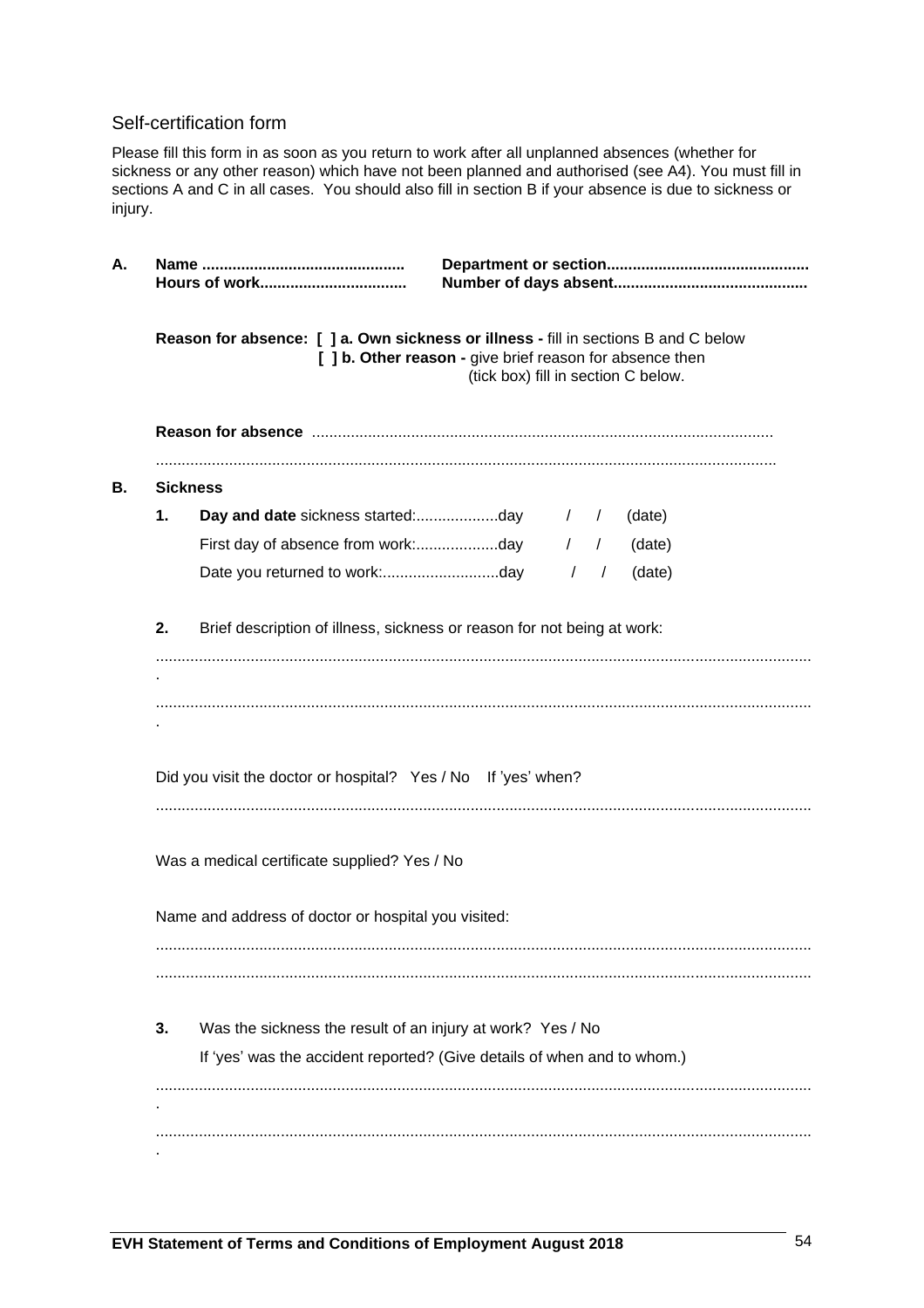**4.** Did the sickness or injury arise out of, or in the course of , doing another occupation or sport as a profession? Yes /No

Were you carrying out any other paid work during your sickness? Yes / No

### **C. Declaration**

I declare that, as far as I know, the information on this form is accurate. I understand that providing false or misleading information will be treated as serious misconduct which could result in disciplinary action being taken against me.

| Date |
|------|
|      |

**Signed (manager).......................................................... Date............................**